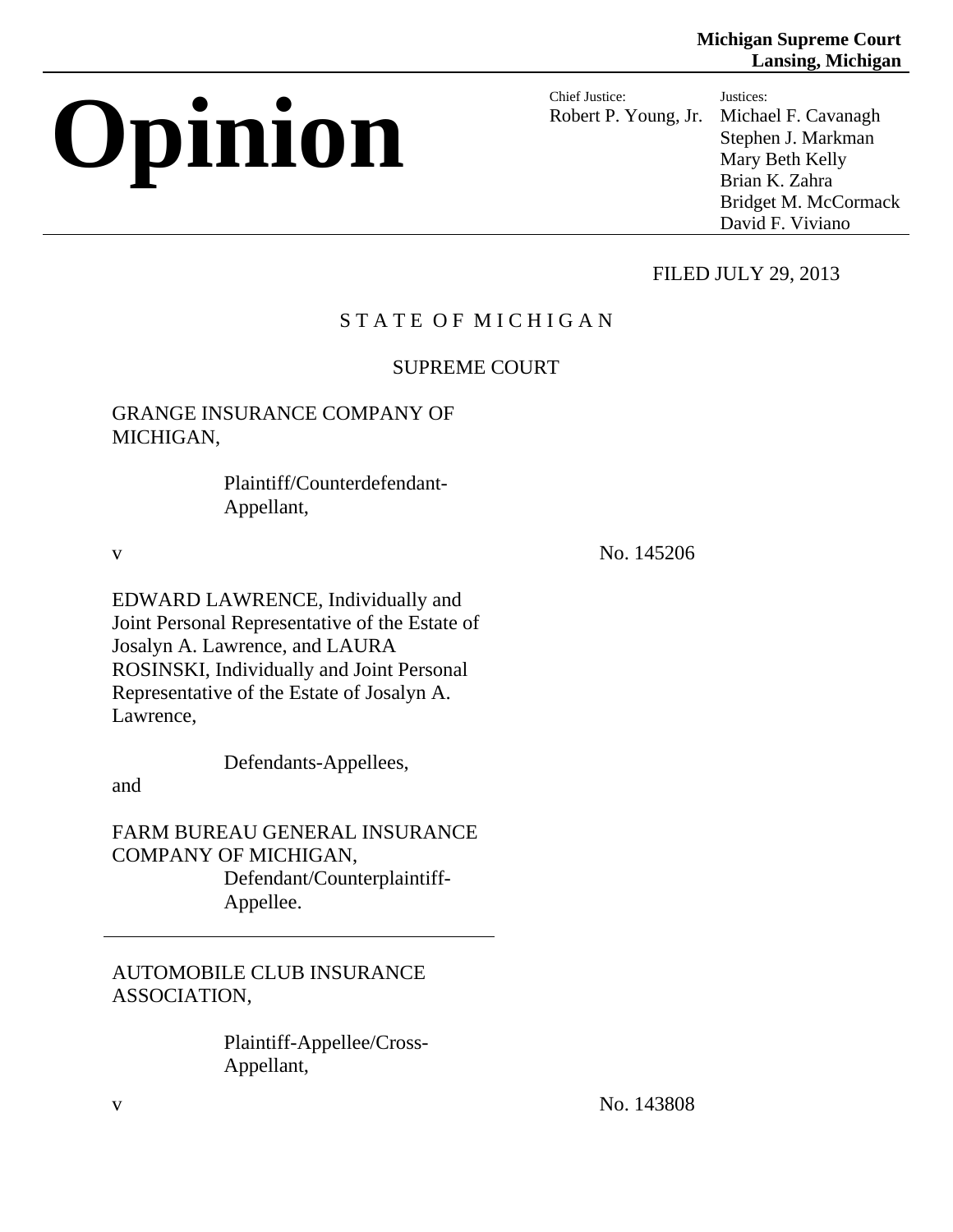# STATE FARM MUTUAL AUTOMOBILE INSURANCE COMPANY,

 Defendant-Appellant/Cross-Appellee,

and

ALLSTATE INSURANCE COMPANY,

Defendant.

#### BEFORE THE ENTIRE BENCH

MARY BETH KELLY, J.

These cases present two related issues under Michigan's no-fault act: $1(1)$  whether a child of divorced parents who has a legal residence in both parents' homes and who is injured in an automobile accident can be "domiciled" in more than one household within the meaning of MCL 500.3114(1); and (2) whether a family court order establishing the custody of minor children is conclusive evidence of a child's domicile for purposes of determining coverage under MCL 500.3114(1). We hold, consistent with traditional definitions of the term "domicile" under the common law and as that term is used in MCL 500.3114(1), that a child of divorced parents has only one domicile at any given point in time. Further, in the event that the child's parents are divorced and a family court has entered an order relating to custody, we hold, consistent with the common law of domicile as it pertains to minors and the legally binding nature of custody orders, that

<sup>1</sup> MCL 500.3101, *et seq.*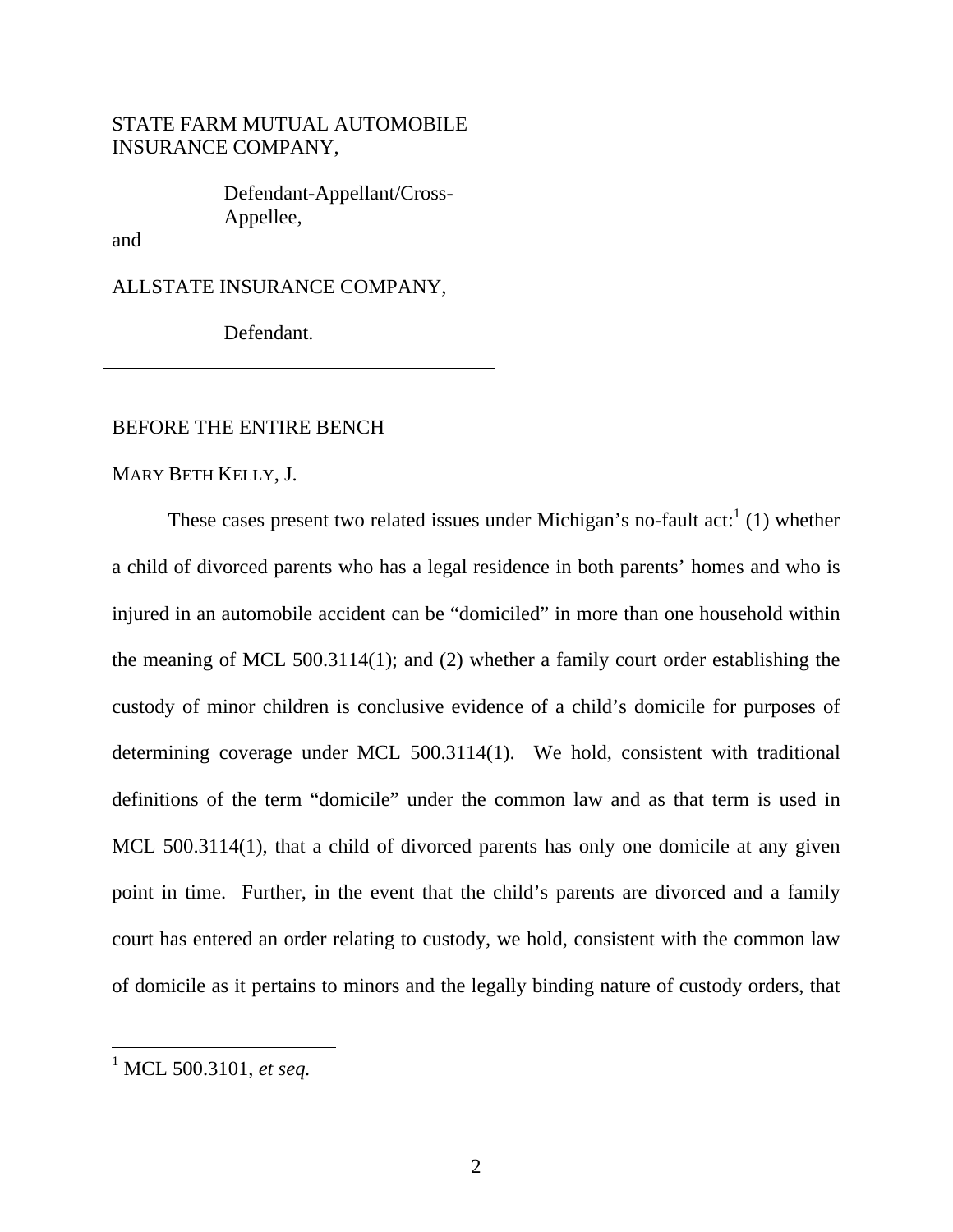the child's domicile is established by operation of law and that the custody order is thus determinative of the child's domicile for all purposes, including the no-fault act.

In both *Grange* and *ACIA*, the respective judgment of divorce and custody order conclusively established the minor children's domiciles. Accordingly, we reverse the judgment of the Court of Appeals in *Grange*, which erroneously held that a minor of divorced parents can have two domiciles, and we remand to the circuit court for entry of summary disposition in favor of Grange Insurance Company. In *ACIA*, we reverse the judgment of the Court of Appeals, which erred by concluding that a question of fact existed regarding the child's domicile, and we remand to the circuit court for entry of summary disposition in favor of ACIA.

# I. FACTS AND PROCEDURAL HISTORY

#### A. *GRANGE v LAWRENCE*

Edward Lawrence and Laura Rosinski were married in 1997 and had two daughters, Katelyn and Josalyn, the latter of whom is the deceased insured in this case. Lawrence and Rosinski divorced in 2005; Rosinski remained in the marital home and Lawrence moved into his parents' home, both located in Muskegon, Michigan. The judgment of divorce granted Lawrence and Rosinski joint legal custody of Josalyn and Katelyn, but Rosinski was given "primary physical custody" of the girls. The judgment of divorce provided Lawrence with frequent parenting time, including alternating weekends, Wednesday evenings, alternating holidays, liberal phone contact, and liberal parenting time when Rosinski was unavailable. The judgment of divorce further provided: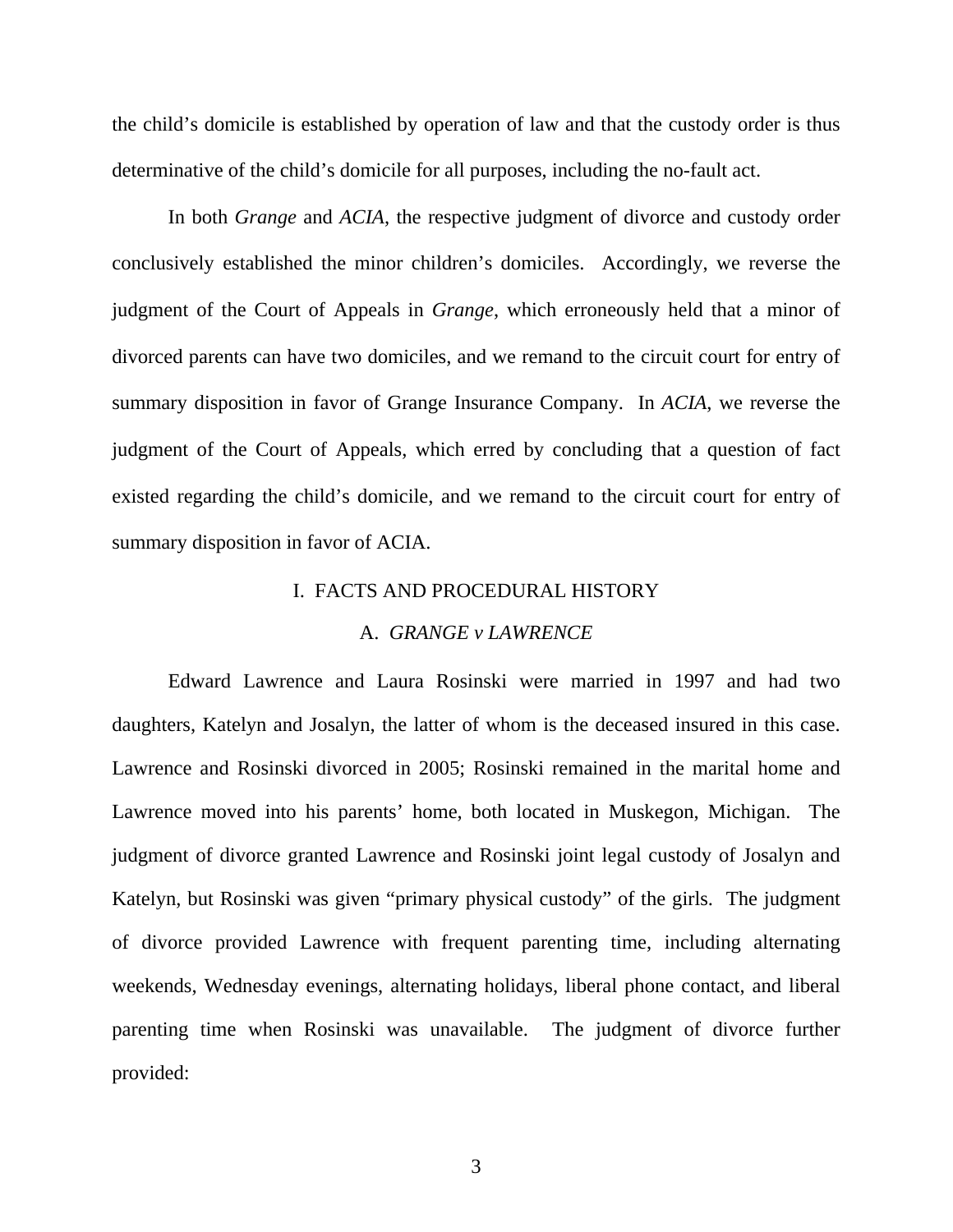A parent whose custody or parenting time of a child is governed by this order, shall not change the legal residence of the child except in compliance with [MCL 722.31], which prohibits moving a child out of the State of Michigan or greater than 100 miles from the non-custodial parent without a court order. The party awarded custody must notify the Friend of the Court, in writing, immediately, when the minor child is moved to another address.

On September 24, 2009, eight-year-old Josalyn was a passenger in a car owned and driven by Rosinski when another driver ignored a stop sign and hit Rosinski's vehicle, resulting in fatal injuries to Josalyn. Rosinski and Lawrence were appointed as joint personal representatives of Josalyn's estate. $2$ 

After the accident, Rosinski and Lawrence submitted claims for personal injury protection (PIP) insurance benefits to their respective insurers. Rosinski was the named insured on an automobile insurance policy provided by Farm Bureau General Insurance Company of Michigan (Farm Bureau); Lawrence was the named insured on an automobile insurance policy provided by Grange Insurance Company (Grange). Farm Bureau insured the car that was involved in the accident and Grange did not insure any vehicle involved in the accident. With regard to Rosinski's claim, Farm Bureau paid more than \$30,000 in PIP benefits for Josalyn's injuries and death; Grange denied Lawrence's claim for PIP benefits.

Subsequently, Farm Bureau asserted that Grange was in the same order of priority for the payment of PIP benefits because, in its view, Josalyn was "domiciled" in both parents' homes pursuant to MCL 500.3114(1); Farm Bureau thus sought from Grange

 $2^2$  At the time of the accident, the 2005 judgment of divorce was still in effect. However, Lawrence had moved into a two-bedroom apartment, while Rosinski continued to reside in the former marital home.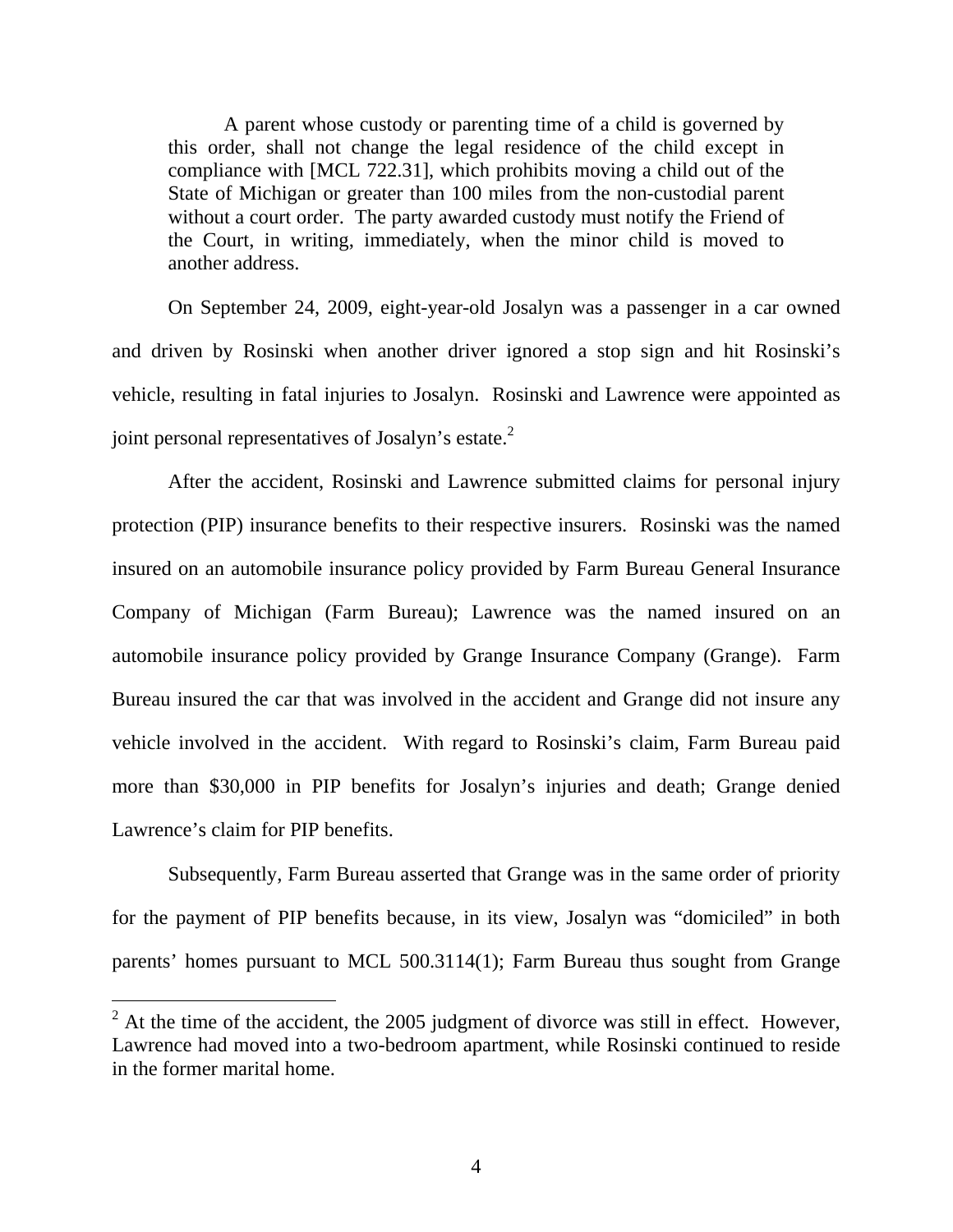partial reimbursement of benefits pursuant to MCL 500.3115(2). Grange denied the claim and filed a complaint for declaratory relief, seeking a declaration that Josalyn was domiciled with Rosinski, not Lawrence, at the time of the accident. Grange asserted that it was not required to reimburse Farm Bureau for any of the PIP benefits that Farm Bureau had paid because Josalyn was not "domiciled" with Lawrence at the time of the accident as required by MCL 500.3114(1), and Michigan law does not recognize dual domiciles. Grange further asserted that it was not obligated to pay PIP benefits for Josalyn's injuries because Josalyn was not a named insured under its policy.<sup>3</sup>

Farm Bureau filed a counterclaim seeking a declaratory judgment that Josalyn was domiciled with each of her parents at the time of the accident and that Farm Bureau was entitled to partial reimbursement of the PIP benefits it had paid. Farm Bureau also argued that the Grange policy conflicted with the no-fault act by excluding Josalyn as an insured through its automatic attribution of domicile to the residence of the custodial parent.

Both insurance companies filed motions for summary disposition pursuant to MCR 2.116(C)(10) and the circuit court granted summary disposition to Farm Bureau.

<sup>3</sup> The pertinent portion of Grange's policy provided PIP "benefits to or for an **insured** who sustains bodily injury . . . caused by an accident." The Grange policy defined "insured" to include "**You** or any **family member** injured in an **auto accident**." The Grange policy further defined "family member" as:

<sup>[</sup>A] person related to **you** by blood, marriage or adoption and whose principal residence is at the location shown on the Declarations page. *If a court has adjudicated that one parent is the custodial parent, that adjudication shall be conclusive with respect to the minor child's principal residence.* [Emphasis added.]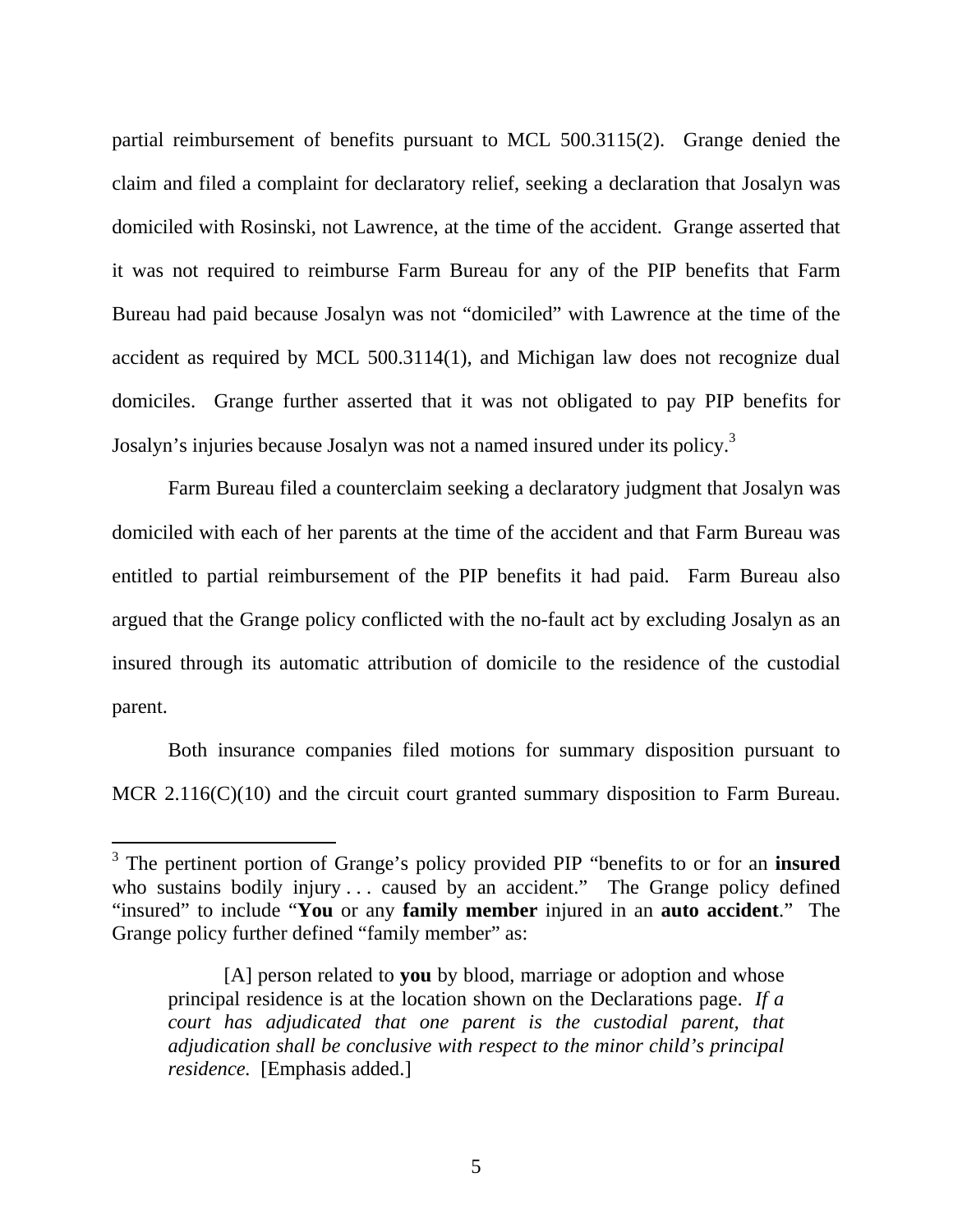Applying the factors that are traditionally used to determine domicile under the no-fault act as set forth in *Workman v Detroit Automobile Inter-Insurance Exchange*<sup>4</sup> and Dairyland Insurance Co v Auto-Owners Insurance Co,<sup>5</sup> the circuit court concluded that Josalyn had two domiciles at the time of the accident, one with each parent. The circuit court thus ordered Grange to reimburse Farm Bureau for 50 percent of the PIP benefits Farm Bureau had paid and 50 percent of Farm Bureau's processing expenses.

Grange appealed to the Court of Appeals, which affirmed the circuit court's decision.<sup>6</sup> The Court of Appeals rejected Grange's argument that Michigan law does not recognize dual domiciles for a minor child of divorced parents because, according to the panel, "[t]he Michigan Supreme Court has . . . determined . . . for purposes of the no-fault act, [that] the terms 'domicile' and 'residence' are 'legally synonymous'" and "nothing in MCL 500.3114(1) . . . limits a minor child of divorced parents to one domicile or defines domicile as a 'principal residence.'"7 After applying the domicile factors from *Workman* and *Dairyland*, the Court of Appeals concluded that the undisputed evidence established that Josalyn resided with both parents. Regarding the effect of the judgment of divorce, which established primary physical custody with Rosinski, the Court of Appeals stated, "that order does not change the fact that the evidence showed that Josalyn actually

<sup>4</sup> *Workman v Detroit Auto Inter-Ins Exch*, 404 Mich 477, 496-497; 274 NW2d 373 (1979).

<sup>5</sup> *Dairyland Ins Co v Auto-Owners Ins Co*, 123 Mich App 675, 682; 333 NW2d 322 (1983).

<sup>6</sup> *Grange Ins Co of Mich v Lawrence*, 296 Mich App 319, 325; 819 NW2d 580 (2012). <sup>7</sup> *Id.* at 323, 324.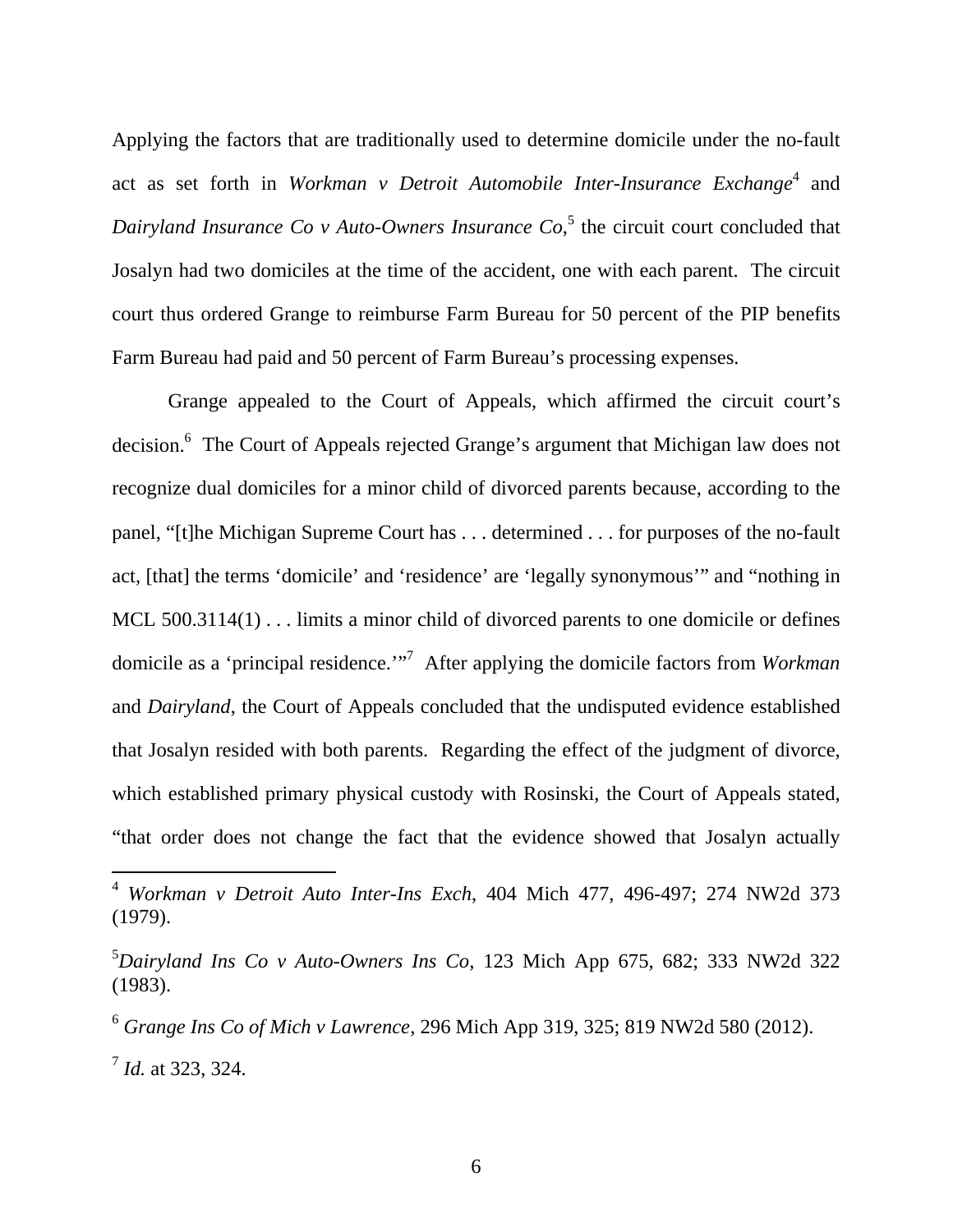resided with both her parents, which is the relevant inquiry under the no-fault act."<sup>8</sup> The Court of Appeals also held that Grange's policy was invalid because the policy, which requires a court adjudication of custody to be conclusive for determining a child's principal residence, would limit Grange's "obligation where the no-fault act does not  $\ldots$  . . . . . 9

Grange sought leave to appeal, which this Court granted.<sup>10</sup>

# B. *ACIA v STATE FARM*

In this case, Sarah is the minor child fatally injured in a motor vehicle accident. Sarah's parents, Francis Campanelli and Tina Taylor, were divorced in Michigan in 1995. The original judgment of divorce granted joint legal custody of Sarah and her sister, Ashley, to both parents and "physical custody" to Campanelli, allowing Taylor only reasonable visitation. Additionally, the judgment of divorce contained the following provision:

# DOMICILE OF THE MINOR CHILDREN

The domicile or residence of said minor children shall not be removed from the State of Michigan without the prior approval of the

<sup>9</sup> *Id.* at 325.

<sup>10</sup> *Grange Ins Co v Lawrence*, 493 Mich 851 (2012). We directed the parties to address:

(1) whether a person, and in particular the minor child of divorced parents, can have two domiciles for the purpose of determining coverage under MCL 500.3114(1) of the Michigan no-fault act; (2) whether, in answering the first issue, a court order determining the minor's custody has any effect; and (3) whether an insurance policy provision giving preclusive effect to a court-ordered custody arrangement is enforceable. [*Id.*]

 $\overline{a}$ <sup>8</sup> *Id.* at 324.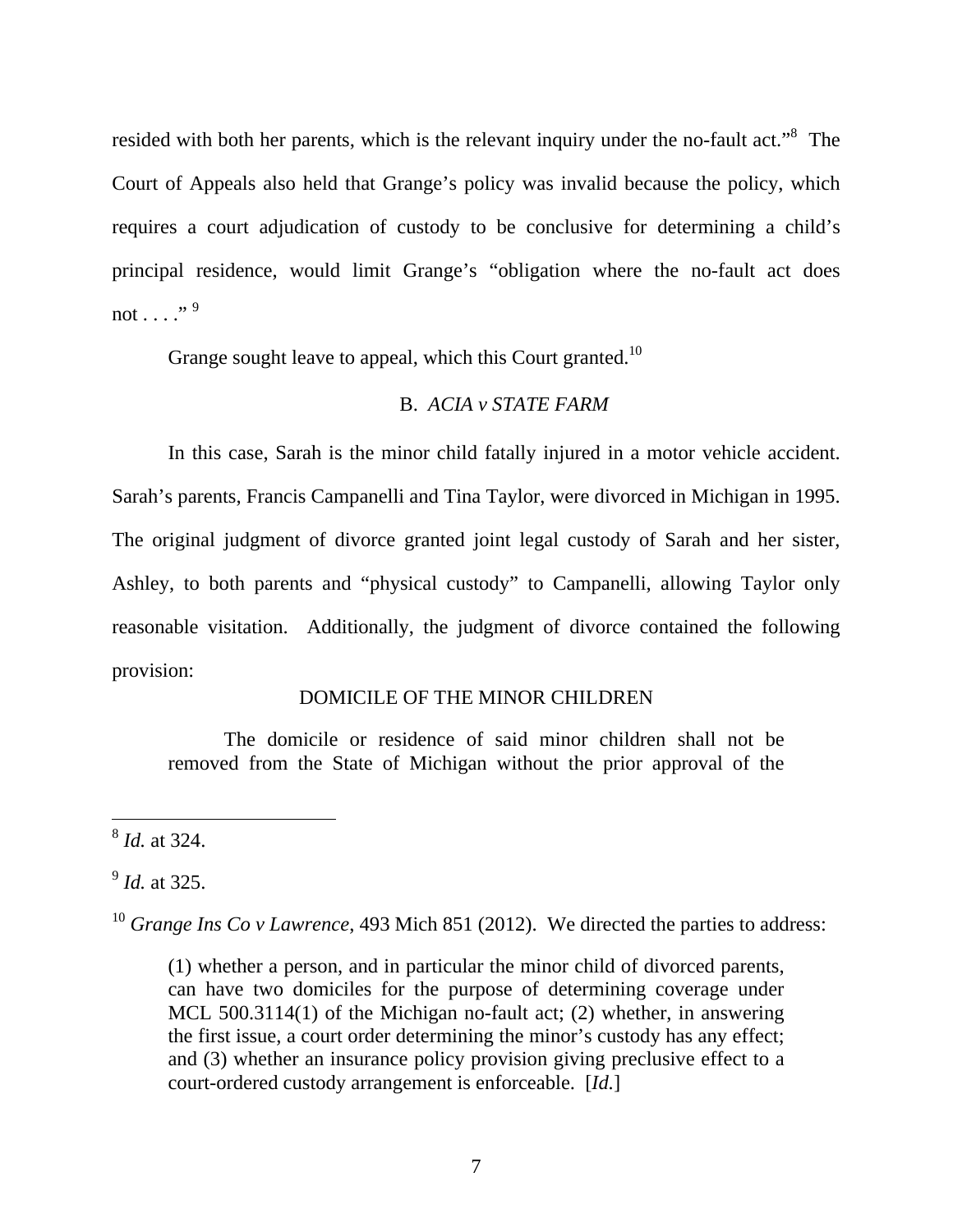Court, and that [Campanelli] shall promptly notify the Friend of the Court whenever said children are moved to another address.

A little more than a year after the family court granted the judgment of divorce, Campanelli secured a job in Tennessee that offered a considerable improvement in his career. He moved the family court to modify the original judgment of divorce and successfully obtained an order in February 1996, as the custodial parent, permitting him to change the children's domicile to the state of Tennessee.<sup>11</sup> Under the terms of that order, Taylor was entitled to six weeks of visitation in the summer, and Campanelli and Taylor were to alternate the one-week Easter, Christmas, and winter school vacations. The February 1996 order did not otherwise modify either the joint legal custody originally granted to both parents or the physical custody awarded to Campanelli.

In 2007, when Sarah was 16-years-old, she went to Michigan to stay for the summer with her mother, who lived with Sarah's great-uncle, Terry Gravelle, in Howell, Michigan. During the time that she lived with her mother, Sarah decided that she wanted to get to know Taylor better and, with Campanelli's permission, remained in Michigan with her mother and attended high school that fall. $^{12}$ 

On November 26, 2007, Sarah was a passenger in a car driven by her friend, Kayla, and insured by State Farm Mutual Automobile Insurance Company (State Farm). Kayla lost control of the car, which careened off the road and into a tree, resulting in

The family court's order was entitled "Order Permitting Defendant to Change Children's Domicile to the State of Tennessee."

 $12$  Taylor provided Sarah with a room of her own in her uncle's home, filed an affidavit of residence with the Howell Public Schools, affirming that Taylor lived in Howell and that Sarah resided with her. Taylor listed Gravelle's address as their residence.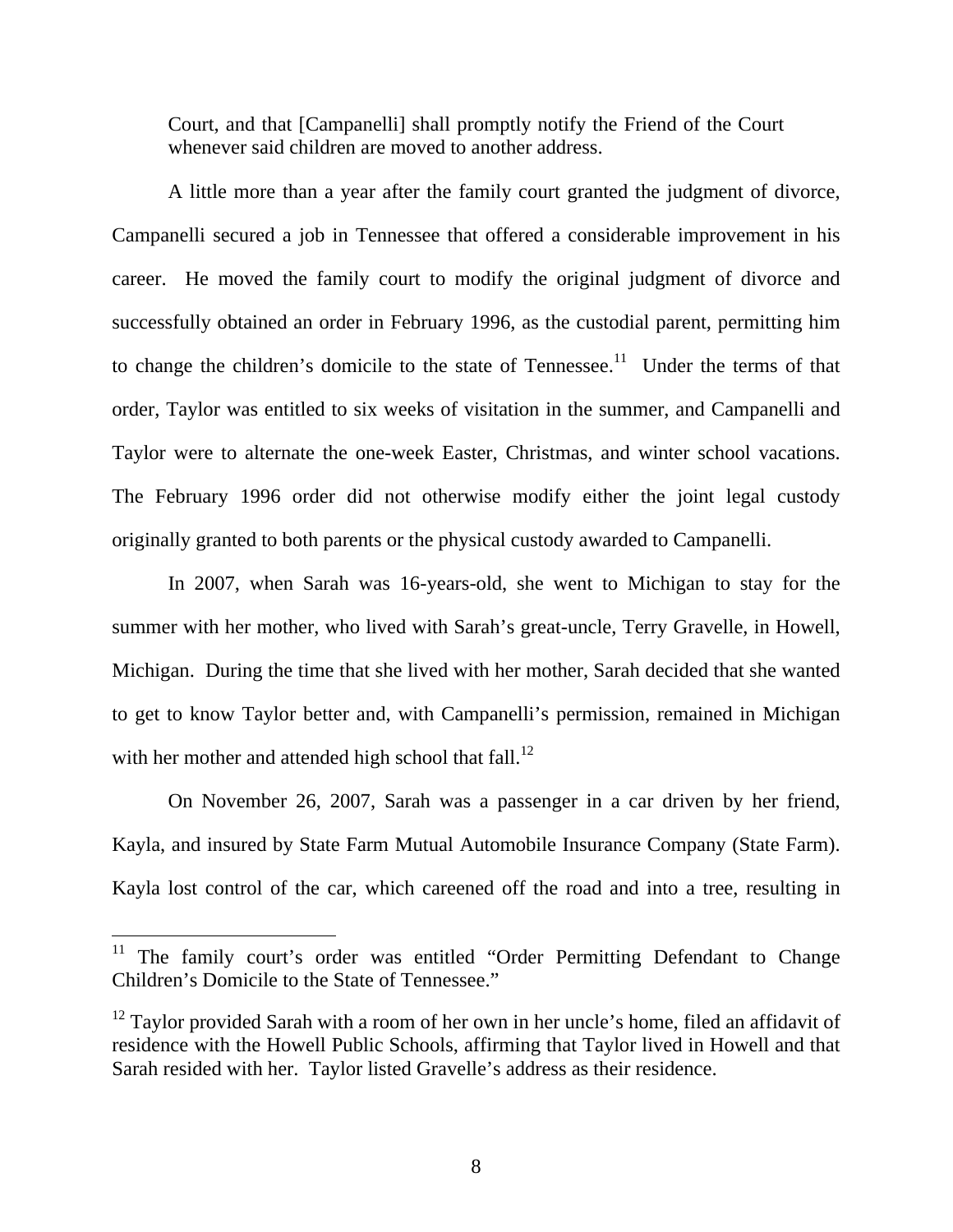what would ultimately be fatal injuries to Sarah. The severe injuries Sarah sustained required medical care. Automobile Club Insurance Association (ACIA), as the insurer of Sarah's uncle, Gravelle, in whose household Sarah resided, paid Sarah's medical bills during the period before her death.<sup>13</sup>

ACIA commenced an action in the circuit court to secure determinations that (1) Sarah was not "domiciled" in Michigan, (2) ACIA, therefore, was not responsible for Sarah's PIP benefits under MCL 500.3114(1), and (3) State Farm, as the insurer of the vehicle in which Sarah was a passenger when she was injured, was the responsible insurer pursuant to the no-fault priority provision of MCL 500.3114(4). State Farm denied liability and both providers filed cross-motions for summary disposition under MCR 2.116(C)(10).

The circuit court granted summary disposition in favor of State Farm, finding that Sarah "had residency in Michigan with her mother and her uncle at the time of the motor vehicle accident."<sup>14</sup> The circuit court noted the conflicting testimony on the issue of

 $13$  In the meantime, Taylor, after learning that Campanelli was planning to have Sarah flown back to Tennessee for medical care, obtained an ex parte order from the Wayne Circuit Court purporting to transfer Sarah's custody to Taylor and her domicile to Taylor's Michigan address. The Wayne Circuit Court later reversed itself on January 7, 2008, vacating the ex parte order and declaring it void *ab initio*. By that time, however, Sarah had passed away from her injuries. Sarah's parents, however, continued to litigate. Taylor sought to open an estate for Sarah in Livingston County Probate Court, contending that Sarah was domiciled in Michigan when she died. After a two-day testimonial hearing, the probate court ruled that, consistent with the provisions of the family court's orders in the divorce proceedings, Sarah was domiciled in Tennessee, not in Michigan, on the date of her death. The probate court entered orders pursuant to its ruling, declaring Sarah to be a "nonresident of Michigan" and giving Campanelli the right to make decisions regarding funeral arrangements for Sarah.

 $14$  The circuit court concluded that it was not bound by the probate court's determination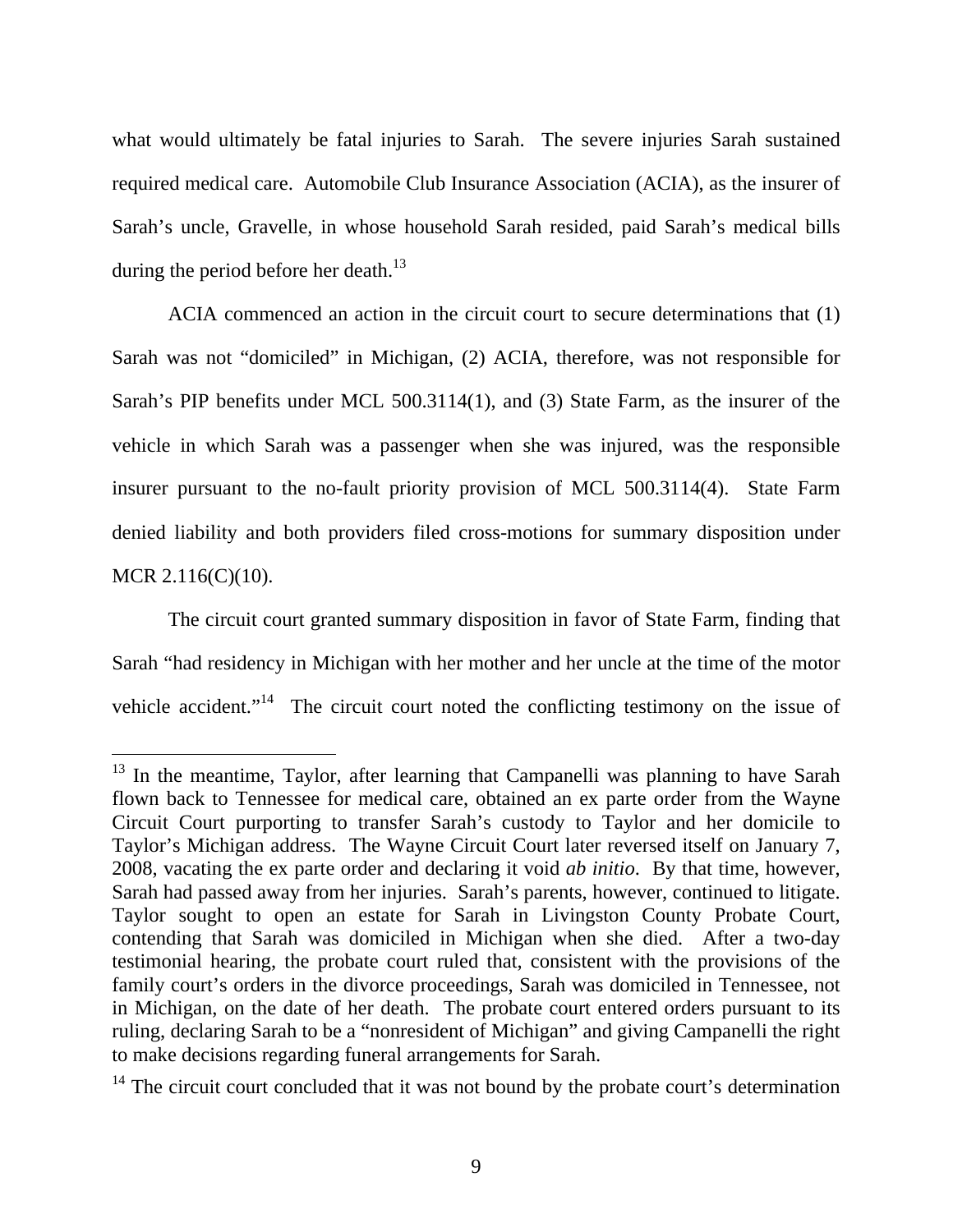Sarah's intent to return to Tennessee, but then concluded that the record reflected a "lack of evidence of a clear intent to return to Tennessee . . . ." In support, the circuit court cited the absence of any definite actions by Sarah to withdraw from school in Michigan and reenroll in school in Tennessee, coupled with indications that Sarah regarded her mother's residence as her own. Accordingly, because the circuit court found that Sarah was domiciled in Michigan, it ruled that ACIA was responsible for Sarah's PIP benefits under MCL 500.3114(1).

The Court of Appeals reversed, reasoning that the evidence of Sarah's domicile, and in particular her intent, presented a question of fact for resolution by the jury and that summary disposition was, thus, not proper for either party.<sup>15</sup> The Court of Appeals also rejected ACIA's argument that the judgment of divorce and subsequent February 1996 order modifying domicile conclusively established Sarah's domicile for all purposes. According to the panel, the family court "did not determine Sarah's domicile for the purpose of insurance coverage, and there is no authority that suggests that [the circuit court in the insurance dispute] was required to adopt the ruling of different jurisdictions deciding the issue for a different purpose for different parties."<sup>16</sup>

that Sarah was domiciled in Tennessee, see note 13, because the parties to the probate court proceedings were different.

<sup>15</sup> *Auto Club Ins Ass'n v State Farm Mut Auto Ins Co*, unpublished opinion per curiam of the Court of Appeals, issued June 21, 2011 (Docket No. 294324).

 $^{16}$  *Id.* at 4-5.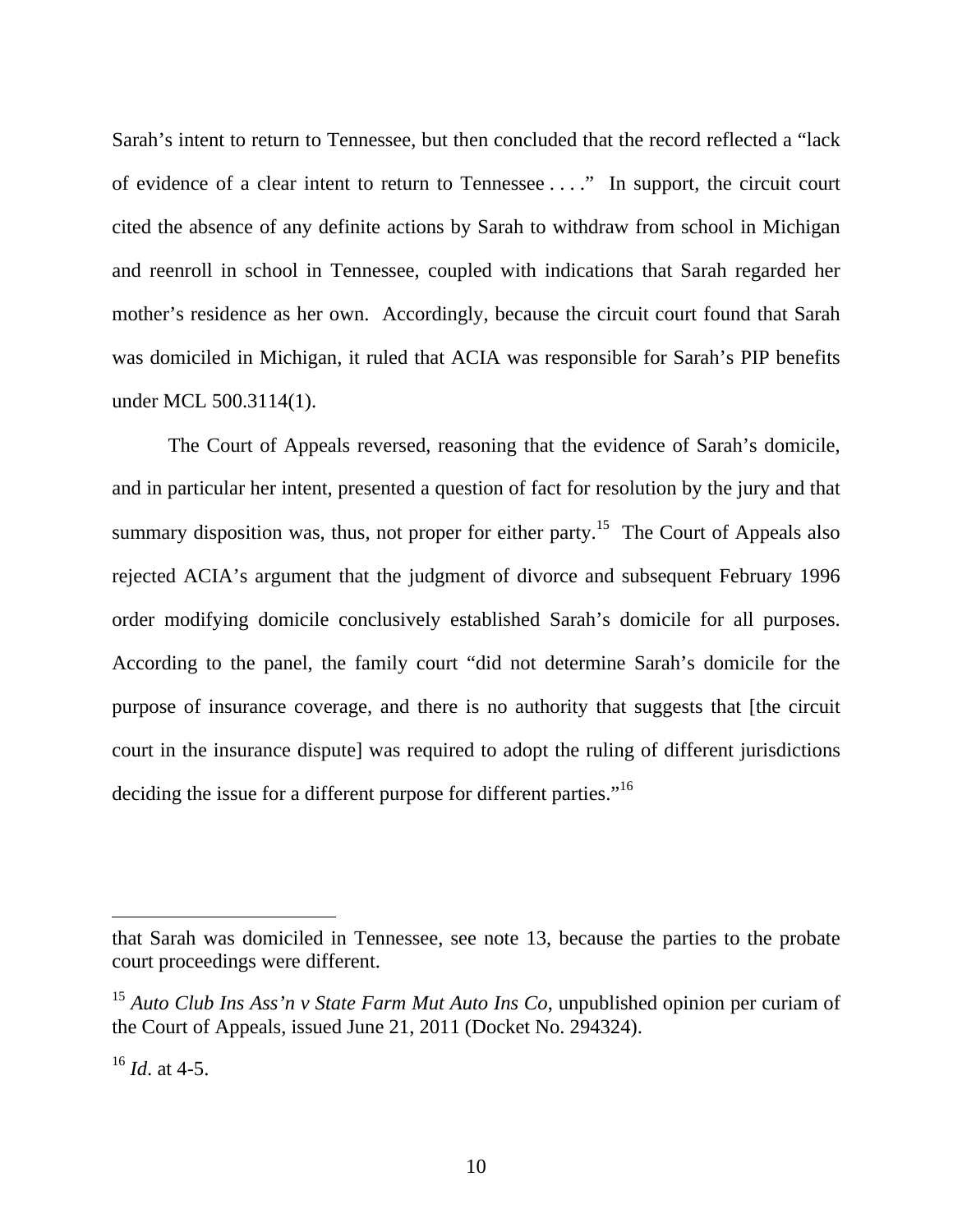State Farm applied to this Court for leave to appeal and ACIA filed a response to that application, as well as a cross-application. We ordered argument on whether to grant the applications or take other action.<sup>17</sup>

# II. STANDARD OF REVIEW

This Court reviews de novo a decision to grant or deny a motion for summary disposition.<sup>18</sup> Summary disposition under MCR 2.116(C)(10) is appropriately granted where no genuine issue of material fact remains and the moving party is entitled to judgment as a matter of law.<sup>19</sup> A domicile determination is generally a question of fact; however, where the underlying material facts are not in dispute, the determination of domicile is a question of law for the circuit court.<sup>20</sup> We likewise review de novo issues of statutory interpretation.<sup>21</sup>

<sup>&</sup>lt;sup>17</sup> Auto Club Ins Ass'n v State Farm Mut Auto Ins Co, 491 Mich 875 (2012). We directed the parties to address "whether legal residence and domicile of the insured minor were conclusively established in Tennessee pursuant to the judgment of divorce entered by the Wayne Circuit Court, as amended, or whether the minor had the capacity to acquire a different legal residence or domicile of choice." *Id.*, citing *Vanguard Ins Co v Racine*, 224 Mich App 229, 233; 568 NW2d 156 (1997); MCR 3.211(C)(1) and (3); 8 Mich Civ Jur, Domicile, § 7; Restatement, Conflict of Laws, 2d, §§ 15 and 22(1) comments a and d.

<sup>18</sup> *Elba Twp v Gratiot Co Drain Com'r*, 493 Mich 265, 277; 831 NW2d 204 (2013).

<sup>19</sup> *Quinto v Cross & Peters Co*, 451 Mich 358, 362; 547 NW2d 314 (1996).

<sup>20</sup> *Hartzler v Radeka*, 265 Mich 451, 452; 251 NW 554 (1933).

<sup>21</sup> *Elba Twp*, 493 Mich at 278.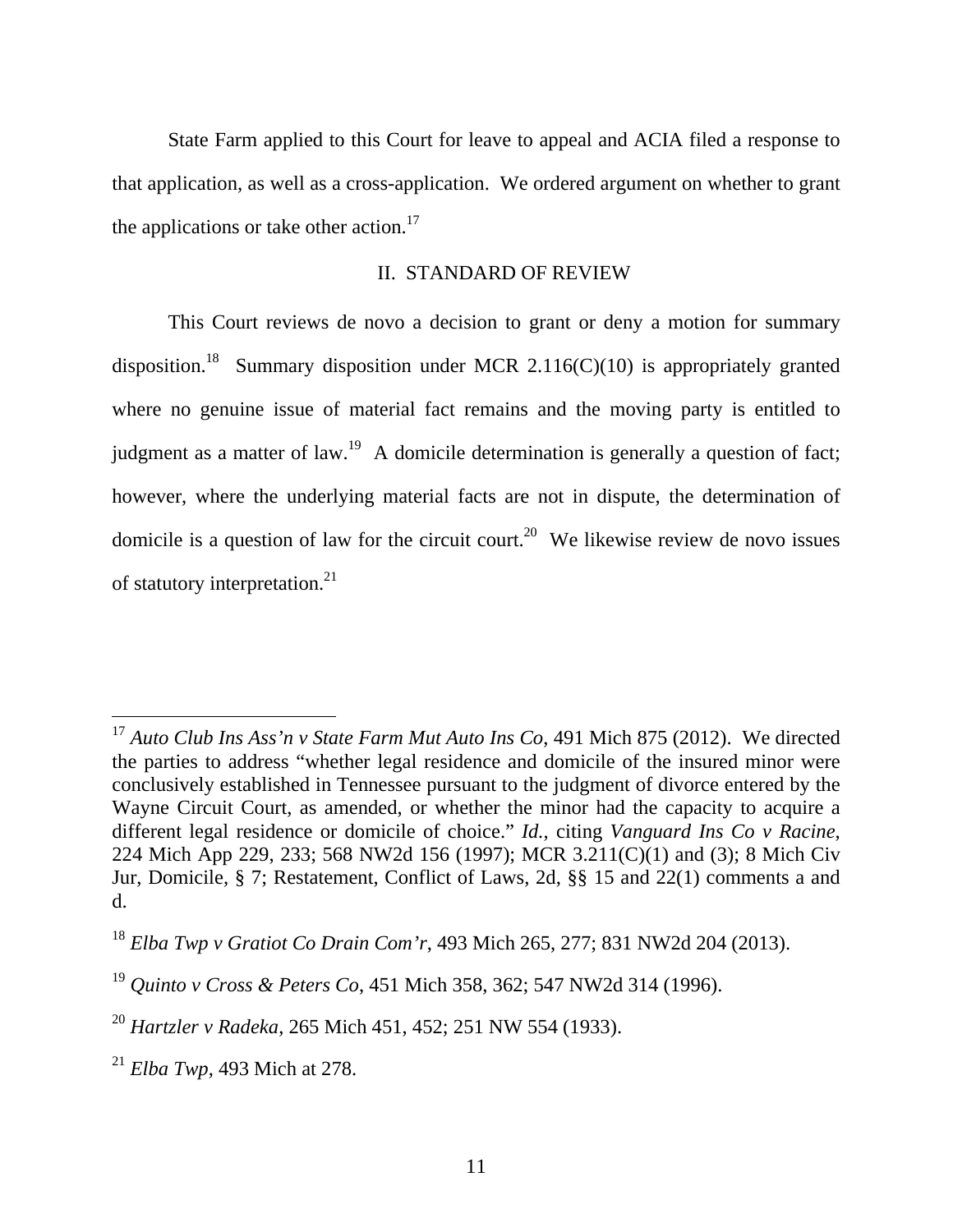#### III. ANALYSIS

Michigan's no-fault act generally abolishes tort liability arising from the ownership, maintenance, or use of a motor vehicle.<sup>22</sup> Instead, insurance companies are required to provide first party insurance benefits for accidental bodily injury arising out of the use of a motor vehicle, which are commonly referred to as personal protection insurance (PIP) benefits.<sup>23</sup> In this regard, MCL 500.3114(1), which is at the center of the litigation in both these cases, provides the general rule for determining which Michigan insurer is liable to provide PIP benefits. The statute provides, in relevant part:

[A] personal protection insurance policy described in [MCL 500.3101(1)] applies to accidental bodily injury to the person named in the policy, the person's spouse, and a relative of either *domiciled in the same household*, if the injury arises from a motor vehicle accident.<sup>[24]</sup>

In these cases, the parties dispute whether the injured individual was a relative of the insured who was "domiciled in the same household" as the insured.

In the instance that more than one insurer's policy is applicable to the injured person under this provision, then the priority provision of MCL 500.3115(2) is triggered and may allow an insurer to recoup benefits from other insurer(s) of equal priority.<sup>25</sup>

 $\overline{a}$ 

<sup>25</sup> MCL 500.3115(2) provides:

When 2 or more insurers are in the same order of priority to provide personal protection insurance benefits an insurer paying benefits due is entitled to partial recoupment from the other insurers in the same order of priority, together with a reasonable amount of partial recoupment of the

 $22$  See MCL 500.3105.

<sup>&</sup>lt;sup>23</sup> MCL 500.3107; MCL 500.3108.

<sup>&</sup>lt;sup>24</sup> MCL 500.3114(1) (emphasis added).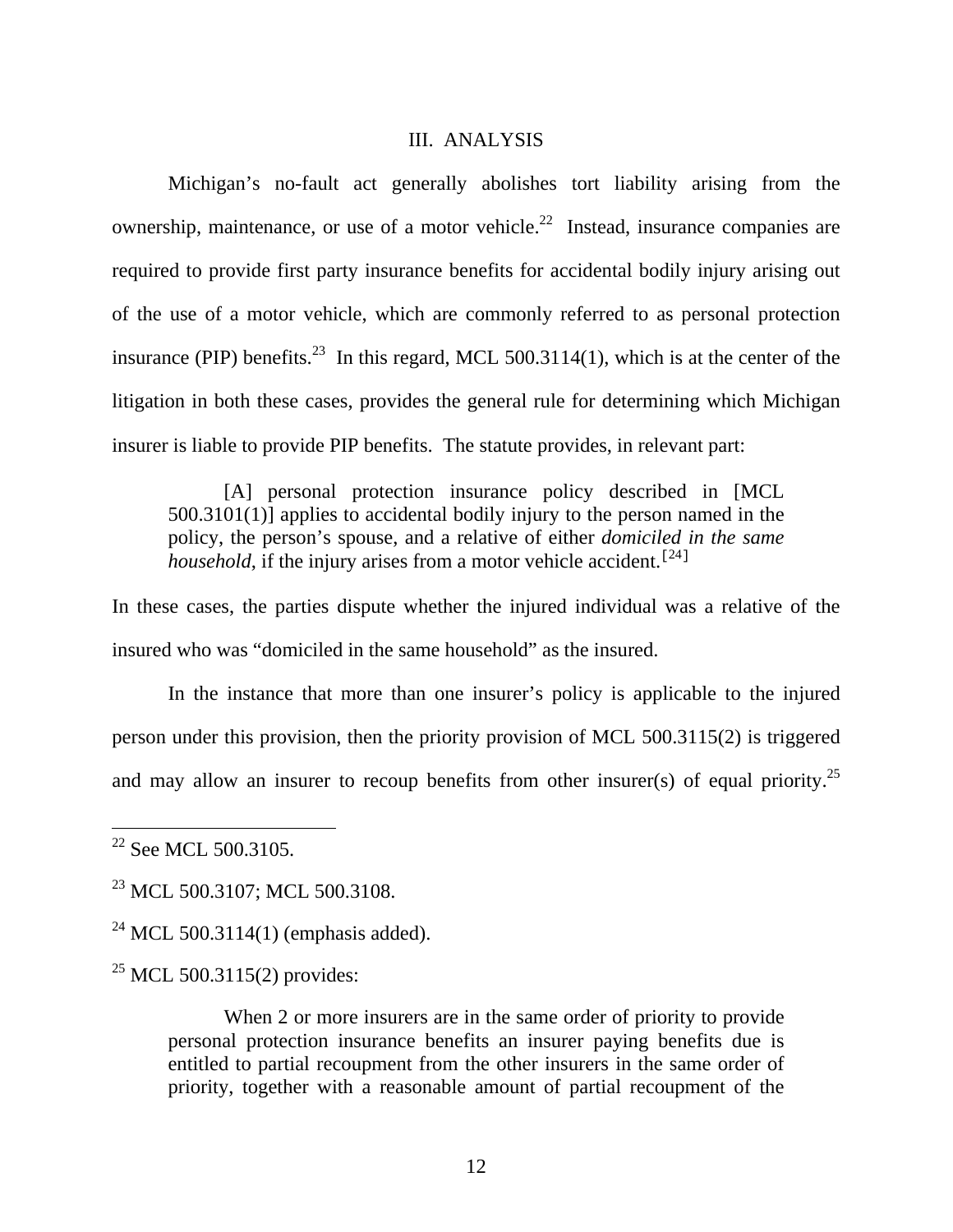This is the legal situation in *Grange*, wherein the lower courts held that Josalyn had two "domiciles" within the meaning of MCL 500.3114(1)—one with Lawrence insured by Grange and another with Rosinski insured by Farm Bureau. Pursuant to MCL 500.3115(2), the lower courts thus concluded that Grange is an insurer of equal priority with Farm Bureau, thereby entitling Farm Bureau to partial recoupment of the PIP benefits that it had paid on Josalyn's behalf.

Comparatively, in some instances no insurer's PIP policy is applicable to the injured person under MCL 500.3114(1) because the person is not "the person named in the policy, the person's spouse, [or] a relative of either domiciled in the same household . . . ." In this event, MCL 500.3114(4) may apply such that the insurer of the accident vehicle is liable for PIP benefits to the occupant of a motor vehicle. MCL 500.3114(4) provides:

Except as provided in [MCL 500.3114(1)-MCL 500.3114(3)], a person suffering accidental bodily injury arising from a motor vehicle accident while an occupant of a motor vehicle shall claim personal protection insurance benefits from insurers in the following order of priority:

(a) The insurer of the owner or registrant of the vehicle occupied.

(b) The insurer of the operator of the vehicle occupied.

 $\overline{a}$ 

This is the legal posture of *ACIA*, where the dispute involves whether Sarah was "domiciled with a relative" in Michigan for the purposes of MCL 500.3114(1), or instead, whether MCL 500.3114(4) applies. The circuit court concluded that Sarah was domiciled

expense of processing the claim, in order to accomplish equitable distribution of the loss among such insurers.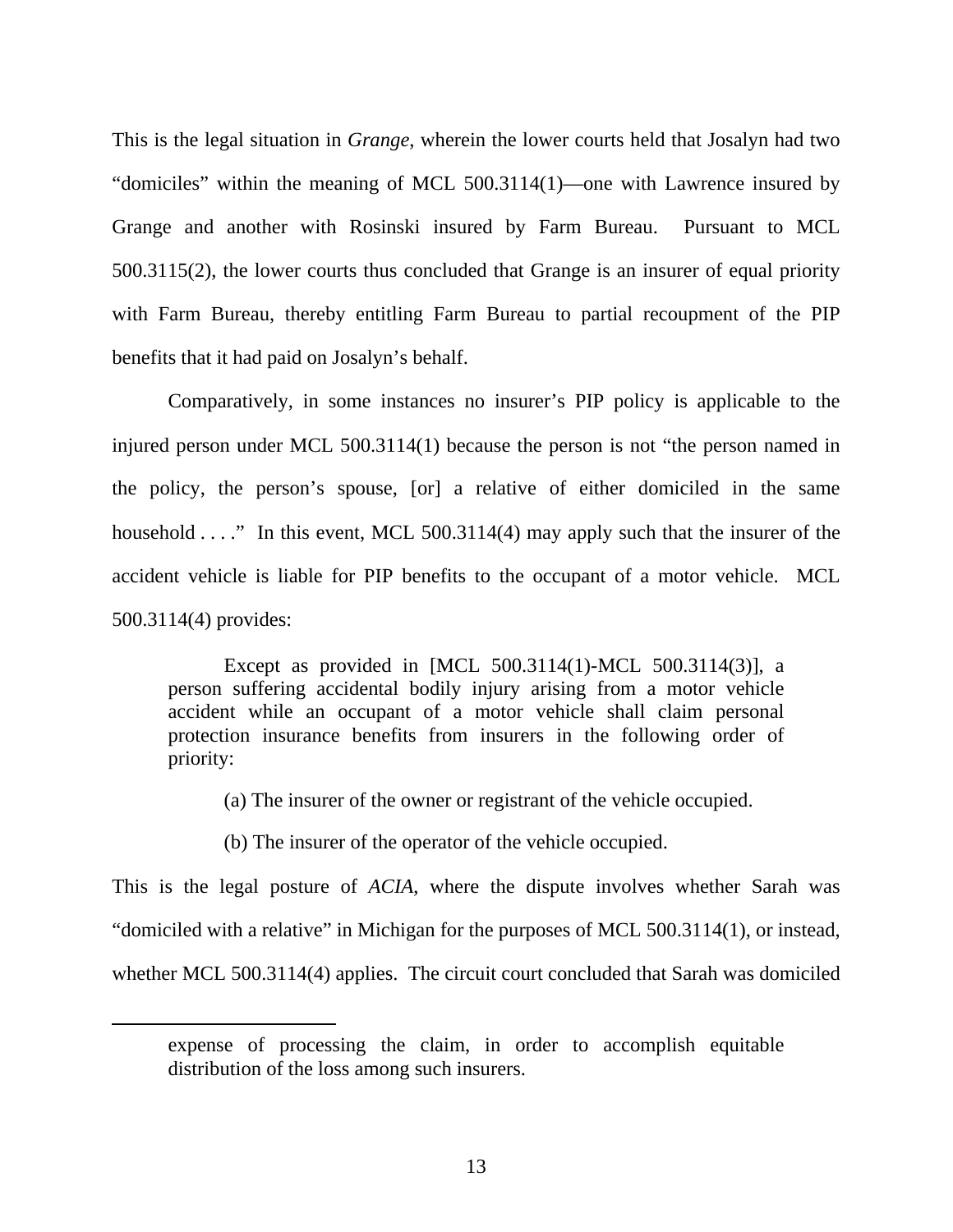in Michigan, thus making ACIA, the insurer of Sarah's uncle with whom she resided in Michigan, liable for PIP benefits rather than State Farm, the insurer of the accident vehicle.

The pivotal inquiry in both these insurance-coverage disputes, then, turns on the interpretation of the term "domiciled" as it is used in MCL 500.3114(1). Mainly, the meaning of "domicile," and specifically how a child's domicile is determined, will dictate the ultimate determination of which insurer is liable for PIP benefits in each case. Our inquiry first addresses the preliminary issue raised only in *Grange*: whether a child of divorced parents injured in a motor vehicle accident can be "domiciled" in more than one household for purposes of the no-fault act. We next consider the question posed in both *Grange* and *ACIA*: whether a family court order pertaining to a child's custody conclusively establishes a child's domicile under the no-fault act.

# A. DOMICILE AND THE NO-FAULT ACT

Notably, the no-fault act does not define the term "domiciled." The unambiguous language of MCL 500.3114(1) simply states that "a personal protection insurance policy . . . applies to accidental bodily injury to the person named in the policy, the person's spouse, and a relative of either *domiciled* in the same household . . . ."26 When construing this statutory language, our main objective is to discern the Legislature's intent through the language plainly expressed.<sup>27</sup> Normally, this Court will accord an

<sup>&</sup>lt;sup>26</sup> Emphasis added.

<sup>27</sup> *Title Office, Inc v Van Buren Co Treasurer*, 469 Mich 516, 519; 676 NW2d 207 (2004).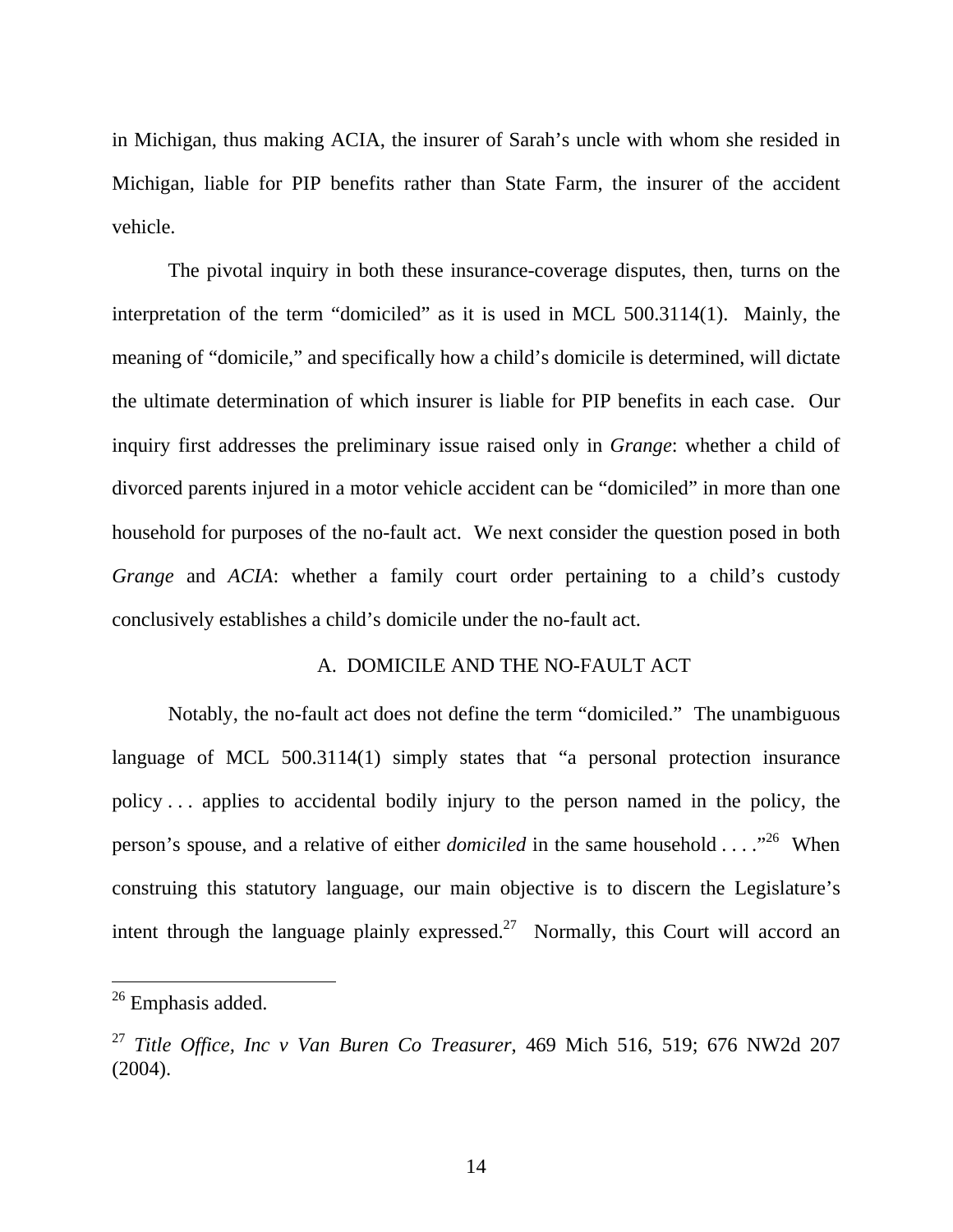undefined statutory term its ordinary and commonly used meaning.<sup>28</sup> However, where the Legislature uses a technical word that has acquired a particular meaning in the law, and absent any contrary legislative indication, we construe it "according to such peculiar and appropriate meaning."<sup>29</sup> The term "domicile" is just such a word that has a precise, technical meaning in Michigan's common law, and thus must be understood according to that particular meaning.

For over 165 years, Michigan courts have defined "domicile" to mean "the place where a person has his true, fixed, permanent home, and principal establishment, and to which, whenever he is absent, he has the intention of returning."<sup>30</sup> Similarly, a person's domicile has been defined to be "'that place where a person has voluntarily fixed his abode not for a mere special or temporary purpose, but with a present intention of making it his home, either permanently or for an indefinite or unlimited length of time. $\cdot$ <sup>31</sup>. In this regard, the Court has recognized that "[i]t may be laid down as a settled maxim that every man must have such a national domicile somewhere. It is equally well settled *that no person can have more than one such domicile, at one and the same time.*"<sup>32</sup> From this settled principle, it follows that

 $^{29}$  MCL 8.3a.

 $\overline{a}$ 

*30 In re High*, 2 Doug 515, 523 (Mich, 1847).

<sup>28</sup> *Herman v Berrien Co*, 481 Mich 352, 366; 750 NW2d 570 (2008).

<sup>31</sup> *Henry v Henry*, 362 Mich 85, 101-102; 106 NW2d 570 (1960), quoting *Williams v North Carolina*, 325 US 226, 236; 65 S Ct 1092; 89 L Ed 1577 (1945) (quotation marks omitted).

<sup>32</sup> *In re High*, 2 Doug at 523 (emphasis added); see also *In re Scheyer's Estate*, 336 Mich 645, 651-652; 59 NW2d 33 (1953) ("One cannot be permanently located in more than 1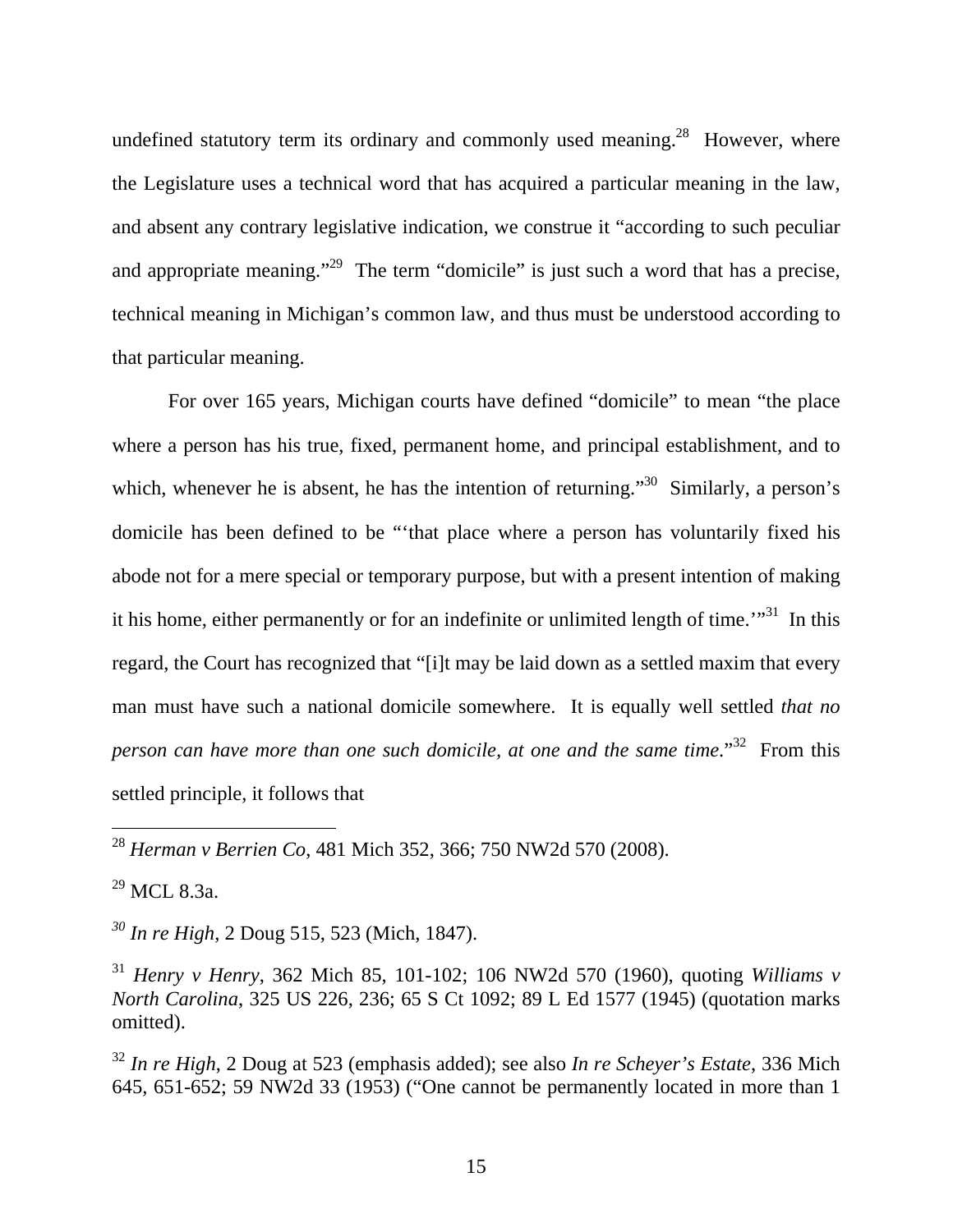a man retains his domicile of origin [upon his birth] until he changes it, by acquiring another; and so each successive domicile continues, until changed by acquiring another. And it is equally obvious that the acquisition of a new domicile does, at the same instant, terminate the preceding one.<sup>[33]</sup>

In this way, our common law has recognized that from the time of a person's birth—from childhood through adulthood—a person can only have a single domicile at any given point in time. Indeed, there are few legal axioms as established as the one providing that every person has a domicile, and that a person may have one—and *only* one—domicile.

In furtherance of this understanding of domicile, the common law has necessarily distinguished between the concepts of "domicile" and "residence:"

The former, in its ordinary acceptation, was defined to be, 'A place where a person lives or has his home,' while '[a]ny place of abode or dwelling place,' however temporary it might have been, was said to constitute a residence. A person's domicile was his legal residence or home in contemplation of  $law$ <sup>[34]</sup>

Stated more succinctly, a person may have only one domicile, but more than one residence.<sup>35</sup> For purposes of distinguishing "domicile" from "residence," this Court has explained that "domicile is acquired by the combination of residence and the intention to reside in a given place .... If the intention of permanently residing in a place exists, a residence in pursuance of that intention, however short, will establish a domicile."<sup>36</sup> The

place; one cannot be domiciled in more than 1 place; one cannot intend to remain for an extended period of time in more than 1 place.").

<sup>33</sup> *In re High*, 2 Doug at 523.

<sup>34</sup> *Gluc v Klein*, 226 Mich 175, 177-178; 197 NW 691 (1924).

<sup>35</sup> *In re Scheyer's Estate*, 336 Mich at 651-652.

<sup>36</sup> *Beecher v Common Council of Detroit*, 114 Mich 228, 230; 72 NW 206 (1897).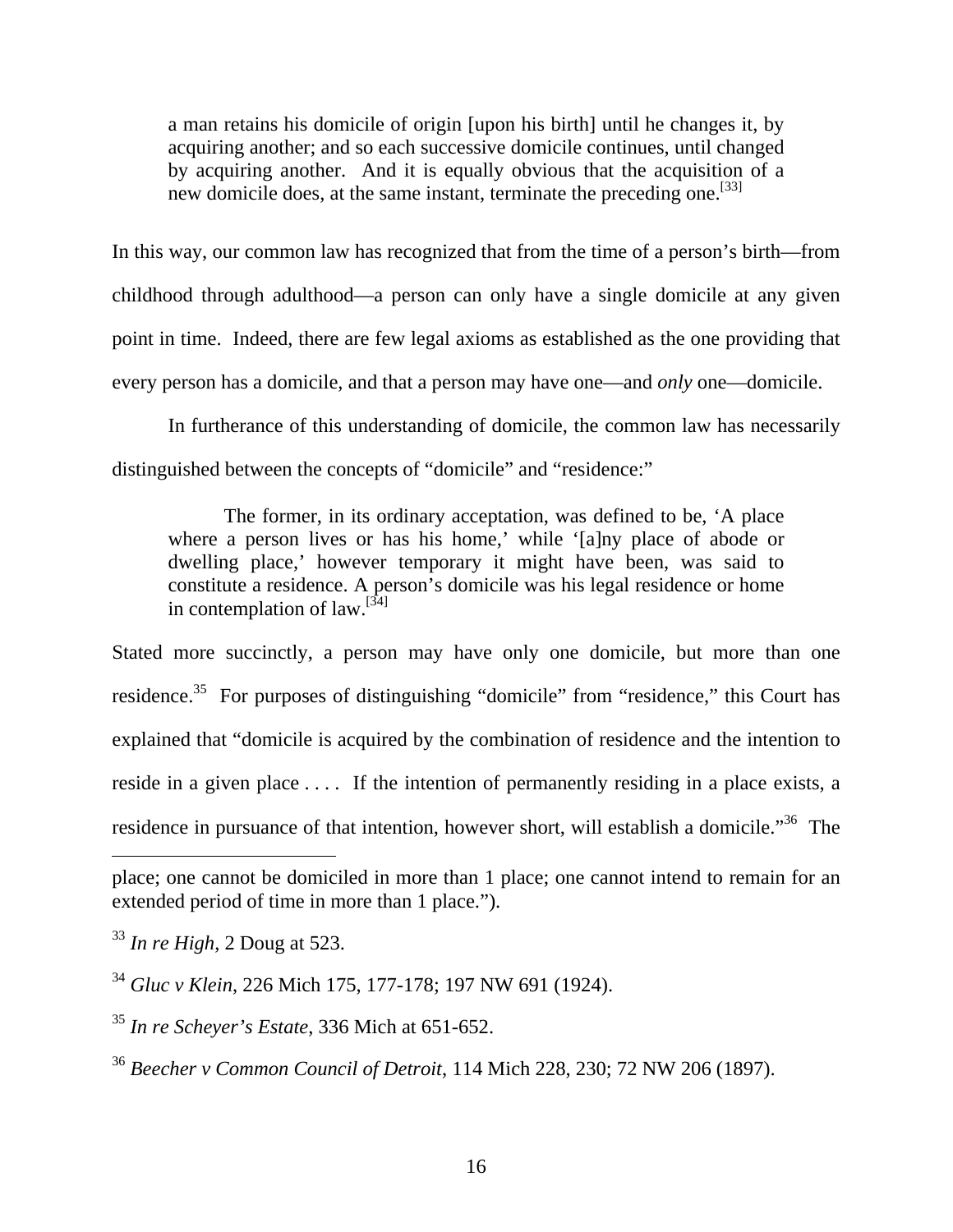traditional common-law inquiry into a person's "domicile," then, is generally a question of intent, but also considers all the facts and circumstances taken together.<sup>37</sup>

Returning to the language of MCL 500.3114(1), there is no indication that the Legislature intended to deviate from this well established common-law meaning of the term "domicile." And, because a person, from the moment of his birth onward, can only have one domicile within the traditional meaning of that term, it follows that a child, regardless of his parents' marital status or his multiple legal residences, may also have only one domicile at any given point in time.<sup>38</sup>

Indeed, rather than there being any indication that the Legislature intended to deviate from this common-law rule, there is, in fact, evidence that the Legislature *favored*  this single-location rule. Had the Legislature intended to make insurers liable for PIP benefits for dual coexisting "domiciles," then it would have used the term "resided," not "domiciled," because, as previously explained, a person may have more than one residence at a time, but only one domicile. However, the Legislature instead expressly chose to use the more restrictive term, "domiciled," thereby limiting the universe of insurers that are potentially liable under MCL 500.3114(1). In fact, the Legislature specifically rejected use of the term "residence," as used in the uniform act on which the

<sup>&</sup>lt;sup>37</sup> In re High, 2 Doug 523-524 ("The question of domicile, is then, a question of fact and intent, and if these elements are found, the reference of the domicile to one place or another depends upon the comparative weight of the circumstances.").

<sup>38</sup> For reasons we explain later in this opinion, the Child Custody Act, MCL 722.21 *et seq*., which governs the creation of child custody orders, does not abrogate the commonlaw rule that a person can have only a single domicile and does not create a dual-domicile situation.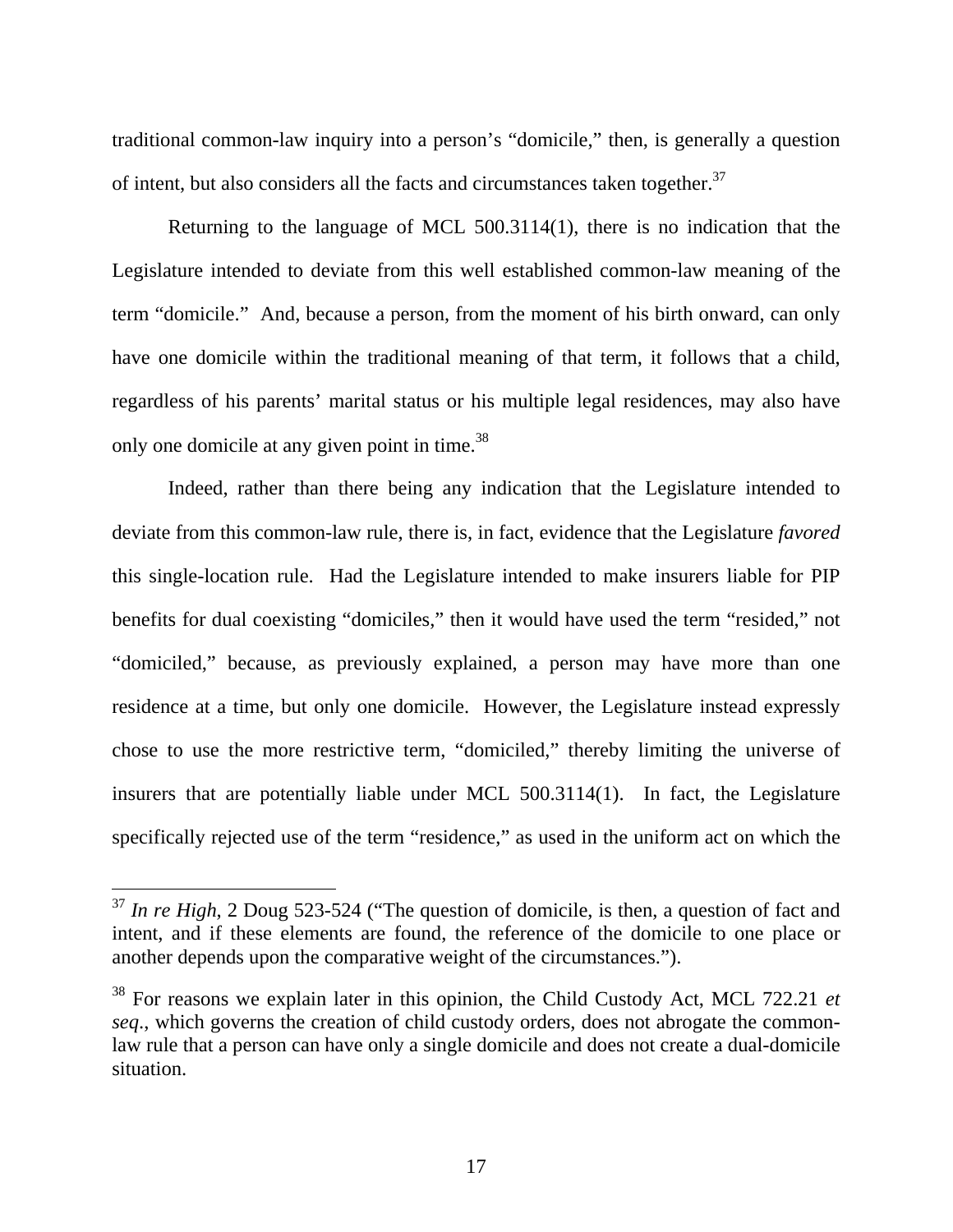no-fault act is modeled, in favor of the term "domiciled" in defining those eligible for PIP benefits under MCL 500.3114(1).<sup>39</sup> The Legislature thus affirmatively chose a term that it knew had a particular meaning, and we must accord this legislative choice its full weight when determining the Legislature's intent.

Therefore, given the absence of any indication that the Legislature intended a contrary meaning, the Legislature's use of the term "domiciled," evinces an intent to incorporate all those common-law legal concepts related to that term, including the law of domicile as it relates to minors more fully addressed below. Accordingly, consistent with the traditional common-law principle that a person may have only one domicile at a given point in time, we hold that a child, whose parents are divorced and who has more than one legal residence, may have only a single domicile at any one point in time that continues until the child acquires a different one.

Farm Bureau, however, suggests that we should reach the opposite conclusion that a child of divorced parents who has two legal residences may also have two coexisting domiciles, one with each parent. In support, Farm Bureau, like the Court of Appeals in *Grange*, asserts that our decision in *Workman* specifically recognized

 $39$  This Court has acknowledged that the no-fault act is modeled after the Uniform Motor Vehicle Reparations Act, see *MacDonald v State Farm Mut Ins Co*, 419 Mich 146, 151; 350 NW2d 233 (1984). Section 1(a)(3)(ii) of 14 ULA, Civil Procedural and Remedial Laws, Uniform Motor Vehicle Accident Reparations Act, p 43, includes those "*residing* in the same household with a named insured" within the definition of "basic reparation insured," of whom are eligible for benefits. See *id*. at § 4(b), p 56. In other words, under the model act, a person need only *reside* in the same household as the policy holder to be considered a basic reparation insured who may claim benefits against the policyholder's insurance company. *Id*. at 57.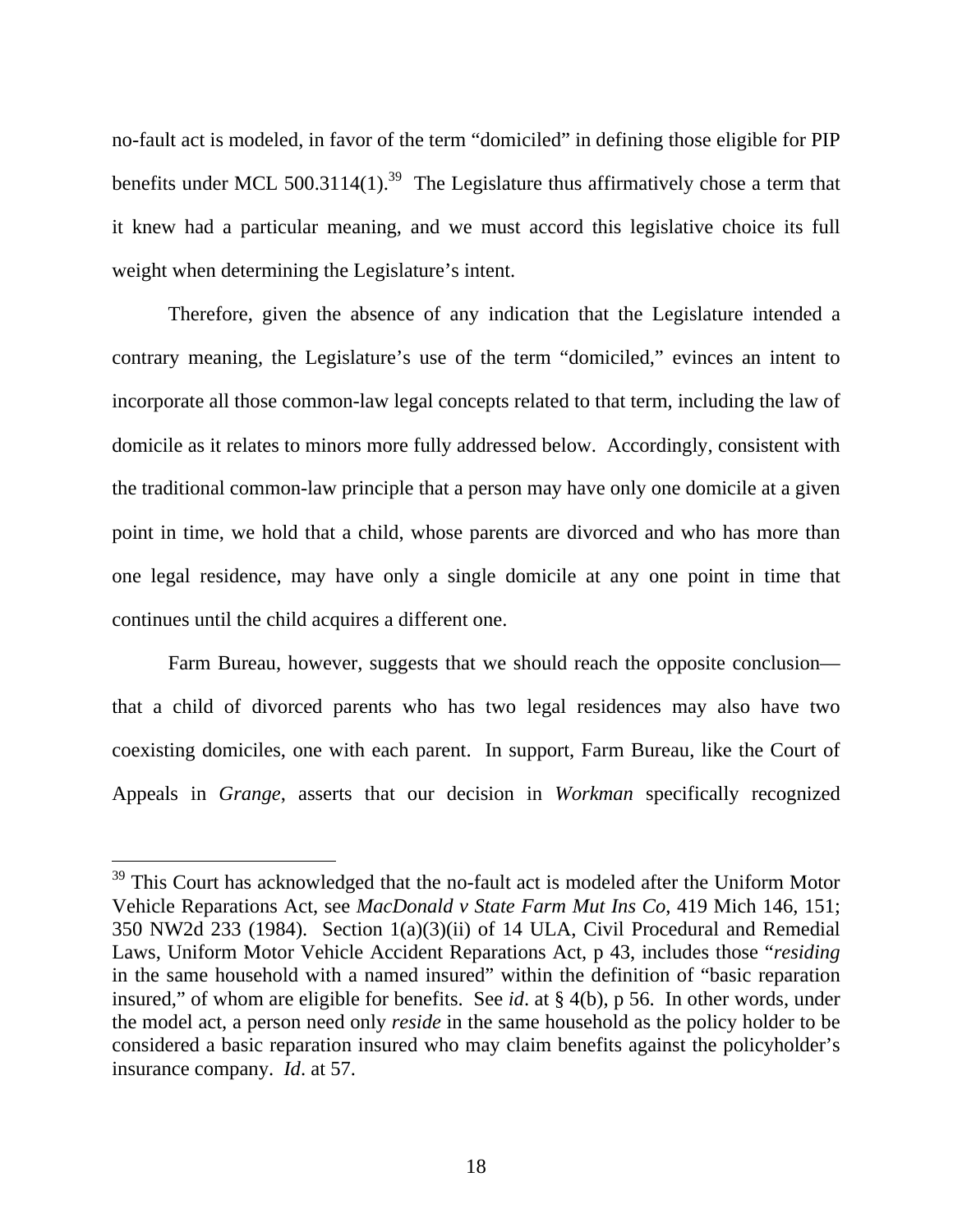"residence" and "domicile" to be legally synonymous for purposes of MCL 500.3114(1), meaning that, just as a person can have more than one residence, a person can also have more than one "domicile." In *Workman*, the seminal case in which we interpreted the phrase "domiciled in the same household" as used in MCL 500.3114(1), we considered whether the claimant, the insured's adult daughter-in-law, was domiciled in the same household as the insured. After noting that no caselaw interpreted the phrase, "domiciled in the same household," we articulated a flexible multi-factor test to aid courts in determining domicile, in which no one factor is determinative.<sup>40</sup> The factors to be considered included:

(1) the subjective or declared intent of the person of remaining, either permanently or for an indefinite or unlimited length of time, in the place he contends is his "domicile" or "household; (2) the formality or informality of the relationship between the person and the members of the household; (3) whether the place where the person lives is in the same house, within the same curtilage or upon the same premises, (4) the existence of another place of lodging by the person alleging "residence" or "domicile" in the household  $\dots$ <sup>[41]</sup>

 $\overline{a}$ 

Other relevant indicia of domicile include such factors as [1] whether the claimant continues to use his parents' home as his mailing address, [2] whether he maintains some possessions with his parents, [3] whether he uses his parents' address on his driver's license or other documents, [4] whether a room is maintained for the claimant at the parents' home, and [5] whether the claimant is dependent upon the parents for support.

<sup>40</sup> *Workman*, 404 Mich at 495-496.

<sup>41</sup> *Id*. at 496-497 (citations omitted). Later, in *Dairyland Ins Co v Auto-Owners Ins Co*, 123 Mich App at 682, the Court of Appeals added five more factors relevant for determining no-fault domicile, with a particular focus on adult children of an insured who may have complicated living arrangements: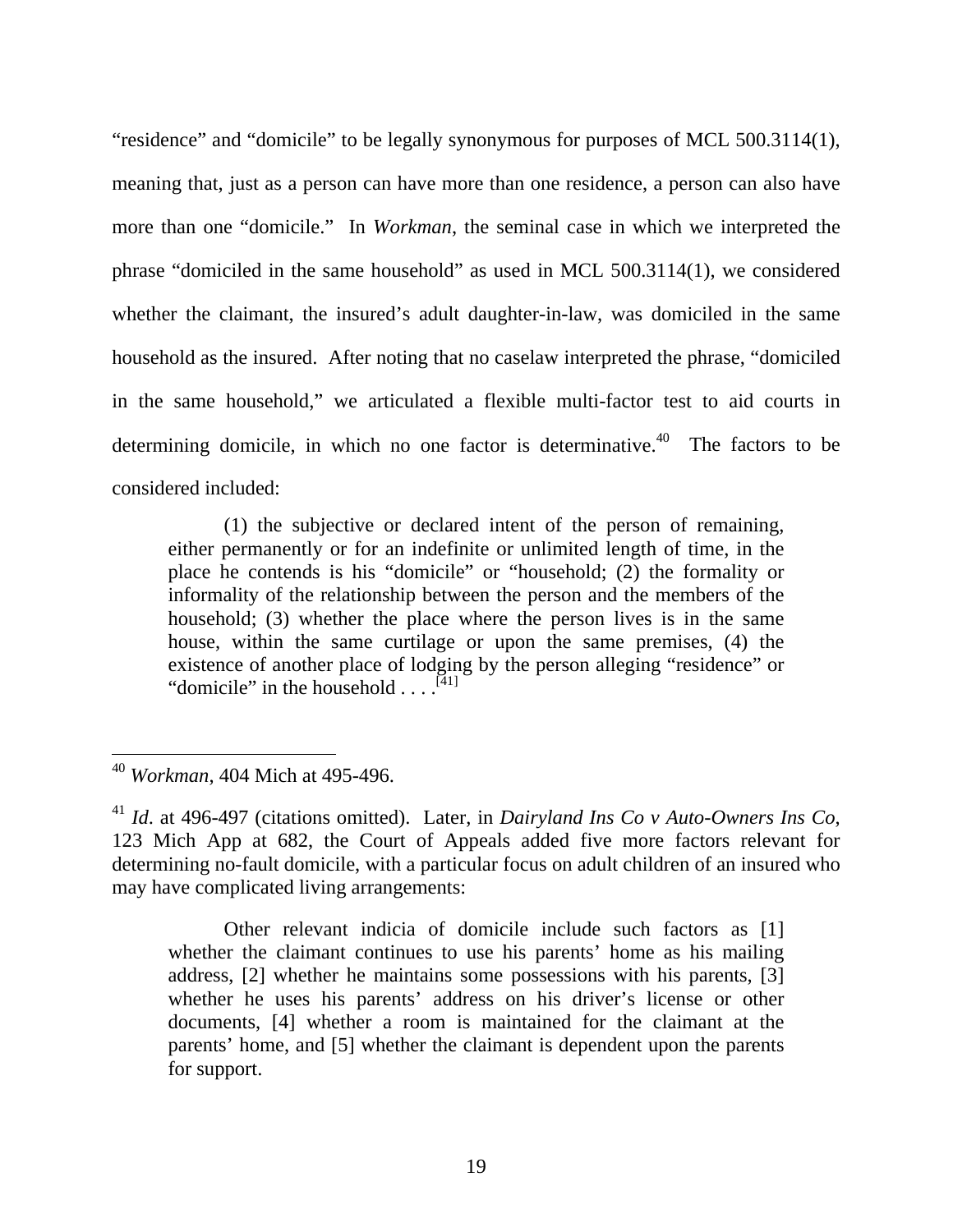In articulating this test, the Court stated:

 $\overline{a}$ 

Although the statutory language of [MCL 500.3114(1)] refers to persons "*domiciled* in the same household" as an insured, we believe this body of law [that deals with the question of whether a person is a 'resident' of an insured's 'household' under particular insurance policies,] is analytically applicable to the consideration before us. We conclude this because, in this state, *the terms "domicile" and "residence" are legally synonymous (except in special circumstances)*. [42]

It is this final phrase—"the terms 'domicile' and 'residence' are legally synonymous"—on which Farm Bureau and the Court of Appeals rely. This statement, however, when read in context of the entire opinion, does not stand for the proposition that domicile is the equivalent of residence under MCL 500.3114(1). Rather, *Workman* merely acknowledged that, generally, "residence" has sometimes been given the equivalent meaning of "domicile." *Workman* did not, however, establish that interpretation as an absolute rule. Indeed, this point is bolstered by the cases *Workman* cites in support of its statement that "the terms 'domicile' and 'residence' are legally

The *Workman-Dairyland* multifactored framework comprises the one now commonly employed by Michigan courts when a question of fact exists as to where a person is domiciled.

<sup>42</sup> *Workman*, 404 Mich at 495 (second emphasis added). In support of the statement, "the terms 'domicile' and 'residence' are legally synonymous," *Workman* provides the following in footnote 4, *id*. at 495 n 4:

*Gluc v Klein*, 226 Mich 175, 178; 197 NW 691 (1924); *Hartzler v Radeka*, 265 Mich 451, 452; 251 NW 554 (1933); *Reaume & Silloway, Inc v Tetzlaff*, 315 Mich 95; 23 NW2d 219 (1946). For an example of such a "special circumstance", see *School District No 1, Fractional, of Mancelona Twp v School District No 1 of Custer Twp*, 236 Mich 677, 681; 211 NW 60 (1926); *Ortman v Miller*, 33 Mich App 451, 458; 190 NW2d 242 (1971).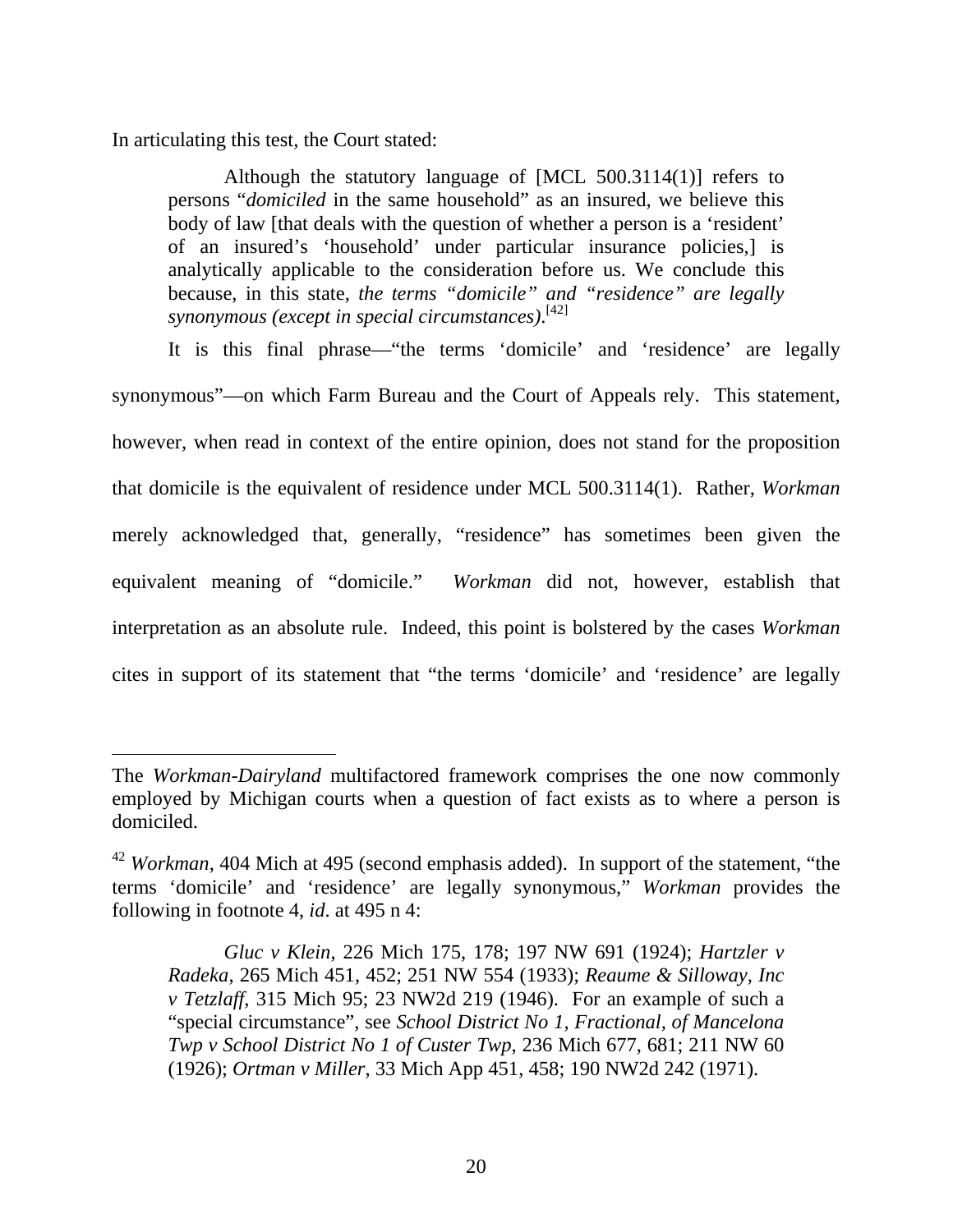synonymous." *Workman* first cited to *Gluc v Klein*, <sup>43</sup> where this Court recognized the traditional common-law distinction between "residence" and "domicile," but noted that sometimes the Legislature has given residence the same meaning as domicile. We later made the same point in both *Hartzler* v Radeka<sup>44</sup> and *Reaume & Silloway*, *Inc* v *Tetzlaff*. 45 Further, the two cases *Workman* cited as "special circumstances" in which "domicile" and "residence" *are not* synonymous both involved determining a minor's domicile for purposes of applying relevant statutes.46

However, the corollary—that domicile has sometimes been given the same meaning as residence—is simply not true. This Court has never interpreted "domicile" to be the equivalent of "residence," as demonstrated by the cases *Workman* cites and the preceding discussion regarding the common-law meaning of domicile. Indeed, *Workman* itself cannot reasonably be interpreted to advocate such a conclusion, given that *Workman* adopts a multifactor domicile test that is analytically the same as the traditional domicile test employed for more than a century at common law. Stated otherwise,

<sup>43</sup> *Gluc*, 226 Mich at 175, 178.

<sup>44</sup> *Hartzler*, 265 Mich at 451, 452.

<sup>45</sup> *Reaume & Silloway, Inc*, 315 Mich at 95, 99.

<sup>46</sup> See *Sch Dist No 1 Fractional of Mancelona Twp*, 236 Mich at 681 (concluding that the Legislature, in the context of a school statute, intended to give the terms "residence" and "domicile" their traditional, distinctive common-law meanings); and *Ortman*, 33 Mich App at 458 (reaching the same conclusion in the context of a motor vehicle accident claims fund statute).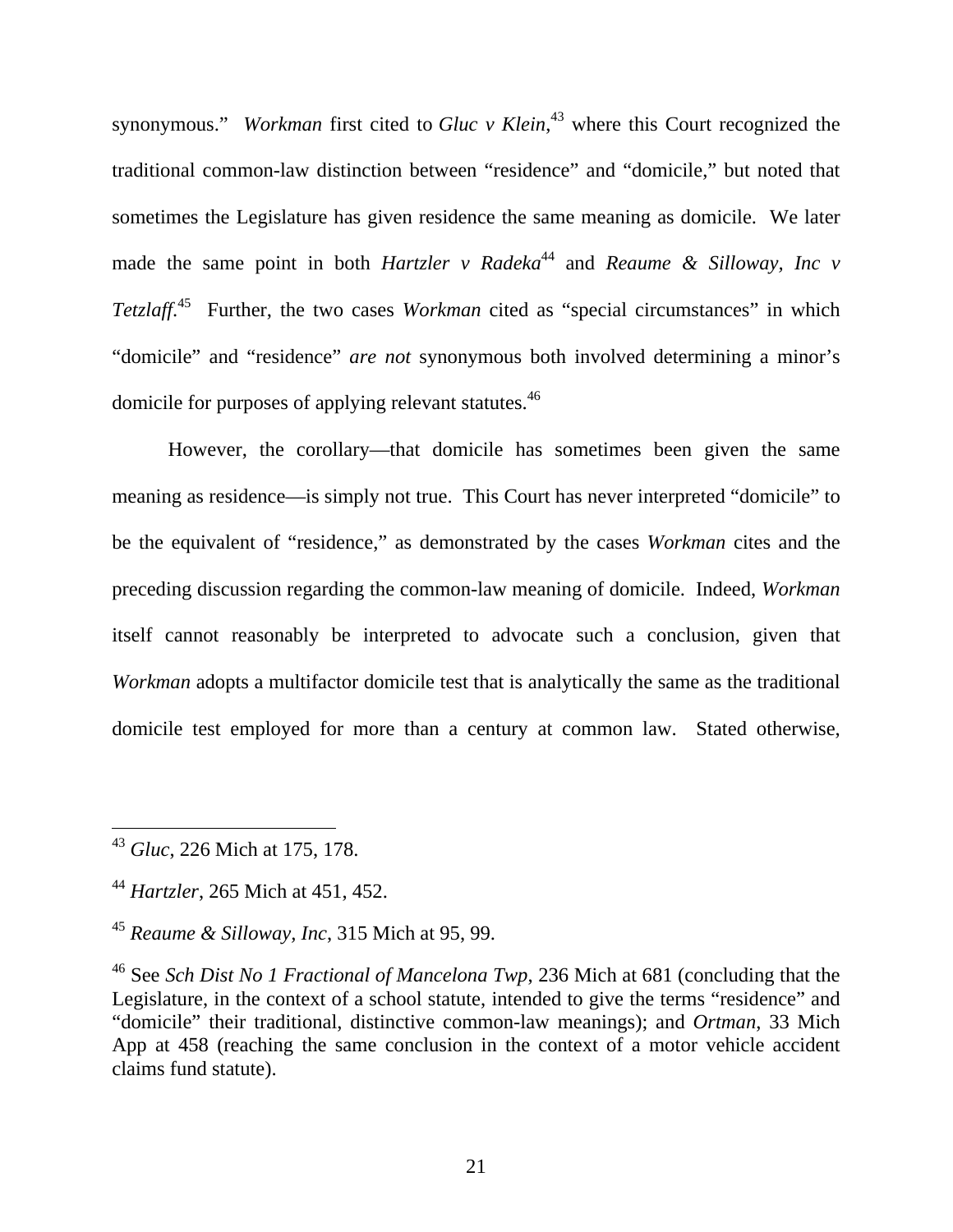*Workman* is entirely consistent with our conclusion that the term "domicile" is to be interpreted the same as its common-law meaning.

Our holding thus clarifies, that to the extent that *Workman* has been understood to imply that "domicile" and "residence" retain no independent significance for the purposes of the no-fault act, such a conclusion is not valid and that "domicile" must be understood consistent with its historical underpinnings. Further, although *Workman*  recognized that "domicile" and "residence" are often used interchangeably by the Legislature in other contexts and, therefore described the terms as synonymous in those situations, *Workman* also explained that it is often necessary to distinguish between the terms consistent with the Legislature's intent, as in the instant case.<sup>47</sup>

The Court of Appeals in *Grange* therefore erred by interpreting *Workman* to mean that domicile is the equivalent of residence and that a minor child can be "domiciled" for purposes of MCL 500.3114(1) in multiple residences.<sup>48</sup> Neither *Workman* nor the plain

<sup>47</sup> Similarly, see *Feaster v Portage Pub Sch*, 451 Mich 351, 356; 547 NW2d 328 (1996) (quoting *Feaster v Portage Pub Sch*, 210 Mich App 643, 657; 534 NW2d 242 (1995), rev'd 451 Mich 351 (1996), in turn citing *Sch Dist No 1 Fractional of Mancelona Twp*, 236 Mich at 681-682), where this Court more recently reasserted the legal difference between the terms "domicile" and "residence" in the context of applying school statutes to minor children, concluding that "[i]t is well established that residency for educational purposes is not the equivalent of legal domicile." Likewise, construing "domicile" and "residence" as synonymous under the no-fault act would entirely defeat the specific legislative choice to employ the more restrictive term "domiciled" in place of broader term "resided."

<sup>&</sup>lt;sup>48</sup> For this same reason, Farm Bureau's suggestion that this Court follow the holding of a Sixth Circuit Court of Appeals case, *Walbro Corp v Amerisure Cos*, 133 F3d 961 (CA 6, 1988), is unavailing. In *Walbro*, the Sixth Circuit interpreted *Workman* to permit dual domiciles where the minor child had a legal residence with both parents as a result of a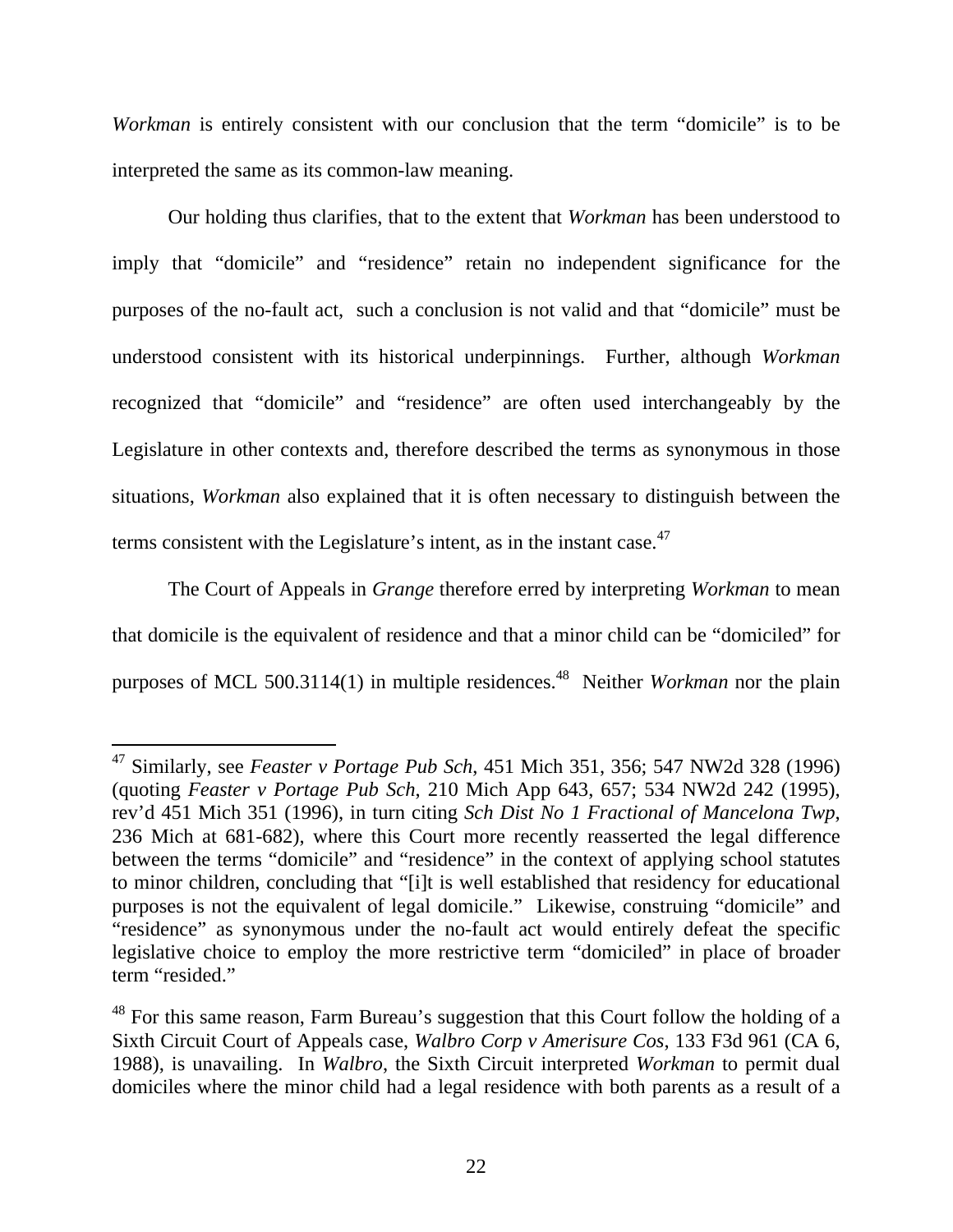language of MCL 500.3114(1) support this conclusion. The Court of Appeals' holding in *Grange*, and Farm Bureau's adherence to that position, is plainly inconsistent with our jurisprudence regarding the meaning of "domicile" and the clear language of MCL 500.3114(1) which, as we have explained, incorporates the common-law meaning of that term.

#### B. DETERMINING A CHILD'S DOMICILE

Our holding, that a child may have only one domicile at any one time consistent with traditional common-law principles, does not establish how a child's single domicile is determined. *Workman* and its progeny applying the traditional domicile test defined domicile in relation to an adult but, for reasons that we will explain, these factors are not helpful in determining a child's domicile. To resolve how a child's domicile is determined—and given our conclusion that the Legislature intended that the term "domiciled," as used in MCL 500.3114(1), be interpreted consistent with its common-law meaning—we further consider the law of domicile as it pertains to minors.

#### i. THE COMMON LAW OF DOMICILE PERTAINING TO MINORS

Our common law recognizes three means of acquiring a domicile, which are generally applicable to all persons depending on the factual circumstances, including: (1) domicile of origin or of nativity; (2) domicile of choice; and (3) domicile by operation of

joint legal and physical custody order. Aside from its lack of any precedential value, *Walbro* misconstrued *Workman* and the statutory language of MCL 500.3114(1) in the same manner as the Court of Appeals in *Grange* as permitting a person to have more than one domicile at a given point in time. *Walbro* also wrongly applied, for reasons we explain later in this opinion, the *Workman* domicile factors to determine the child's domicile.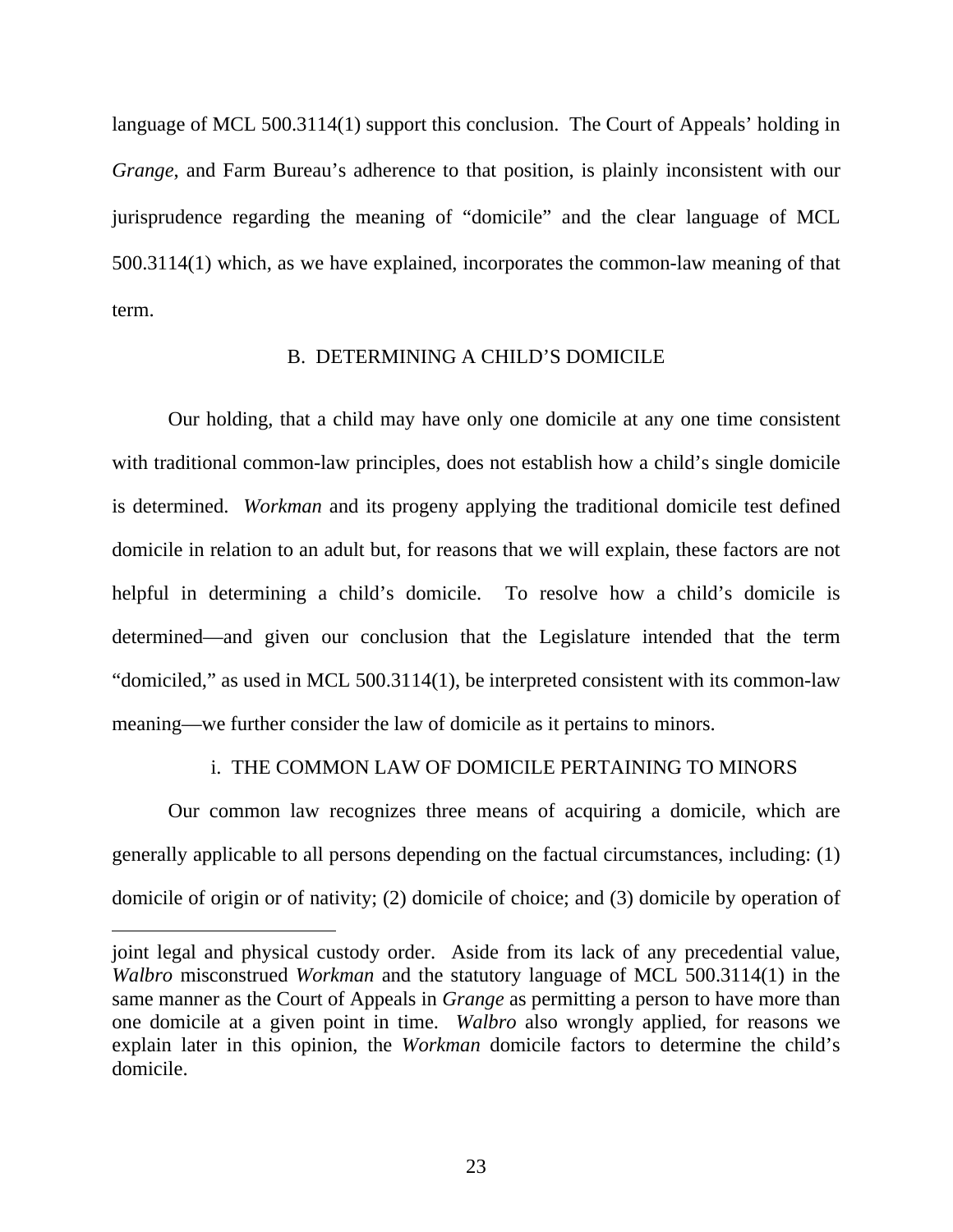law.<sup>49</sup> A domicile of origin or of nativity is established when a person is born, fulfilling the maxim that every person has a domicile from the time of birth.<sup>50</sup> Meanwhile, a domicile by choice occurs when a person replaces his current domicile by choosing another, consistent with the proposition that every person must have a domicile until a new domicile is determined. Finally, a domicile by operation of law occurs when a person with a legal disability lacks the capacity to acquire a domicile of choice, and thus the domicile is established by operation of law. $51$ 

Typically, as indicated in the preceding discussion and demonstrated by the *Workman* factors, an adult acquires a new domicile by choosing one of his or her choice, which makes the question of intent a preeminent concern in determining an adult's domicile. One of the requisites for acquiring a domicile of choice, then, is the *legal capacity* necessary to form the intent required to select a new domicile.<sup>52</sup>

 $\overline{a}$ 

 $52$  Comments a and b of the Restatement, § 15 provide:

a. Requirements for acquisition of domicil of choice. The requirements for acquiring a domicil of choice are (1) *legal capacity to do so*, (2) physical presence as described in § 16 and (3) the existence of the attitude of mind described in § 18 toward the place in question. . . .

b. A person may acquire a domicil of choice if

(1) having had a domicil by operation of law, such as a domicil of origin, he acquires a domicil of choice in a place other than his former domicil; or

 $498$  Mich Civ Jur, Domicile, § 1.

<sup>50</sup> See *In re High*, 2 Doug at 523-524.

<sup>51</sup> Restatement, Conflict of Laws, 2d, §§ 22, 23; 8 Mich Civ Jur, Domicile, § 5.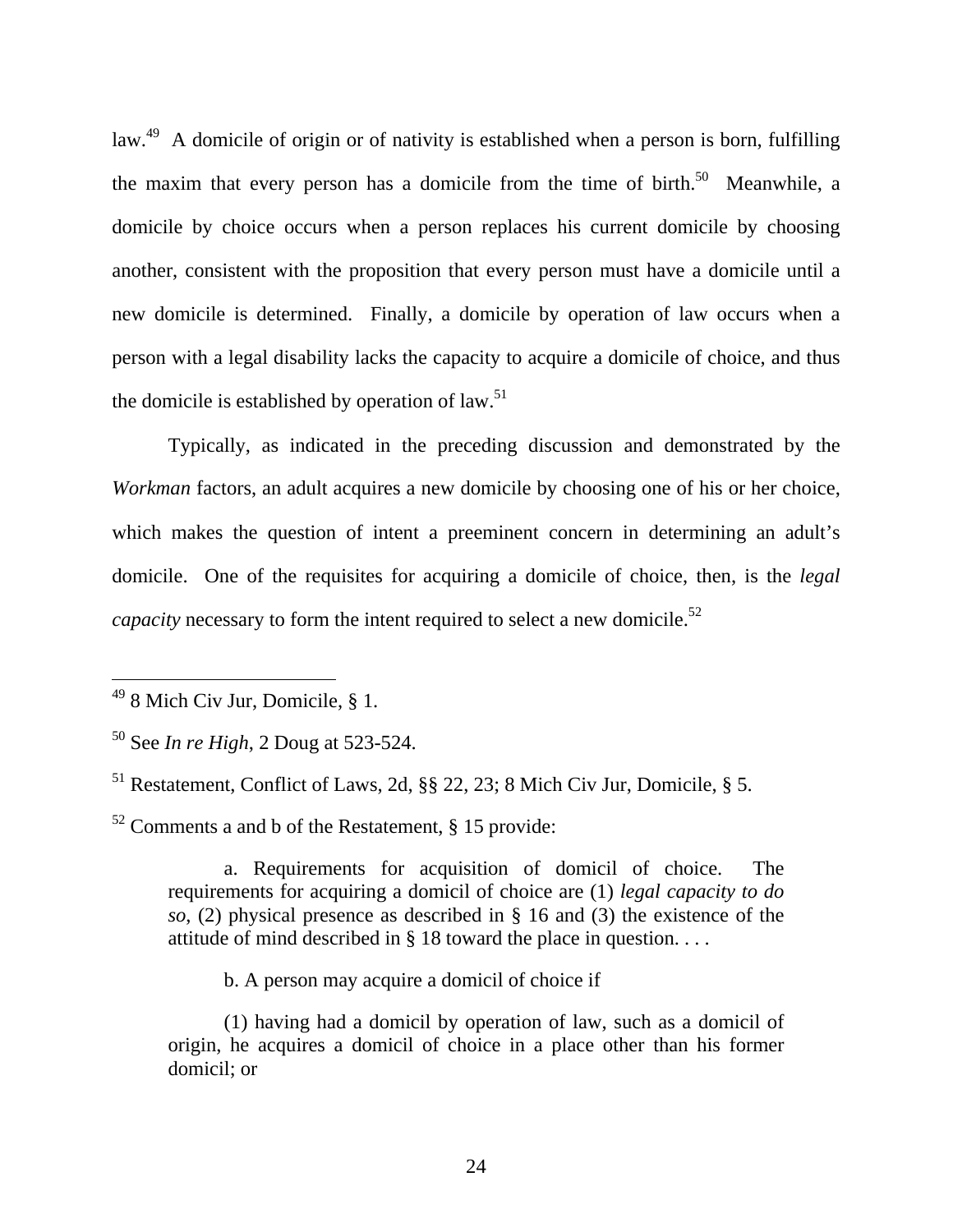Regarding children, a child's ability to acquire a new domicile is limited in ways that an adult's ability to acquire a domicile is not. This is because, for purposes of our legal system, an unemancipated child, unlike a competent adult, lacks the legal capacity to make legally binding determinations for him or herself and, therefore, a child lacks the *capacity* to acquire a domicile of choice.<sup>53</sup> Thus, while intent is critical for determining the domicile of an adult, a child's intent regarding domicile is simply irrelevant, and the traditional factors applied in determining an adult's domicile are likewise irrelevant. Instead, the child's domicile is determined by reference to the domicile of his or her parents.54 For instance, our common law has recognized that when a child is born, the child acquires a domicile of origin, which is that of his father.<sup>55</sup> The child's domicile of

<sup>(2)</sup> having had a domicil of choice in one place, he acquires a new domicil of choice in another place. [Emphasis added.]

<sup>&</sup>lt;sup>53</sup> See *id*. It is basic black letter law that an unemancipated minor lacks the legal capacity to acquire a domicile of choice. See *Yarborough v Yarborough*, 290 US 202, 211; 54 S Ct 181; 78 L Ed 269 (1933) ("[Minor child] was not capable by her own act of changing her domicile."); *Miss Band of Choctaw Indians v Holyfield*, 490 US 30, 48; 109 S Ct 1597; 104 L Ed 2d 29 (1989) ("[M]ost minors are legally incapable of forming the requisite intent to establish a domicile ...."). Our Legislature has recognized that unemancipated minors lack the necessary legal capacity to acquire a domicile of choice by expressly granting emancipated minors "the right to establish a separate domicile." MCL 722.4e(1)(d).

<sup>&</sup>lt;sup>54</sup>See *Holyfield*, 490 US at 48 ("[Generally, a child's] domicile is determined by that of their parents."); see also *Lamar v Micou*, 112 US 452, 470; 5 S Ct 221; 28 L Ed 751 (1884) (stating the general rule that the domicile of an infant follows that of his father).

<sup>55</sup> See *In re High*, 2 Doug at 523-524 (recognizing that a child acquires a domicile of origin upon birth that is the same as his parents); *Hering v Mosher*, 144 Mich 152, 154; 107 NW 907 (1906) (noting that a child's domicile of origin is the same as his father's domicile).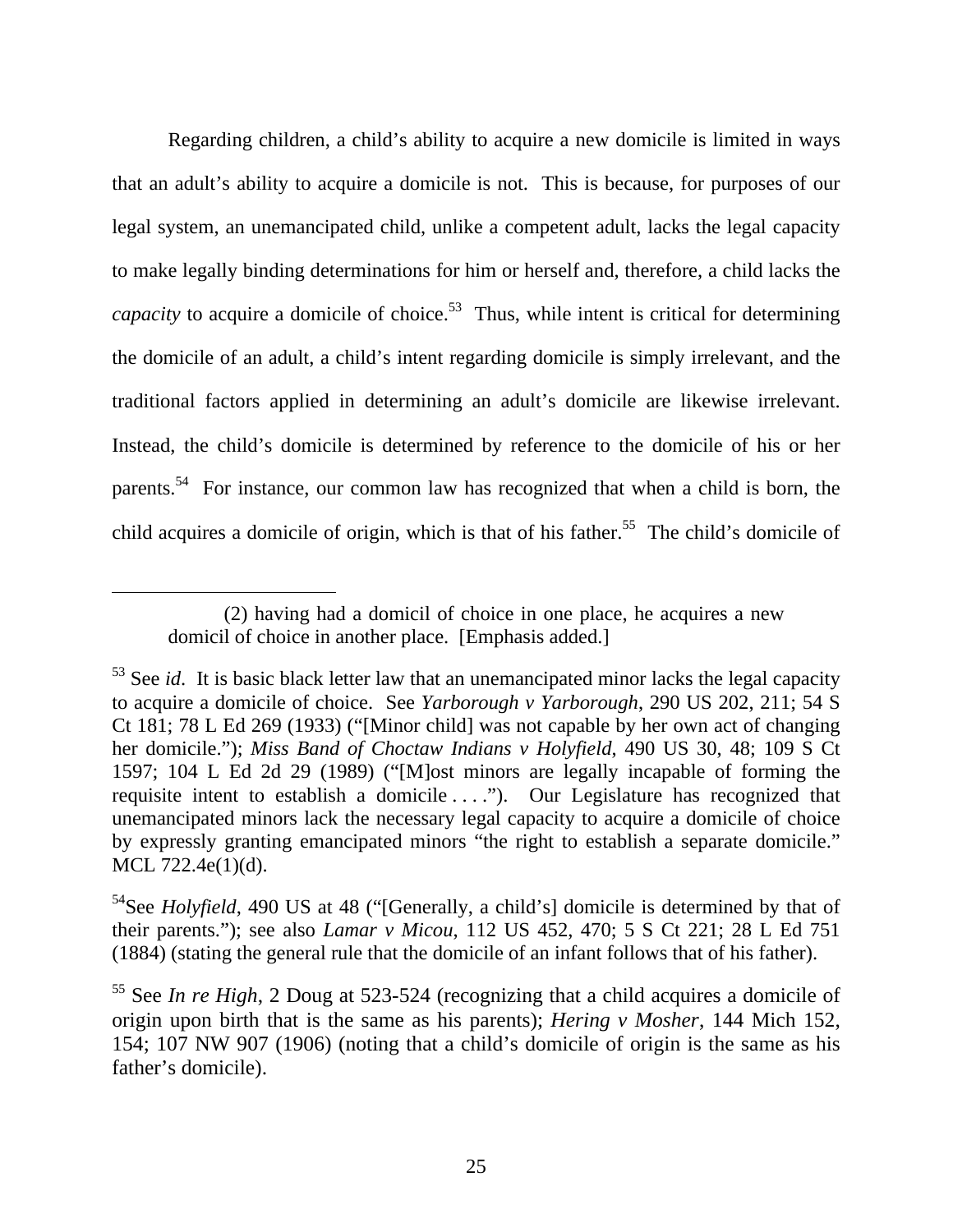origin remains the child's domicile until a new domicile is acquired through the actions of the child's parents or until that point in time when the minor, either through emancipation or by reaching the age of majority, can acquire a domicile of choice.<sup>56</sup>

The inquiry into a child's domicile becomes more complicated when the child's parents are divorced. Our common law, however, has accounted for these types of familial situations. Specifically, nearly a century ago in *In re Volk*, 57 this Court considered the domicile of a child for purposes of determining whether Michigan courts must accord full faith and credit to Ohio judgments pertaining to a child. In that case, the parents of the minor child had previously lived in Ohio, but after their divorce the mother established a new domicile in Michigan. The Court explained:

*[U]nder the decree of divorce, the mother was given [the child's] unrestricted custody. His domicile thereafter became that of his mother*, and, when she removed to this State and became domiciled here, the domicile of the child was in Michigan.<sup>[58]</sup>

<sup>56</sup> See *In re High*, 2 Doug at 524 (explaining that a child who "was born in Vermont, about the year 1812, where he continued to reside with his parents, who were domiciled there, until he went south some time prior to 1832, and before he had attained the age of twenty-one[,]" was domiciled in Vermont, as "Vermont, then, was *the domicile of his birth or nativity* . . . *and it continued to be his domicile until he acquired another*, which he could not do until he arrived at full age . . . ." [emphasis added]). Indeed, in the instance where a child's parents remain married, when the parents acquire a new domicile of choice, the child also acquires that same domicile consistent with the parents' intent. Under these circumstances, because the child's domicile is determined in relation to his parents' domicile, the *Workman* factors remain relevant only to the extent that they are used to determine the parents' intentions. See *Holyfield*, 490 US at 48.

<sup>57</sup> *In re Volk*, 254 Mich 25; 235 NW 854 (1931), overruled in part on other grounds by *Hentz v Hentz*, 371 Mich 335 (1963).

<sup>58</sup> *In re Volk* at 31-32 (emphasis added).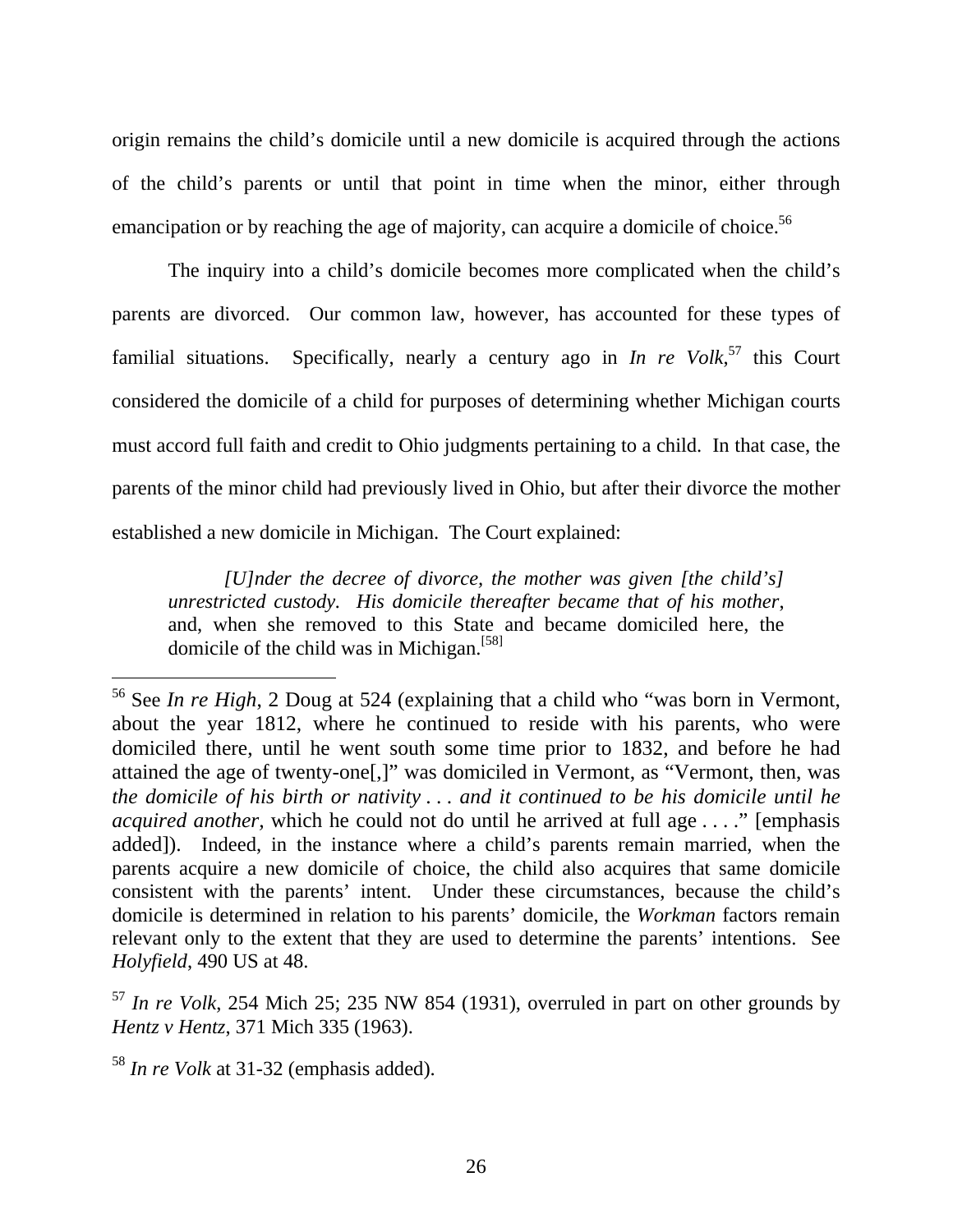By acknowledging that the child's domicile changed by operation of law as a result of the decree of divorce, this Court expressly recognized that a child's domicile, upon the divorce or separation of the child's parents, is the same as that of the parent to whose custody *he has been legally given* pursuant to a custody order.59 More simply put, *In re Volk* held that a custody determination is determinative of a child's domicile.<sup>60</sup> Under our common law, then, a child's domicile upon the divorce of his parents and entry of a custody order is established by operation of law consistent with the terms of the custody order.

We reaffirm these common-law principles and, in doing so, we emphasize that domicile is a singular concept. Just as a person does not have two domiciles, a person likewise does not have a domicile set by operation of law for some purposes and perhaps a different domicile for other purposes—such as for consideration under the no-fault act or any other statute that uses the term "domicile." A person's domicile for one purpose is his domicile for all purposes; similarly, a child does not have a domicile set by court

<sup>59</sup> The United States Supreme Court recognized the same principle in *Yarborough*, 290 US at 211, when it indicated that the child's "domicile continued to be [the same as her father's] until entry of the [divorce] judgment in question [which granted the mother custody of the child]." Likewise, the Restatement, § 22, comment d states in part, "A child's domicil, in the case of the divorce or separation of his parents, is the same as that of the parent to whose custody he has been legally given."

<sup>60</sup> *In re Volk*, 254 Mich at 31-32. Similarly, and more recently, in *Vanguard Ins Co v Racine*, 224 Mich App 229, 233; 568 NW2d 156 (1997), the Court of Appeals noted that a party has only one domicile, and, in the case of a minor child of divorced parents, the one domicile would be that parent's home where the minor "spent the majority of his time and where [the parent] had *physical custody* . . . *under the divorce judgment*." (Emphasis added.)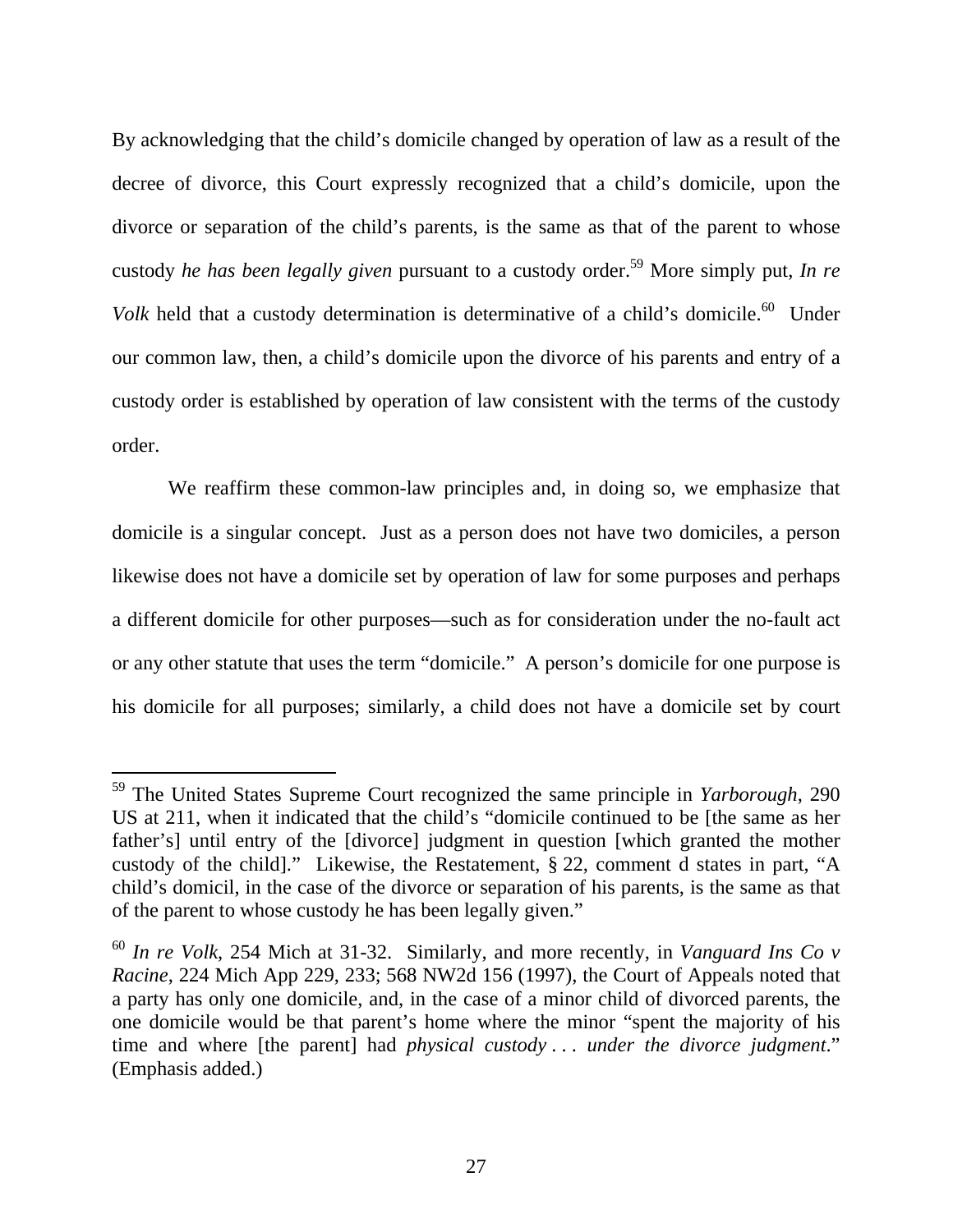order only for certain purposes, but not others.<sup>61</sup> The Legislature made a deliberate choice in selecting the term "domiciled" in Michigan's no-fault act, and where domicile is set by operation of law, that determination must be given full legal effect.

 Our analysis could end with articulation of this common-law rule and affirmation of these principles. We would be remiss, however, not to acknowledge that child custody orders are created pursuant to the provisions of the Child Custody Act,  $62$  which was enacted 40 years after *In re Volk* was decided. Consequently, because we have concluded that MCL 500.3114(1) incorporates the common law of domicile, which provides that a custody order is determinative of a child's domicile, it is necessary to further consider whether the Child Custody Act is consistent with this common-law directive. We conclude that the Child Custody Act *is consistent* with the common-law rule and that the Act's provisions enforce the traditional determinations regarding what entities have the *legal capacity* to establish a minor child's domicile.

#### ii. THE CHILD CUSTODY ACT AND DOMICILE

 The Child Custody Act governs the creation of child custody orders and provides a comprehensive statutory scheme for resolving custody disputes. $63$  With it, the

<sup>&</sup>lt;sup>61</sup> In an effort to avoid creating a two-domicile situation under its rebuttable presumption test, i.e., the concurrence would allow a child to have one domicile for purposes of the no-fault act and another different domicile in the family law context, the concurrence argues that the family court lacks the authority to determine a minor child's domicile in its custody orders. This position, however, conflicts with the concurrence's rebuttable presumption test, which recognizes the family court's authority in this regard by treating the custody order as presumptive evidence of a minor child's domicile.

<sup>62</sup> Child Custody Act, MCL 722.21 *et seq*.

 $^{63}$  MCI, 722,26.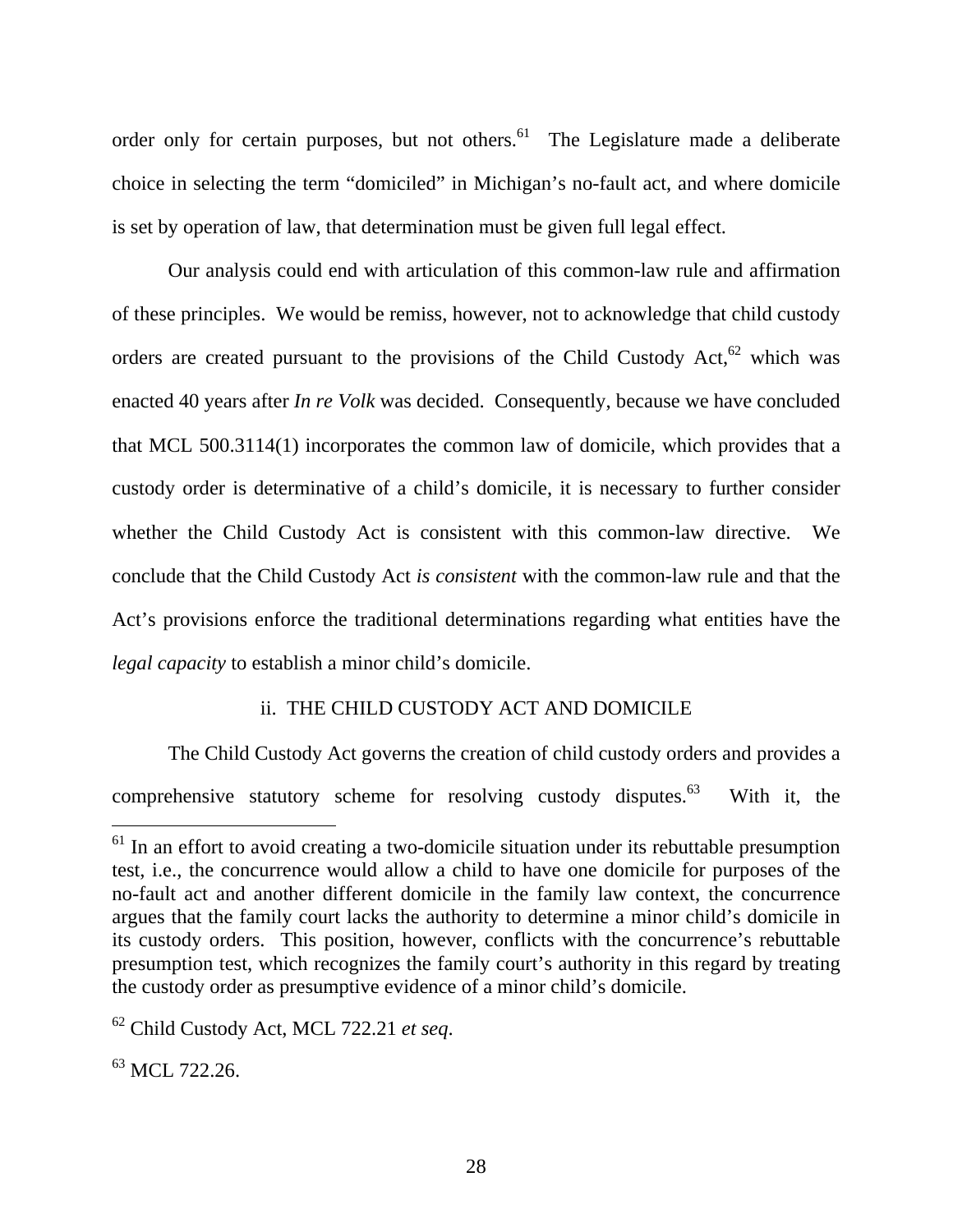Legislature has sought to promote the best interests of children, which is the hallmark of any custody order. To this end, the Legislature has charged courts, in any dispute regarding custody, with "declar[ing] the child's inherent rights and establish[ing] the rights and duties as to the child's custody . . . in accordance with this act."64

 At the outset, we note that the Child Custody Act is consistent with the notion that a child may have only a single domicile at any given point in time. Nowhere does the Child Custody Act indicate that a child may have dual domiciles, as Farm Bureau suggests. Rather, while the Child Custody Act permits a child to have a "legal residence with each parent," that language serves merely as an acknowledgment that a child may have more than one *residence*.<sup>65</sup> Absent an express indication that the Legislature intended a different result, we will not presume that the Legislature intended to modify the common-law rule applicable to children and adults alike that a person may have only a single domicile at a given point in time.<sup>66</sup>

 $64$  MCL 722.24(1).

 $65$  See MCL 722.31, which pertains to the requirements necessary to change a child's residence, and provides in part that "[a] child whose parental custody is governed by court order has, for the purposes of this section, a legal residence with each parent." Notably, the caselaw addressing disputes related to motions for a change of residency also interchangeably describe these motions as motions for a change of domicile. See *Rains v Rains*, 301 Mich App \_\_\_; \_\_\_ NW2d \_\_\_ (2013); *McKimmy v Melling*, 291 Mich App 577, 580-582; 805 NW2d 615 (2011). The courts loose use of the terms "residency" and "domicile" in the context of motions to change residency under MCL 722.31, however, has no impact on the Legislature's express decision to use the term "residence," as opposed to domicile, and does not inform the meaning of the Child Custody Act.

 $66$  See Const 1963, art 3, § 7 (indicating that the common law remains in force until it is "changed, amended or repealed"); see also *Dawe v Dr Reuven Bar-Levav & Assocs, PC*,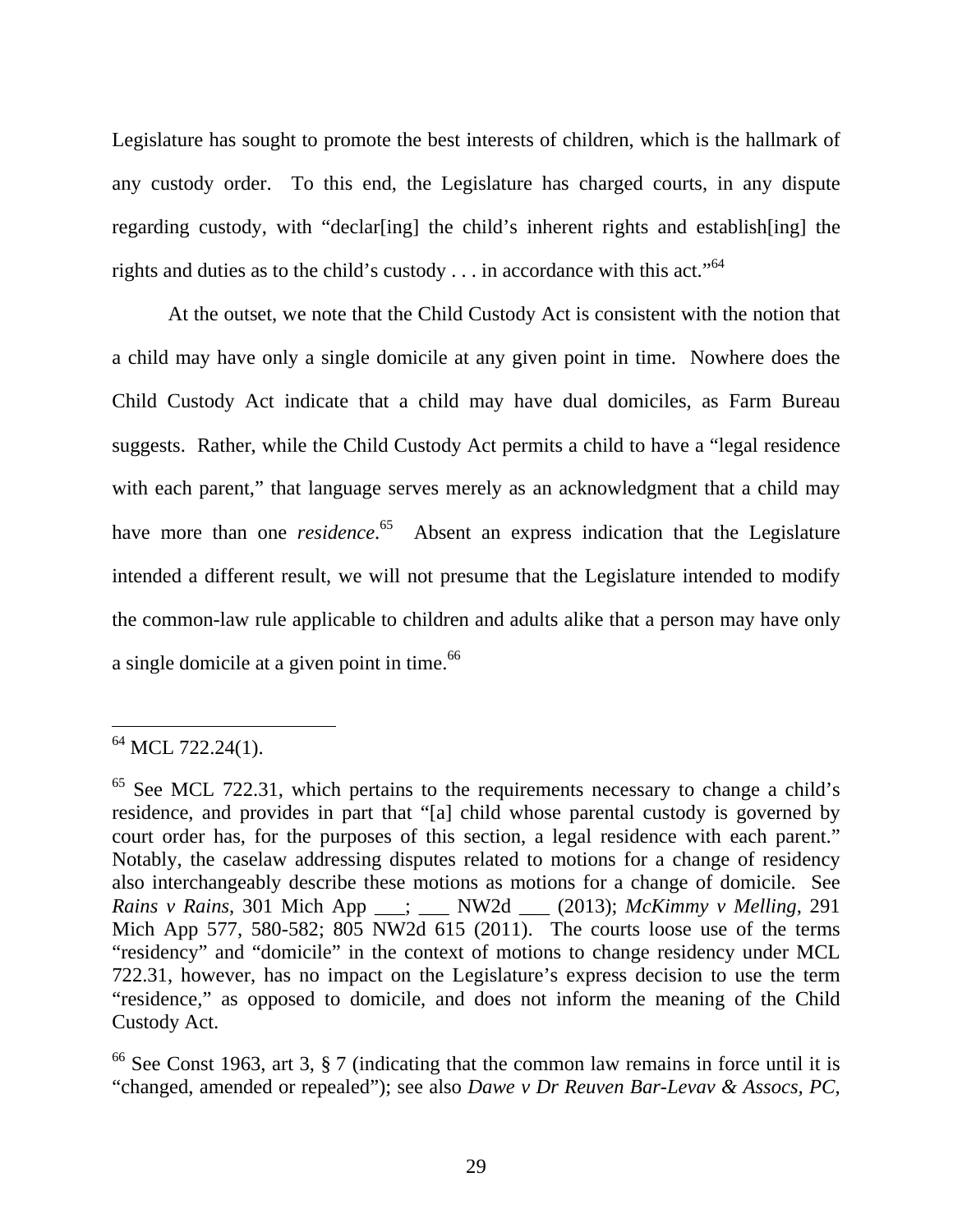However, no provision of the Child Custody Act expressly provides that an order establishing custody or domicile is conclusive evidence of a child's domicile for purposes of the no-fault act or otherwise. Moreover, the Act allows for myriad possible scenarios in postdivorce familial relationships, recognizing different combinations of legal and physical custody, and offering flexibility in terms of parenting time arrangements.<sup>67</sup> Ultimately though, we believe that the Child Custody Act and related court rules lend further support to the conclusion that a child's domicile is established by a custody determination of the family court because that entity is the single entity entrusted by our laws with the *capacity* to determine domicile under these circumstances.

 Once a custody order is entered pursuant to a judgment of divorce or otherwise, that custody order is legally binding on the parents and the order cannot be modified absent court approval or compliance with the applicable provisions of the Child Custody

an order of the court in which 1 or both of the following is specified:

 $\overline{a}$ 

(a) That the child shall reside alternately for specific periods with each of the parents.

(b) That the parents shall share decision-making authority as to the important decisions affecting the welfare of the child.

"Although not specifically designated in the statute, the custody described in [MCL 722.26a(7)(a)] is commonly referred to as joint physical custody, and that described in [MCL 722.26a(7)(b)] is referred to as joint legal custody." *Dailey v Kloenhamer*, 291 Mich App 660, 670; 811 NW2d 501 (2011).

<sup>485</sup> Mich 20, 28; 780 NW2d 272 (2010) ("[T]he Legislature 'should speak in no uncertain terms' when it exercises its authority to modify the common law.").

 $67$  For example, MCL 722.26a recognizes the possibility of "joint custody," which may consist of either joint physical custody or joint legal custody or both joint physical and legal custody. MCL  $722.26a(7)$  defines "joint custody" to mean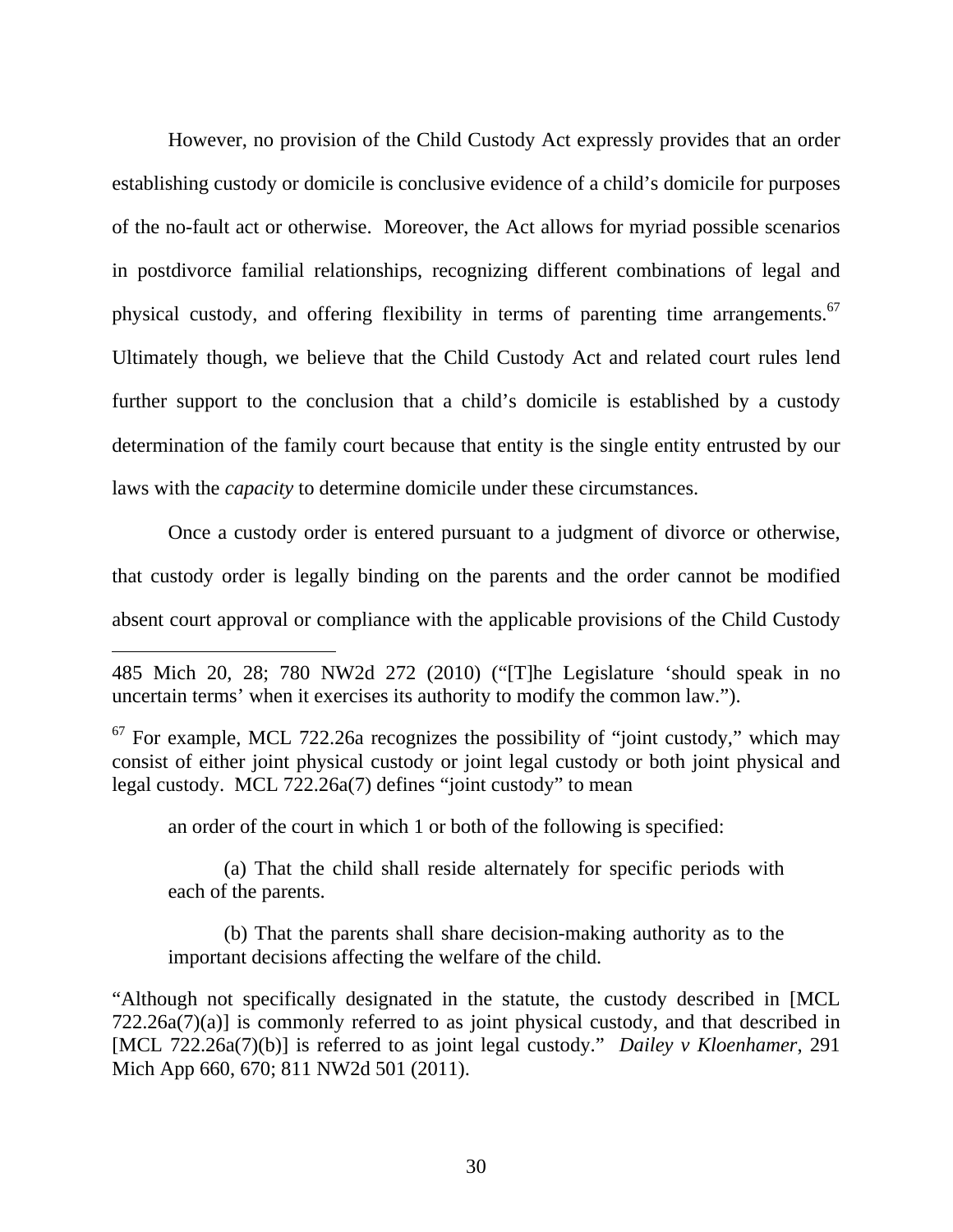Act.<sup>68</sup> Because parents are legally bound by the terms of the custody order, the order therefore negates the parents' legal capacity, which is necessary to establish a domicile of choice for the minor child that is different from that established in the custody order. Specific provisions of the Child Custody Act support the notion that a parent's ultra vires acts do not, as a matter of law, effect a change in a child's court-ordered domicile: If a parent wishes to modify a custody order, the Act requires a parent to move for modification of the custody order and to demonstrate a proper cause or change of circumstances related to the established custodial environment.<sup>69</sup> And, in the instance that a parent seeks to change the child's legal residence, the parent is prohibited from moving a child across state lines without court approval and, in some situations, is prohibited from moving the child more than 100 miles without prior court approval.<sup>70</sup>

 $70$  See MCL 722.31, which provides in relevant part:

<sup>68</sup> See *Harvey v Harvey*, 470 Mich 186, 194; 680 NW2d 835 (2004) (indicating that custody orders are binding once entered by court order); *Brausch v Brausch*, 283 Mich App 339, 354; 770 NW2d 77 (2009) (indicating that a family court's custody order is valid and binding for all purposes until properly set aside or otherwise modified).

 $69$  See MCL 722.27(1)(c), which indicates that a family court may "modify or amend its previous judgments or orders for proper cause shown or because of change of circumstances until the child reaches 18 years of age . . . [and that the] court shall not . . . change the established custodial environment of a child unless there is presented clear and convincing evidence that it is in the best interest of the child."

<sup>(1)</sup> A child whose parental custody is governed by court order has, for the purposes of this section, a legal residence with each parent. Except as otherwise provided in this section, a parent of a child whose custody is governed by court order shall not change a legal residence of the child to a location that is more than 100 miles from the child's legal residence at the time of the commencement of the action in which the order is issued.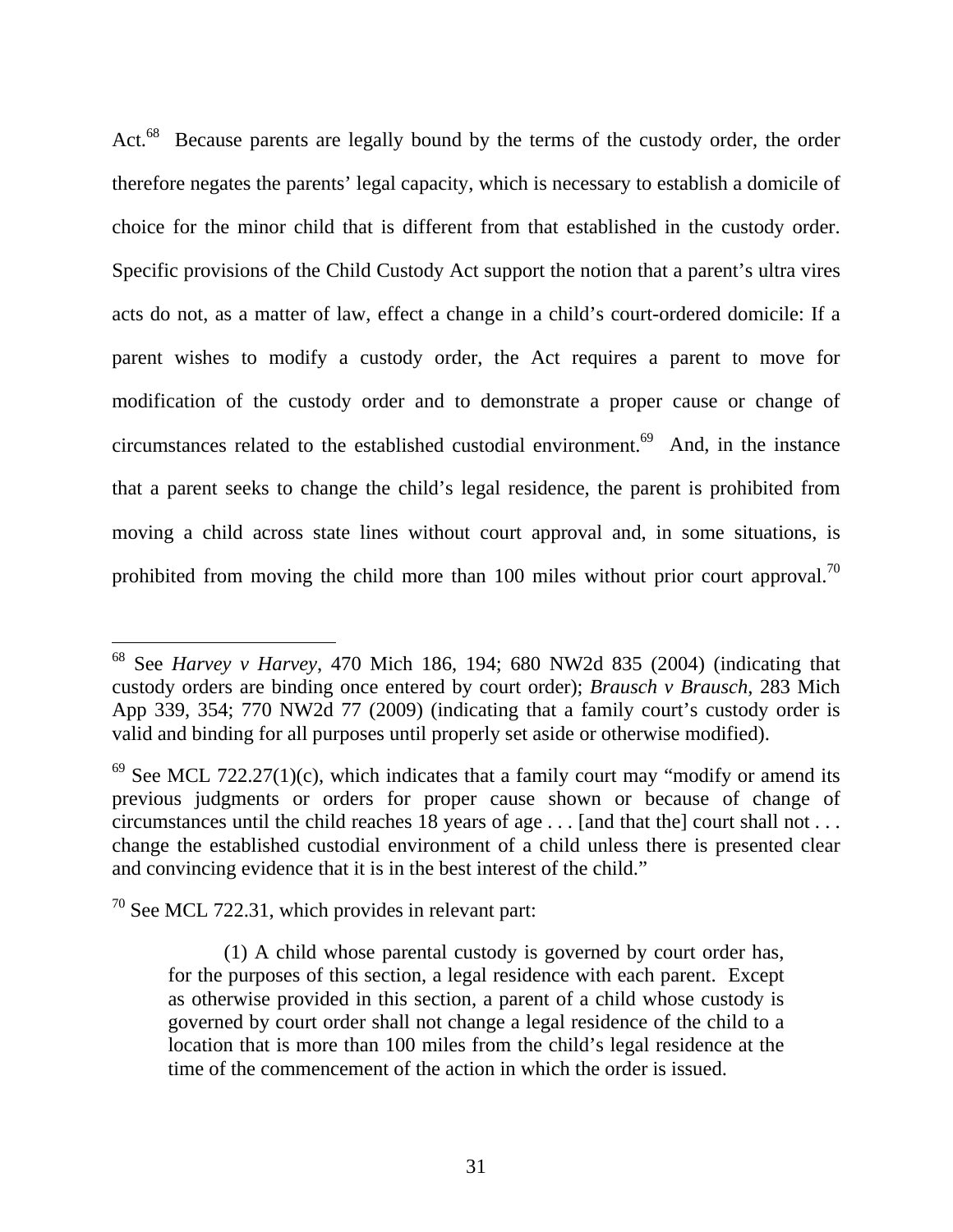Therefore, that parents are legally bound by custody orders mandates the conclusion that a child's domicile is established by the court order as a matter of law.<sup>71</sup>

We thus believe that our prior conclusion—that in the instance where a child's parents are divorced, the family court's custody order entered pursuant to the Child Custody Act establishes the child's domicile by operation of law and is determinative of the child's domicile for purposes of the no-fault act—is consistent with the Child

See also MCR 3.211(C)(3), which provides:

A judgment or order awarding custody of a minor must provide that

(1) the domicile or residence of the minor may not be moved from Michigan without the approval of the judge who awarded custody or the judge's successor,\* \* \*

(3) a parent whose custody or parenting time of a child is governed by the order shall not change the legal residence of the child except in compliance with section 11 of the Child Custody Act, MCL 722.31.

<sup>(2)</sup> A parent's change of a child's legal residence is not restricted by subsection (1) if the other parent consents to, or if the court, after complying with subsection (4), permits, the residence change. This section does not apply if the order governing the child's custody grants sole legal custody to 1 of the child's parents.

 $71$  The concurrence acknowledges that parents are legally bound by custody orders, but then concludes that parents retain the ability to establish a minor child's domicile in contravention of a custody order. This reasoning—and the rebuttable presumption test that stems from it—departs from established principles of Michigan's domiciliary common law and statutory law and, instead, is based on the concern that domicile dictated by a custody order may not be aligned with the minor child's actual living arrangements. This approach is not supportable in our law and we decline to give legal effect to the fact that a child's living situation may not be consistent with the custody order.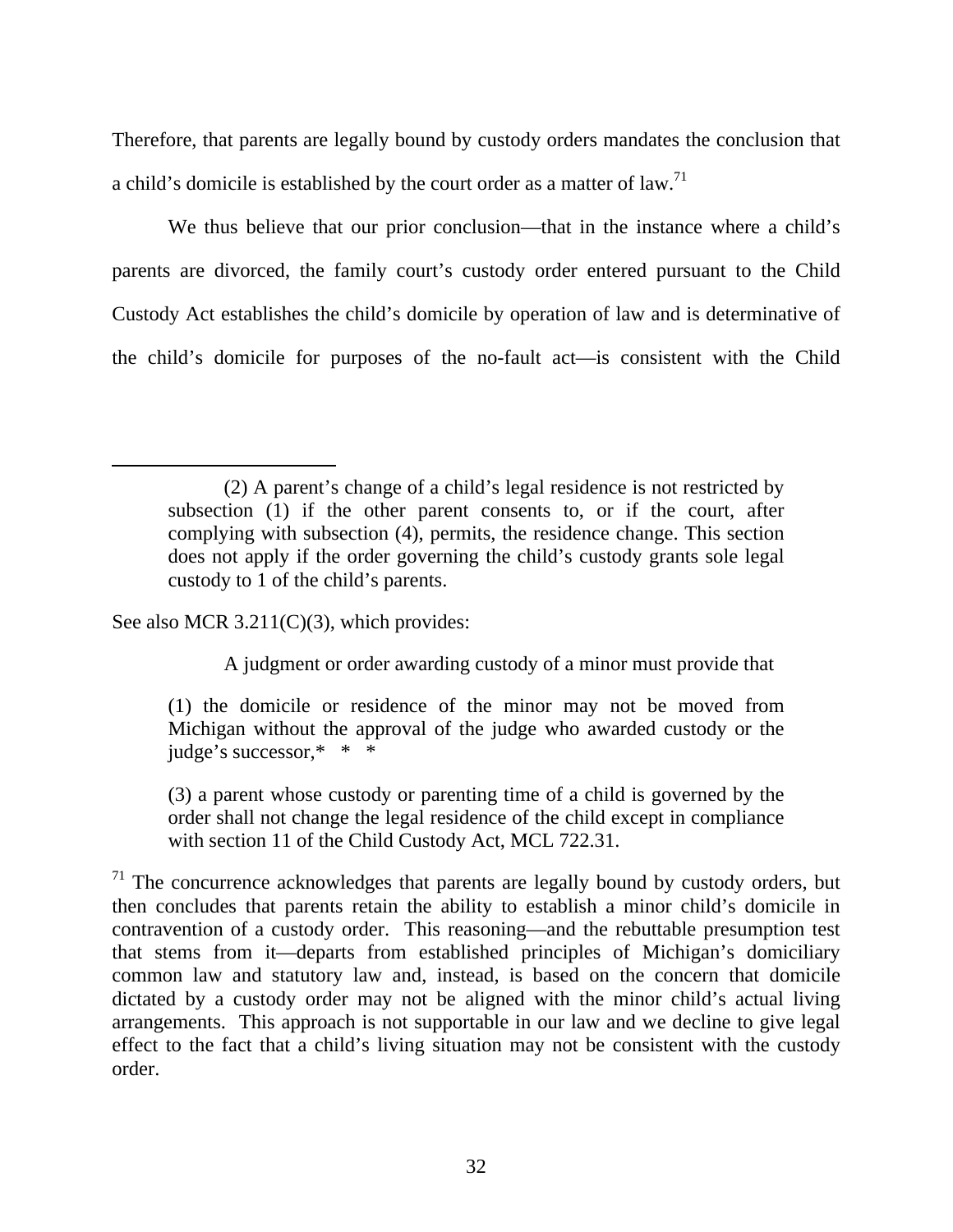Custody Act itself.<sup>72</sup> This holding gives the best effect to the provisions of the Child Custody Act, which entrusts courts with making custody determinations in a child's "best interests," including those related to living arrangements. Any contrary rule could foster noncompliance with custody orders entered under the Child Custody Act by implicitly sanctioning conduct that might establish a minor child's domicile in contravention of a controlling custody order. Instead, adherence to the rule that the custody order controls the determination of a minor child's domicile encourages compliance with legally binding court orders and statutory law.

Therefore, courts presiding over an insurance coverage dispute involving the minor child of divorced parents must treat a custody order as conclusive evidence of a child's domicile.73 Where a court order sets a child's custody or domicile by operation of law, the factual circumstances or the parents' or child's intentions are irrelevant to the domicile determination.<sup>74</sup> Rather, the appropriate analysis is focused on the terms of the

 $72$  We recognize that parents often reach informal agreements concerning custody matters or, having established a formal arrangement through court order, may through mutual agreement decide to deviate from that arrangement such that a child's living situation is not aligned with the custody order. Our holding does not, in reality, restrict parents in their ability to address custody arrangements in these regards, but courts should be cognizant that parents' informal modifications to the custody arrangement established in a custody order have no effect on a child's domicile.

 $73$  Despite this clear directive, the concurrence argues that our holding injects uncertainty into the realm of no-fault law. We believe that it is the concurrence's rebuttable presumption test that would create uncertainty because it would require insurers to evaluate parents' claims of domicile or leave an insurer guessing regarding its risk of exposure to liability.

 $74$  A domicile set by operation of law—for example, by court order—obviates the need to engage in an analysis of the *Workman-Dairyland* factors, which were designed to help determine a person's domicile when it was an open or contested question.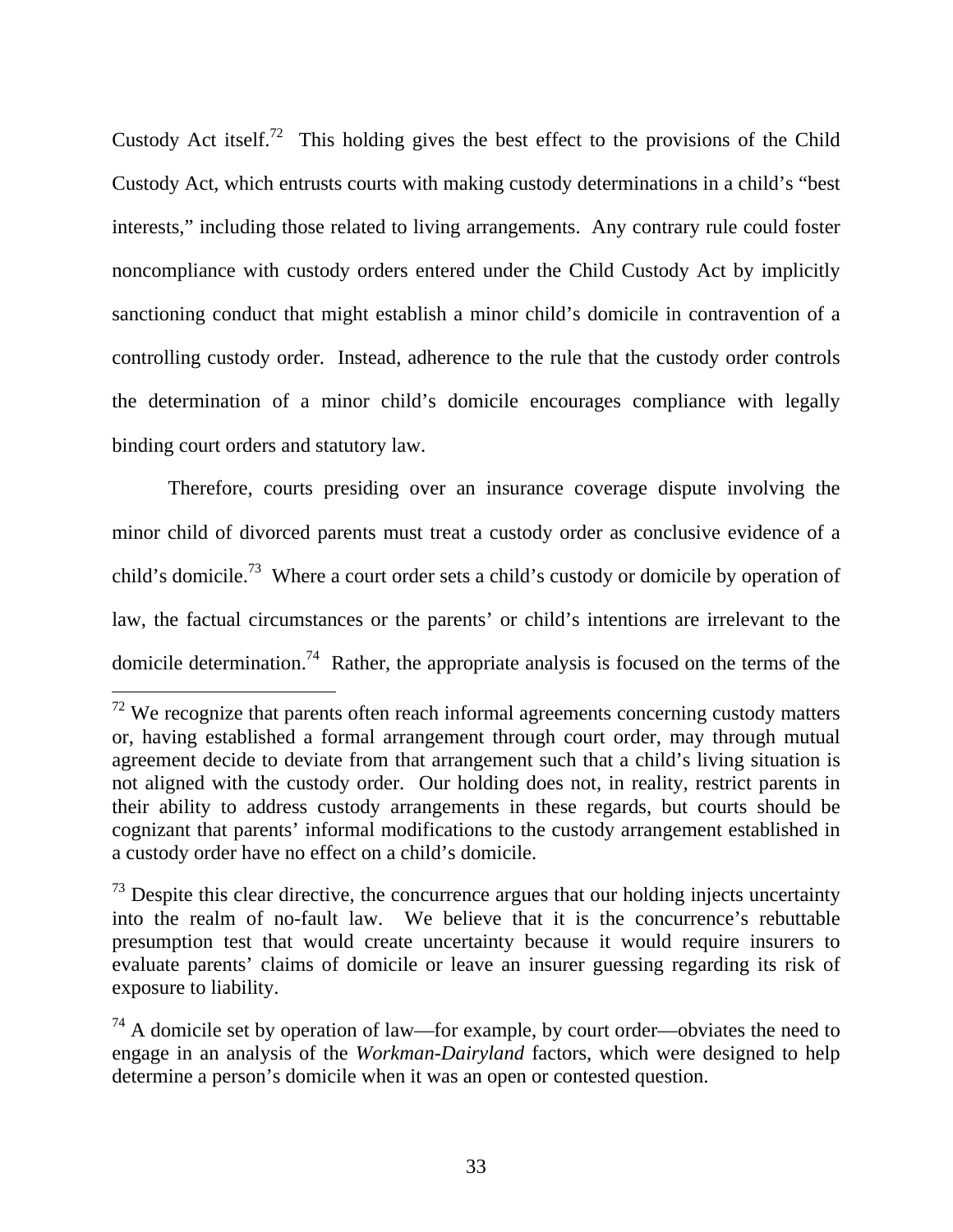custody order. In directing courts to abide by the custody order, we are cognizant that the Child Custody Act draws a distinction between physical custody and legal custody: Physical custody pertains to where the child shall physically "reside," whereas legal custody is understood to mean decision-making authority as to important decisions affecting the child's welfare.<sup>75</sup> Because the focus under our common law with respect to domicile mostly concerns a question of location and the same is true with respect to a child's domicile in the instance that the parents are divorced,<sup>76</sup> the relevant consideration is which parent has *physical custody* under the terms of the order.<sup>77</sup> By way of example, a child's domicile will be with a parent if the custody order grants that parent primary or sole physical custody, or expressly establishes domicile with that parent through a domicile provision, regardless of whether the parents share joint legal custody.78

 $\overline{a}$ 

 $77$  We recognize that a custody order may allow for reasonable or flexible parenting time. However, the physical-custody inquiry, which governs the domicile determination, has to do with the child's primary physical location under the express terms of the custody order and not with how the order allots "parenting time." Indeed, by allowing for reasonable or flexible parenting time in a custody order, a family court has not relinquished its authority to establish the physical custody of the minor child.

 $78$  Although not presently before this Court, we recognize that determining domicile by reference to a custody order may appear to lead to a perplexing result where the order grants each parent joint physical custody under MCL 722.26a(7) *and* creates an equal 50/50 division of physical custody. To begin with, we emphasize that an award of joint physical custody alone does not automatically create this potentially perplexing situation because although an order may award joint physical custody, it may also establish that one parent has *primary* physical custody. Alternatively, the details of the physical custody division may reveal that one parent has physical custody of the child more often

<sup>&</sup>lt;sup>75</sup> Compare MCL 722.26a(7)(a) (physical custody) with MCL 722.26a(7)(b) (legal custody).

<sup>76</sup> See *In re Volk*, 254 Mich at 31-32, which determined that a child's domicile was with that parent who had been given physical custody of the child.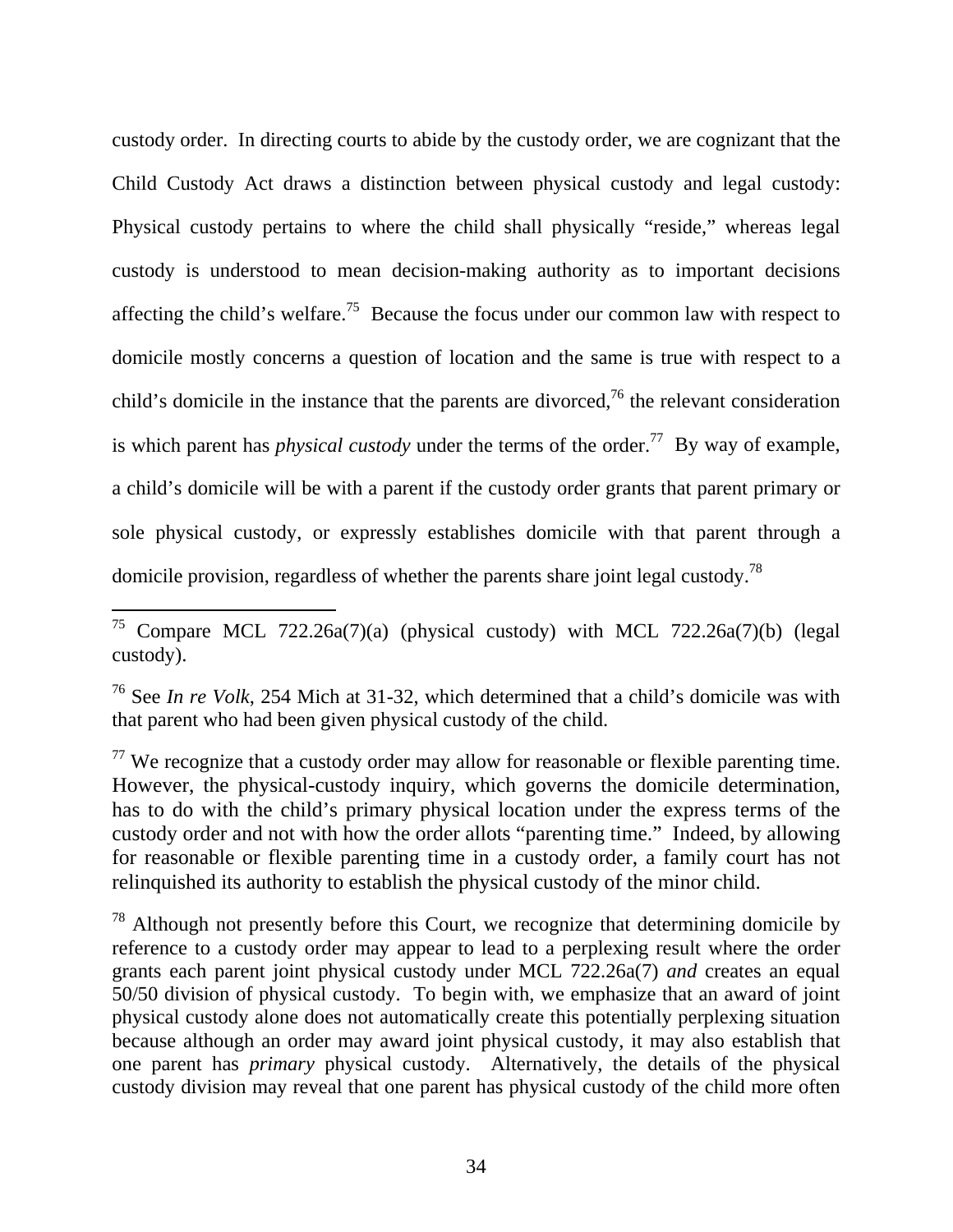#### C. APPLICATION

# i. *GRANGE v LAWRENCE*

When the family court entered the 2005 judgment of divorce between Lawrence and Rosinski, their child Josalyn acquired a domicile by operation of law consistent with the terms of the judgment of divorce. Specifically, the order granted Lawrence and Rosinski joint legal custody, while Rosinski was granted primary physical custody and Lawrence liberal parenting time. Because the order granted Rosinski primary physical custody, Josalyn's domicile was with Rosinski. So long as Josalyn lacked the legal capacity to acquire a new domicile of choice and neither of her parents successfully moved to modify the order through a motion to change custody or residence under MCL 722.27 or MCL 722.31 in a family court of continuing jurisdiction, Josalyn's domicile would remain with Rosinski pursuant to the terms of the judgment of divorce.

than the other parent despite the joint physical custody arrangement. Thus, it is only in the very rare event that a custody order awards joint physical custody *and* grants both parents an equal amount of time to exercise physical custody that this issue arises. Indeed, MCL 722.26a(7) does not require that parents share *equal* physical custodial time for a court to award joint physical custody; rather, [MCL 722.26a(7)(a)] merely defines joint physical custody as an order "[t]hat the child shall reside *alternately for specific periods* with each of the parents." Emphasis added. The statute does not, however, require that the child reside with each parent for an *equal* amount of time to constitute joint physical custody.

In the unusual event that a custody order *does* grant an equal division of physical custody, and only in this instance, then the child's domicile would alternate between the parents so as to be the same as that of the parent with whom he is living at the time. Restatement, § 22 (1971). Thus, the child's domicile is with the parent who has physical custody as established by the custody order at the specific time of the incident at issue. This approach is consistent with the terms of the custody order and avoids a finding that the child has dual coexisting domiciles. Such a rule is consistent with *In re Volk* and retains our traditional understanding that a person can only have one domicile at a time.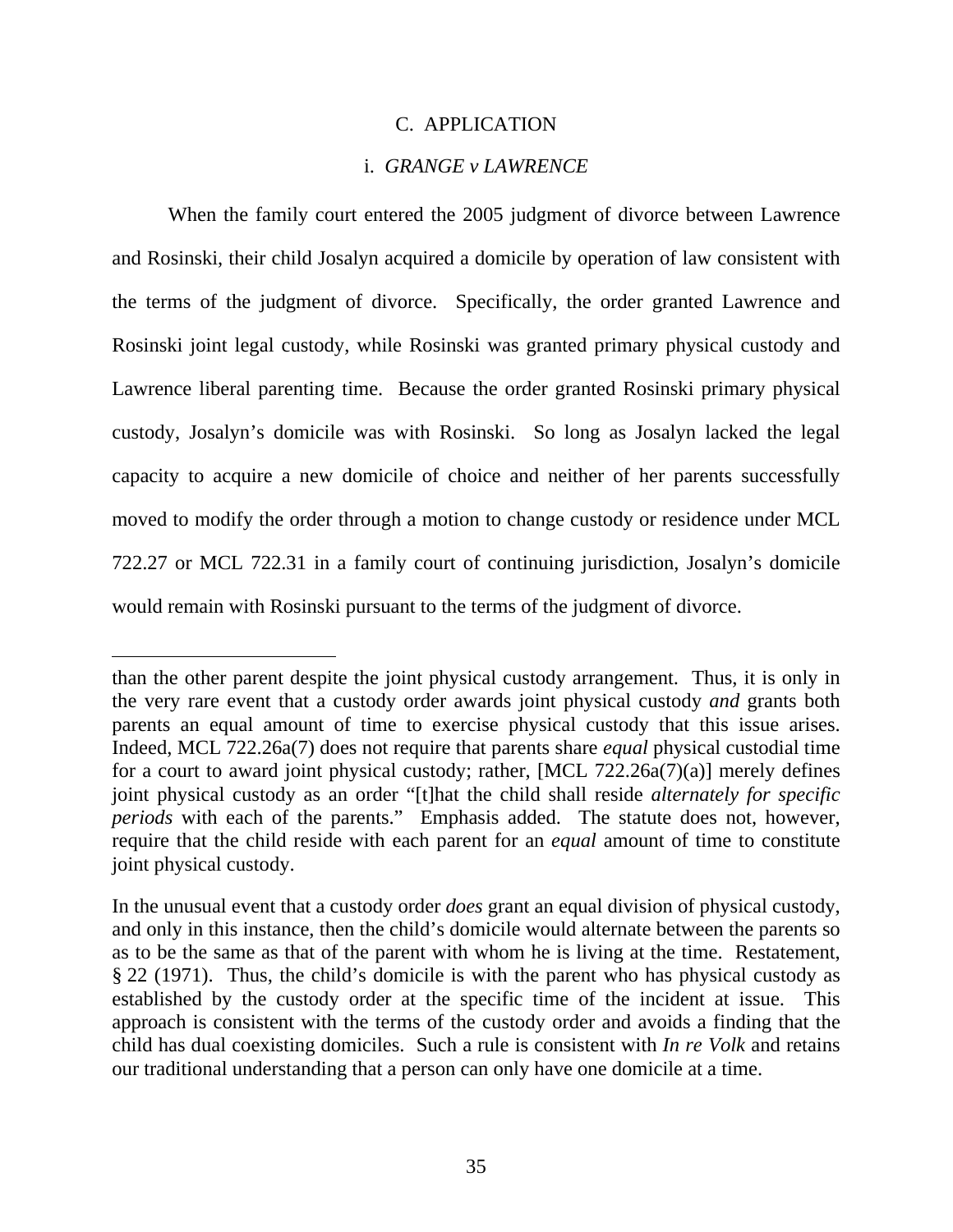At the time of the accident in 2009 the judgment of divorce had never been modified pursuant to the provisions of the Child Custody Act. Nor had Josalyn reached the age of majority or become emancipated, such that she could acquire a different domicile of her own choosing. Therefore, at the time of the accident, Josalyn's domicile was with Rosinski pursuant to the terms of the judgment of divorce. In reaching the contrary conclusion that Josalyn was domiciled with both parents, the lower courts erred by concluding that a person could have dual domiciles, erred by failing to recognize the legal effect of the family court's custody order, and erred by applying the *Workman* factors that are inapplicable to a person whose domicile is set by operation of law.

Therefore, because Josalyn can only have one domicile, it follows that she was not domiciled with Lawrence, Grange's insured. The terms of the judgment of divorce provide conclusive evidence of Josalyn's domicile and, there being no ambiguity in that order, there is no question of fact that Josalyn was domiciled in Rosinski's household. It further follows that because Josalyn was not domiciled with Lawrence, Grange is not liable for Josalyn's PIP benefits under MCL 500.3114(1). For this same reason, Grange is not an insurer of equal priority with Farm Bureau and, thus, Grange is not required to reimburse Farm Bureau under MCL 500.3115(2) for the PIP benefits it paid for Josalyn's care following her accident.<sup>79</sup> The lower courts therefore erred by denying Grange summary disposition.

 $79$  Given our holding that a custody determination of a minor child governs domicile, Farm Bureau's argument that Grange's policy conflicts with the no-fault act is unavailing. Recall that the pertinent portion of Grange's policy states: "If a court has adjudicated that one parent is the custodial parent, that adjudication shall be conclusive with respect to the minor child's principal residence." This provision is plainly consistent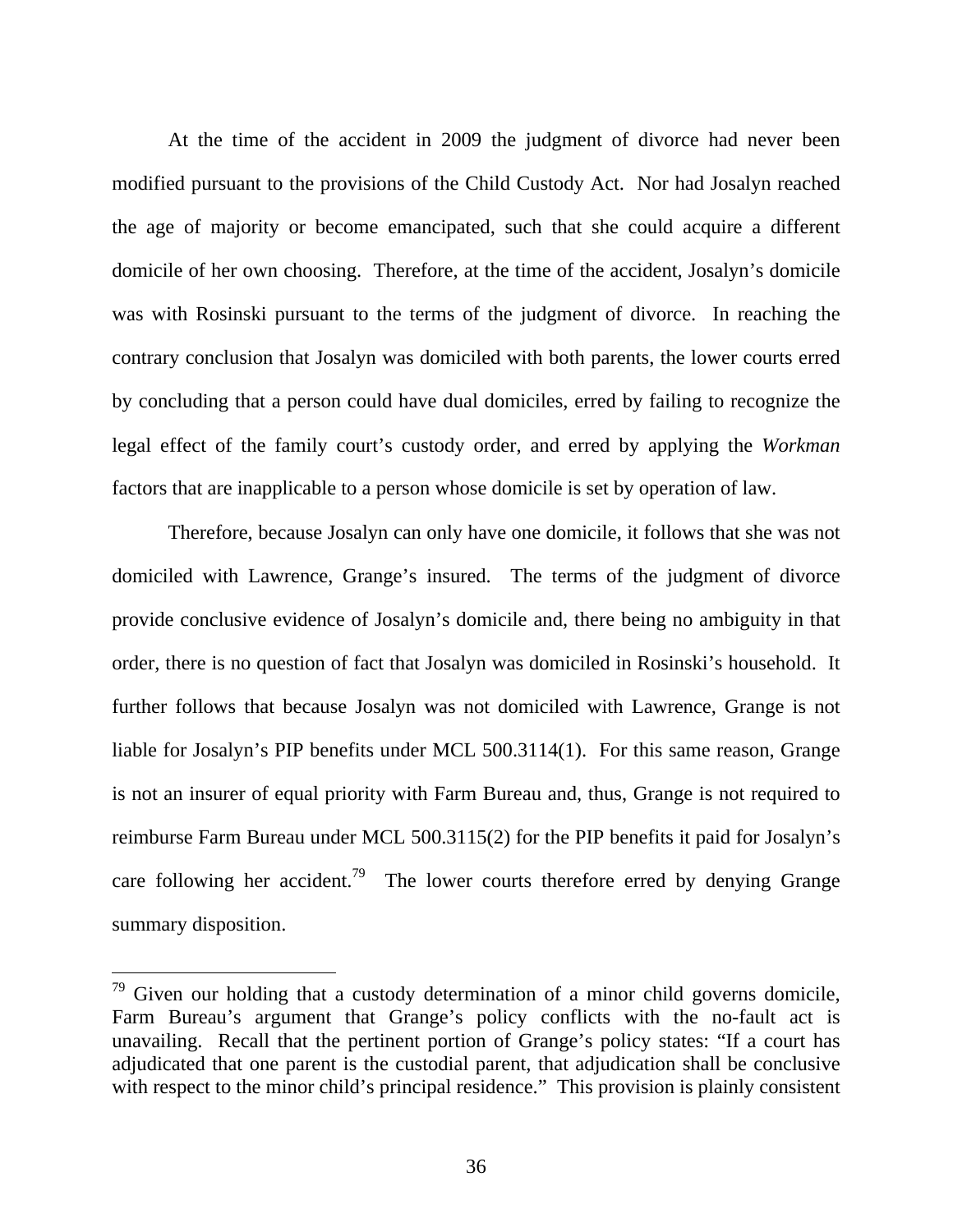## ii. *ACIA v STATE FARM*

In *ACIA*, the 1995 judgment of divorce granted Taylor and Campanelli joint legal custody, Campanelli primary physical custody, and, in an express domicile provision, established Sarah's domicile in Michigan with Campanelli. Upon entry of this order, Sarah's domicile was established by operation of law and her parents no longer had the legal capacity to establish a different domicile of choice on Sarah's behalf, and nor could Sarah, not having reached the age of majority and not being emancipated, acquire a new domicile of her own choosing. Campanelli, however, successfully moved for a change of residency in 1996 and the family court entered an order modifying the judgment of divorce by changing Sarah's domicile to Tennessee. Taylor and Campanelli retained joint legal custody and Campanelli retained primary physical custody. Sarah's domicile, then, was changed by operation of law to Tennessee upon entry of the 1996 order.

There is no dispute that the 1996 order expressly establishing Sarah's domicile in Tennessee remained in effect at the time of the accident in 2007, when Sarah was only 16 years of age. Although Sarah was then residing with her mother in Michigan, Sarah was domiciled in Tennessee at the time of the accident as established by the 1996 order. There being no question of fact as to Sarah's domicile in Tennessee, it is clear that ACIA, the insurer of the Michigan household, is not liable for Sarah's PIP benefits under MCL 500.3114(1). Instead, State Farm is the insurer in first priority to pay PIP benefits, and the lower courts thus erred by denying ACIA summary disposition.

with our holding and does not, as the Court of Appeals held, restrict coverage that otherwise would have been permitted under the no-fault act.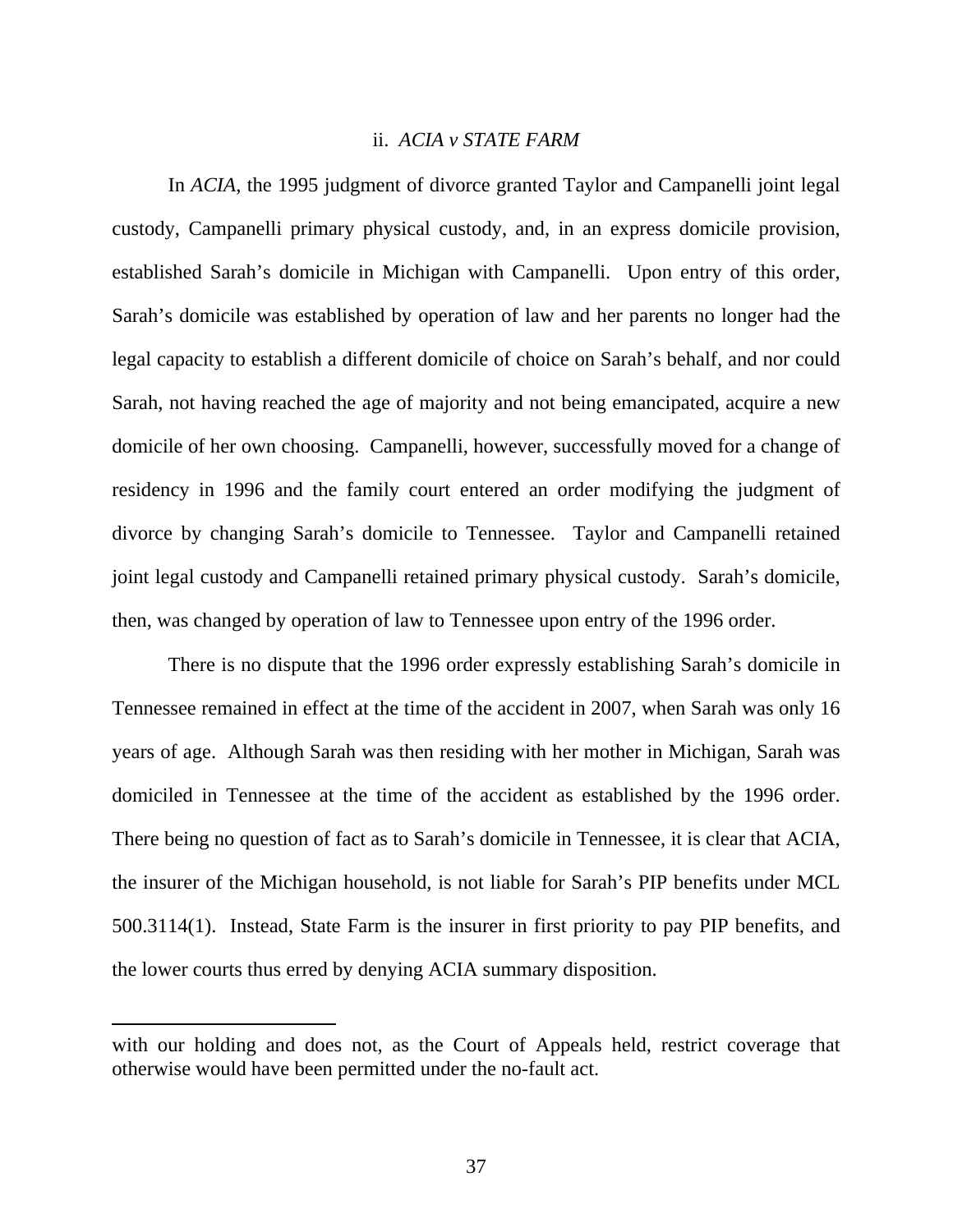#### IV. CONCLUSION

It has long been established in our common law that a person, including a child, may have only a single domicile at any one time. We reaffirm this principle and hold that a child of divorced parents who may have more than one legal residence, nevertheless still has only one domicile at a given point in time, including for purposes of the no-fault act. In the instance that the child's parents are divorced and a family court has entered an order relating to custody, we hold, consistent with our common law and the Child Custody Act, that the child's domicile is established by operation of law and that the custody order is determinative of the child's domicile for purposes of the no-fault act.

In *Grange*, the judgment of divorce conclusively established the minor child's domicile with her mother at the time of the accident and, thus, Grange is not liable for providing PIP benefits following the child's automobile accident. Accordingly, we reverse the judgment of the Court of Appeals in *Grange* and we remand to the circuit court for entry of summary disposition in favor of Grange.

In *ACIA*, the custody order conclusively established the minor child's domicile with her father at the time of the accident and, thus, ACIA is not liable for providing PIP benefits following the child's automobile accident. We thus reverse the judgment of the Court of Appeals and we remand to the circuit court for entry of summary disposition in favor of ACIA.

> Mary Beth Kelly Robert P. Young, Jr. Michael F. Cavanagh David F. Viviano

38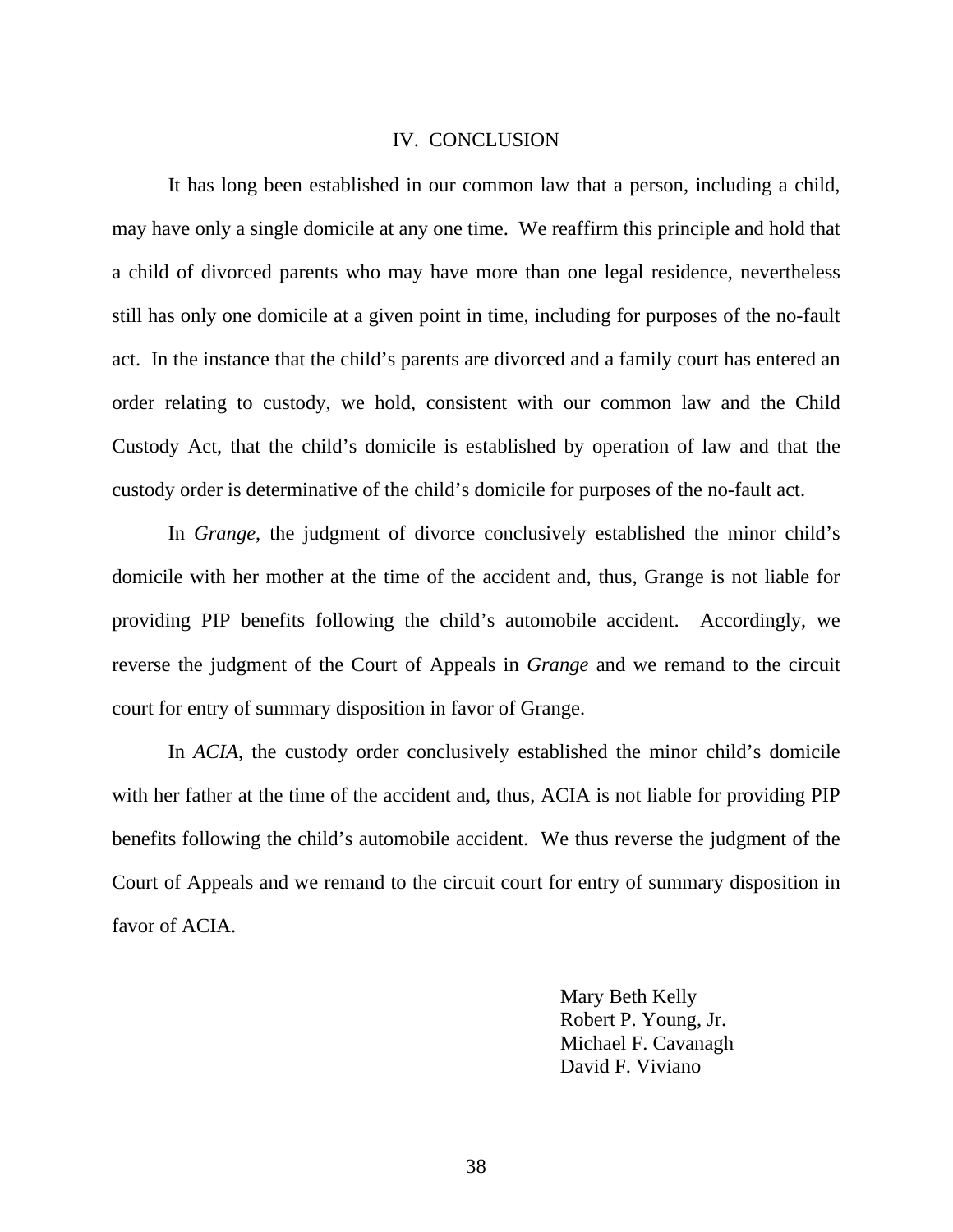# STATE OF MICHIGAN

# SUPREME COURT

# GRANGE INSURANCE COMPANY OF MICHIGAN,

 Plaintiff/Counterdefendant-Appellant,

v No. 145206

EDWARD LAWRENCE, Individually and Joint Personal Representative of the Estate of Josalyn A. Lawrence, and LAURA ROSINSKI, Individually and Joint Personal Representative of the Estate of Josalyn A. Lawrence,

Defendants-Appellees,

and

FARM BUREAU GENERAL INSURANCE COMPANY OF MICHIGAN, Defendant/Counterplaintiff- Appellee.

AUTOMOBILE CLUB INSURANCE ASSOCIATION,

> Plaintiff-Appellee/Cross-Appellant,

v No. 143808

STATE FARM MUTUAL AUTOMOBILE INSURANCE COMPANY,

> Defendant-Appellant/Cross-Appellee,

and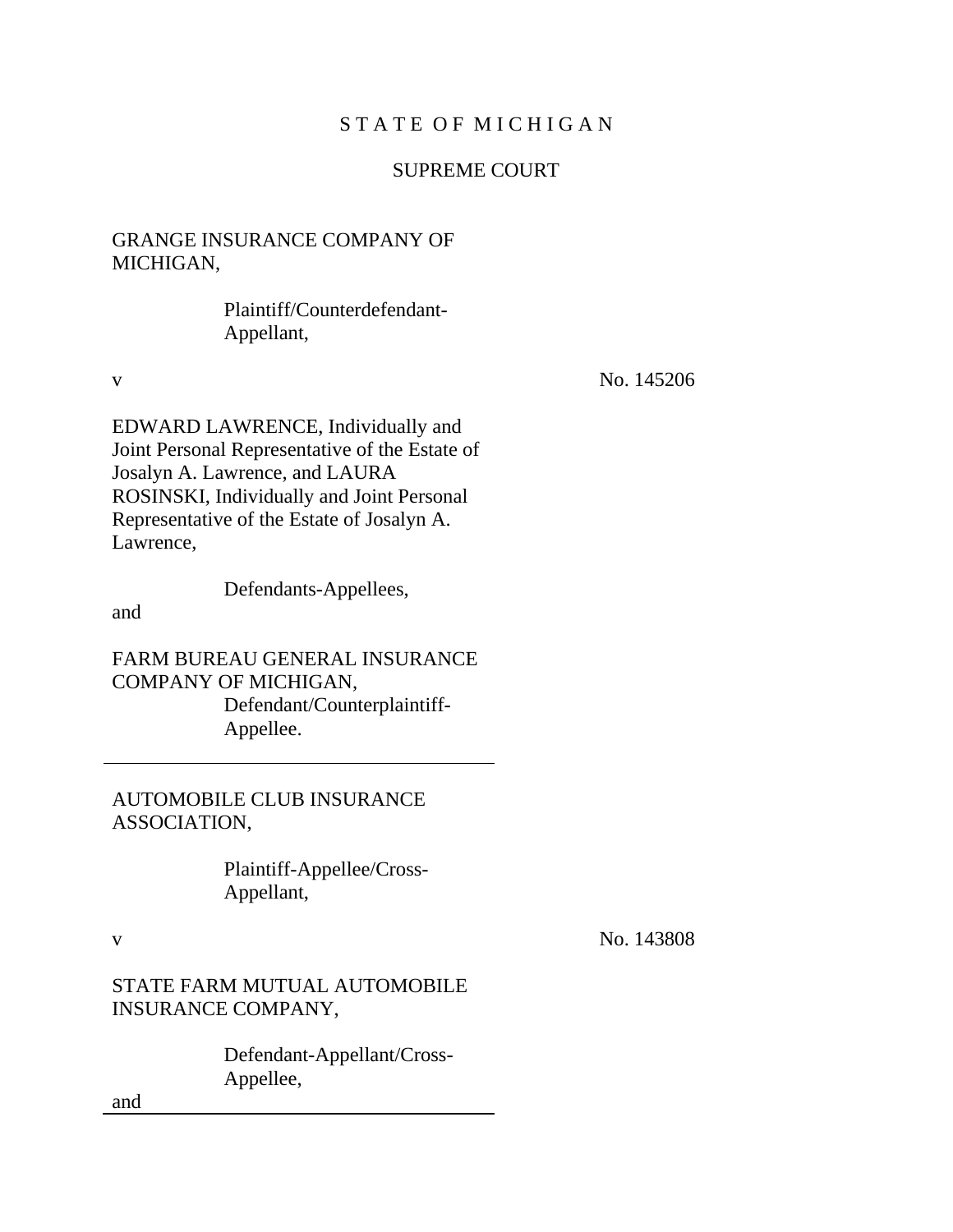#### ALLSTATE INSURANCE COMPANY,

Defendant.

#### ZAHRA, J. (*concurring*).

I concur in the result reached by the majority in these cases. I also agree with the majority that a person, including a minor child, can have only one domicile at any given time. I disagree, however, with the rule the majority has adopted for determining the domicile of a child with two legal residences under the Child Custody  $Act<sup>1</sup>$  for several reasons. The majority holds that the domicile of a child with two legal residences is necessarily equated with a family court order establishing physical custody of that child, regardless of whether the parents in fact follow the family court's order. Although this rule appears to have the benefit of reaffirming the legally binding nature of a custody order, such a perfunctory rule falls far short of addressing the practical realities of postdivorce familial relationships.

The majority assumes that physical custody orders are the same as domicile determinations as a matter of law.<sup>2</sup> I question this assumption. Instead, I believe the Child Custody Act grants the family court the authority to establish the *custodial* 

<sup>1</sup> MCL 722.21 *et seq*.

<sup>2</sup> The majority is equating *physical* custody with domicile by operation of law, despite the fact that a child whose parents share, at a minimum, joint legal custody has a legal residence with each parent. While in the overwhelming number of cases it may turn out that a child's domicile is the same as that indicated by the custody order, in my view, a custody order does not have the effect of creating domicile, instead it creates the custodial environment from which domicile can be established. See part I(C).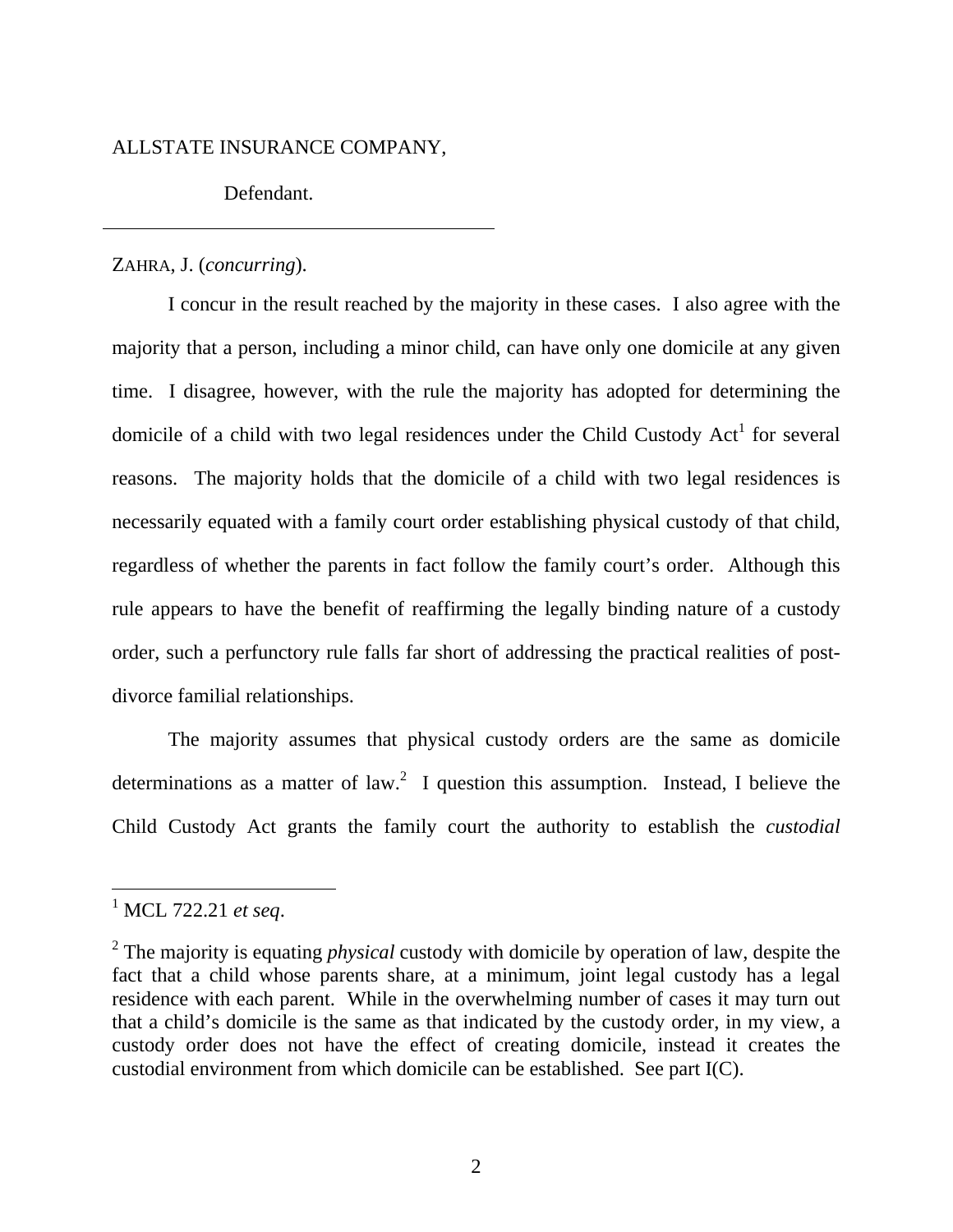*environment(s)* of the child or children subject to that order. It is from this custodial environment that the legal determination of domicile can be made.

I also disagree that a family court order of joint physical custody can establish an alternating domicile system, whereby the minor child's domicile is wherever the custody order indicates the child is supposed to be. Such a system is a semantic end-run around our traditional rule that a person may only have one domicile and ignores the practical reality that in virtually all cases, a child will have a primary residence that will constitute the child's domicile.

I conclude that the majority's rule unduly impinges on the ability of an insurer to accurately assess its risks when entering insurance agreements and places an unreasonable burden on insurers to inquire about, obtain, and interpret family court orders. This is because the majority rule places no-fault personal protection insurance (PIP) liability on the insurer of the parent who has been ordered physical custody, even when the child is not primarily living with that parent. The majority's rule, in my view, is inconsistent with the no-fault act, which provides PIP protection for "accidental bodily injury to the person named in the policy, the person's spouse, and a relative of either domiciled in *the same household* . . . .<sup>3</sup>

It is an undeniable fact that parents involved in custody disputes often reach an agreement between themselves to provide for a different custodial environment than that provided in the family court's initial order of custody. I would adopt a rule that recognizes this reality. Specifically, I would conclude that family court orders of custody

 $3$  MCL 500.3114(1) (emphasis added).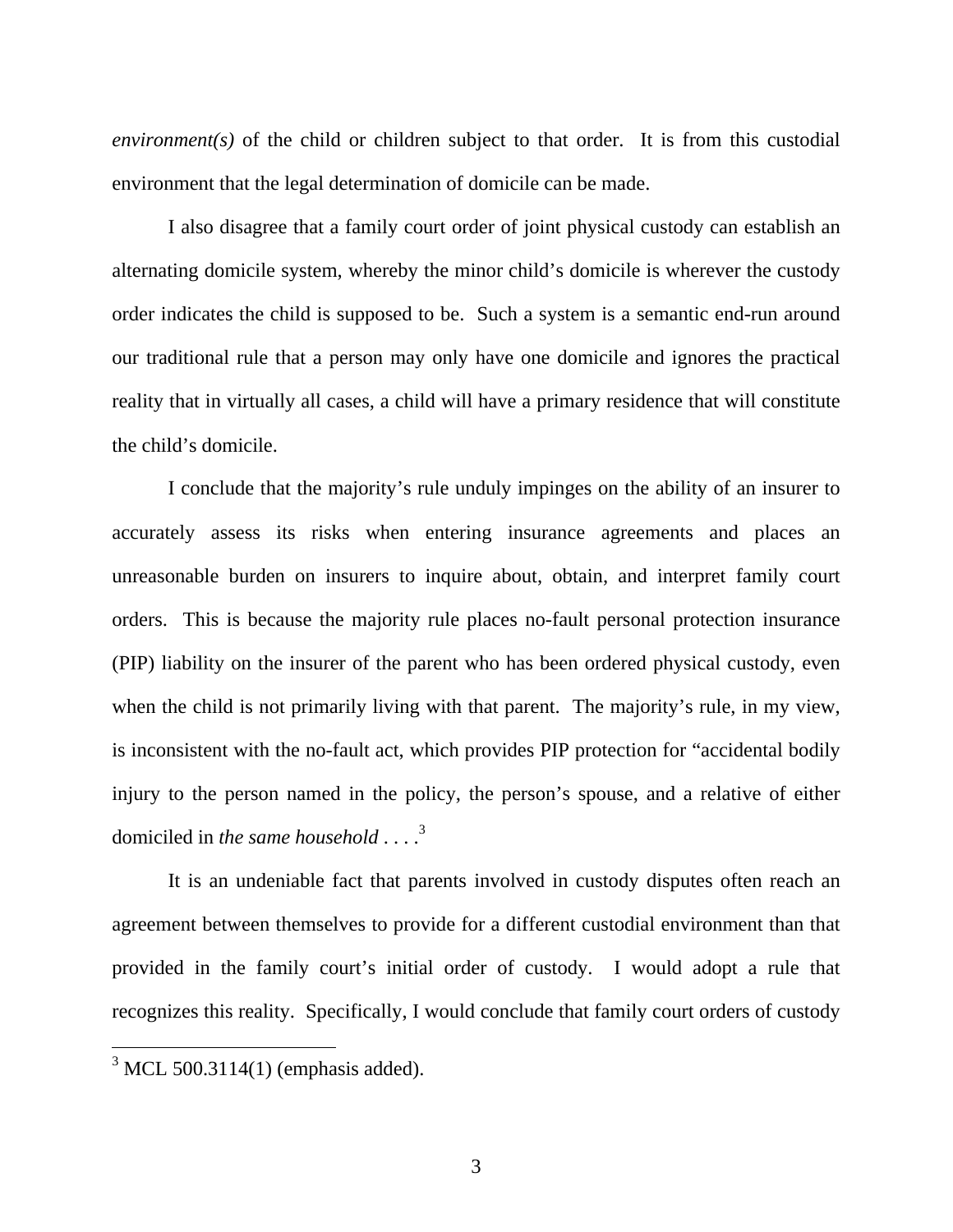establish a presumption of domicile that may be rebutted when the child's actual living arrangements are so clearly inconsistent with the family court's custody order that it is reasonable to conclude that the parents have expressly or impliedly reached an agreement regarding the child's domicile. To rebut this presumption, I would require courts to consider the factors traditionally used to assess domicile to determine the domicile of minor children.<sup>4</sup>

Thus, in *Grange*, I conclude that the presumption of domicile created by the family court's judgment of divorce is not rebutted under the facts of this case and, consistent with the majority, I would reverse the judgment of the Court of Appeals and remand to the circuit court for entry of summary disposition in favor of Grange. In *ACIA*, I conclude that the Court of Appeals erred by finding a question of fact regarding the child's domicile. Reviewing the record as a whole, I conclude that the evidence did not rebut the presumption, created by the family court's orders, that the child was domiciled in Tennessee. Consistent with the majority, I would reverse the judgment of the Court of Appeals and remand to the circuit court for entry of summary disposition in favor of ACIA.

<sup>&</sup>lt;sup>4</sup> Notwithstanding all the good intentions behind a court order establishing joint custody, the reality remains that there is but one domicile for a minor child. As explained more fully in this opinion, see part I(F), factors such as where the child goes to school, where the majority of the child's belongings are kept, and the address used to register the child for functions will assist a fact-finder in making a domicile determination.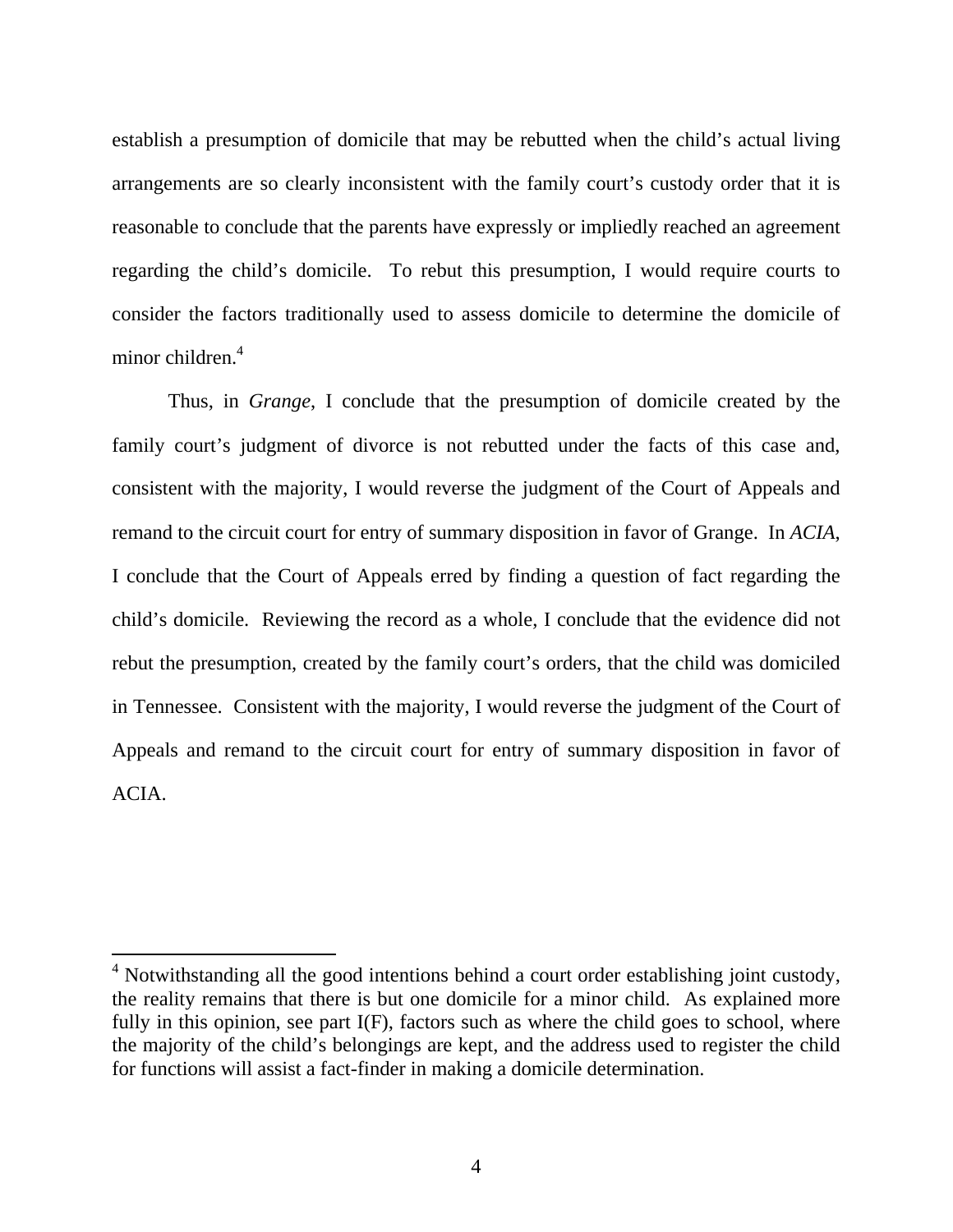#### I. ANALYSIS

# A. DOMICILE GENERALLY

A person's domicile is significant in a variety of legal contexts, $5$  and it is a concept with deep roots in Michigan law.<sup>6</sup> This Court stated in 1847 that it is "well settled that no person can have more than one [national] domicile, at one and the same time  $\dots$ ."<sup>7</sup> This Court has recently reiterated that a person may have only one domicile, and "a domicile is 'the place where a person has his home, with no present intention of removing, and to which he intends to return after going elsewhere for a longer or shorter time.<sup>"8</sup> Generally, domicile is "a question of fact and intent[,]" and a determination of domicile involves looking at all the facts and circumstances to determine whether the evidence that a person is domiciled in one location outweighs the evidence that a person is domiciled in another location.<sup>9</sup>

<sup>6</sup> See *In re High*, 2 Doug 515, 522 (1847) ("It may be laid down as a settled maxim that every man must have such a national domicile somewhere.").

 $^7$  *Id.* 

 $\overline{a}$ 

9 As stated by this Court in *In re High*, 2 Doug at 523-524:

[Domicile] is always that place which has more of the qualities of a principal or permanent residence, and more pretensions to be considered as such, than any other place. Two things, it is said, must concur to constitute

<sup>5</sup> See, e.g., *People v Dowdy*, 489 Mich 373, 376; 802 NW2d 239 (2011) (addressing "whether homeless sex offenders have a 'residence' or 'domicile' such that they can comply" with the Sex Offenders Registration Act); *In re Servaas*, 484 Mich 634, 642; 774 NW2d 46 (2009) (discussing Const 1963, art 6, § 20, which requires a judge or justice to vacate his or her office if he or she "removes his domicile beyond the limits of the territory from which he was elected or appointed  $\dots$ .").

<sup>8</sup> *Dowdy*, 489 Mich at 385, quoting *Hartzler v Radeka*, 265 Mich 451, 452; 251 NW 554 (1933).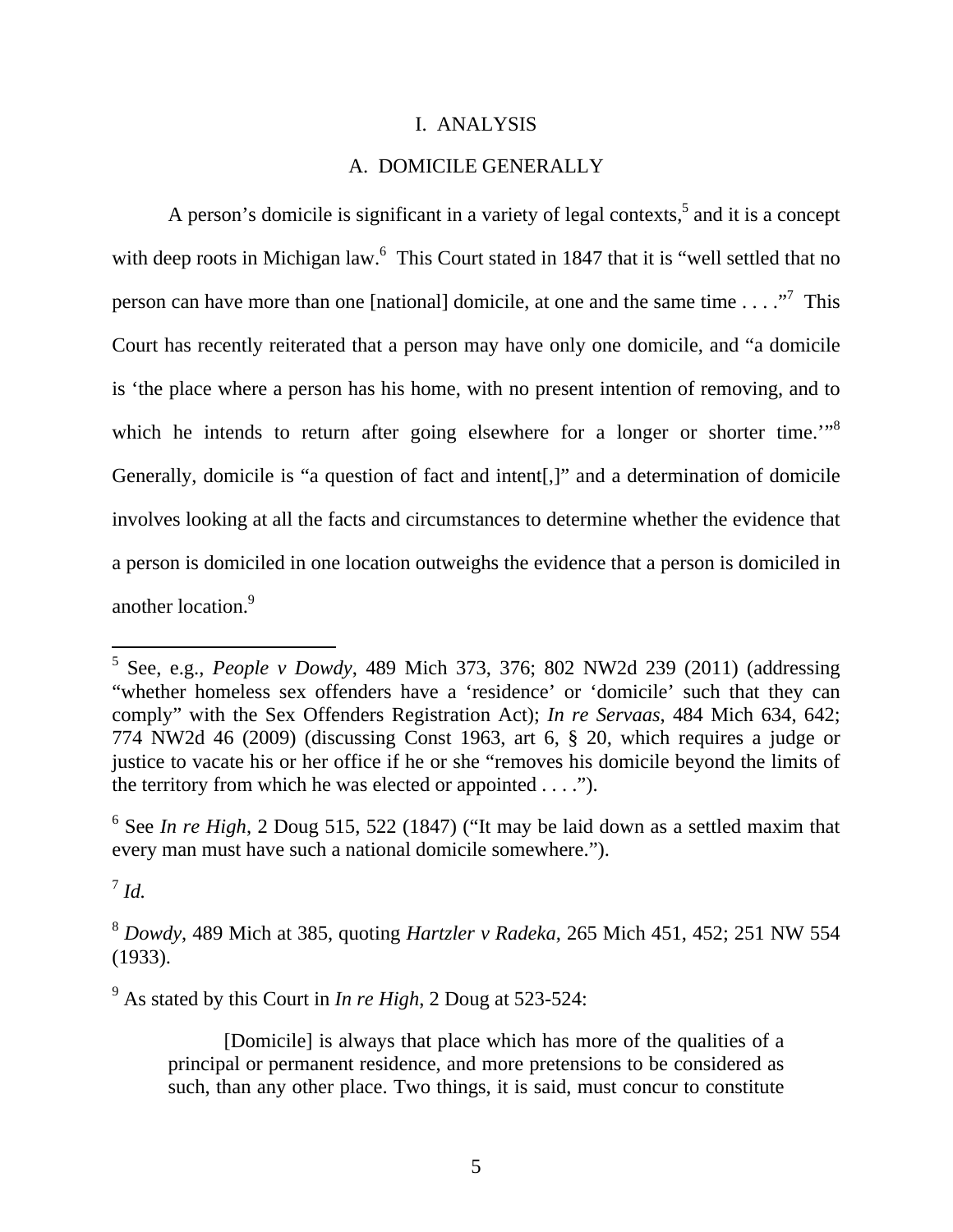As observed by the majority, there are three means of acquiring a domicile, depending on the factual context: "(1) domicile of origin or of nativity; (2) domicile of choice; and (3) domicile by operation of law."10 In *Miss Band of Choctaw Indians v Holyfield*, the Supreme Court of the United States discussed the concept of domicile, drawing on "common-law principles of domicile" and explaining:

"Domicile" is, of course, a concept widely used in both federal and state courts for jurisdiction and conflict-of-laws purposes, and its meaning is generally uncontroverted. "Domicile" is not necessarily synonymous with "residence," and one can reside in one place but be domiciled in another. For adults, domicile is established by physical presence in a place in connection with a certain state of mind concerning one's intent to remain there. One acquires a "domicile of origin" at birth, and that domicile continues until a new one (a "domicile of choice") is acquired. Since most minors are legally incapable of forming the requisite intent to establish a domicile, their domicile is determined by that of their parents.<sup>[11]</sup>

Domicile by operation of law occurs when a person lacks the capacity to establish a domicile by choice.<sup>12</sup> Therefore, because a minor child typically cannot form the

 $10$  8 Mich Civ Jur, Domicile, § 1.

domicile. First, residence, which however is not indispensable to retain domicile after it has been once acquired; and, secondly, intention of making it the home of the party: *Story's Confl. Laws*, § 44. The question of domicile, is then, a question of fact and intent, and if these elements are found, the reference of the domicile to one place or another depends upon the comparative weight of the circumstances. In the language of the chief justice, in *Abington v. North Bridgewater*, 23 *Pick.*, 178, "it depends, not upon proving particular facts, but whether all the facts and circumstances taken together, tending to show that a man has his home or domicile in one place, overbalance all the like proofs tending to establish it in another.

<sup>11</sup> *Miss Band of Choctaw Indians v Holyfield*, 490 US 30, 48; 109 S Ct 1597; 104 L Ed 2d 29 (1996) (citations omitted).

 $12$  8 Mich Civ Jur, Domicile, § 5.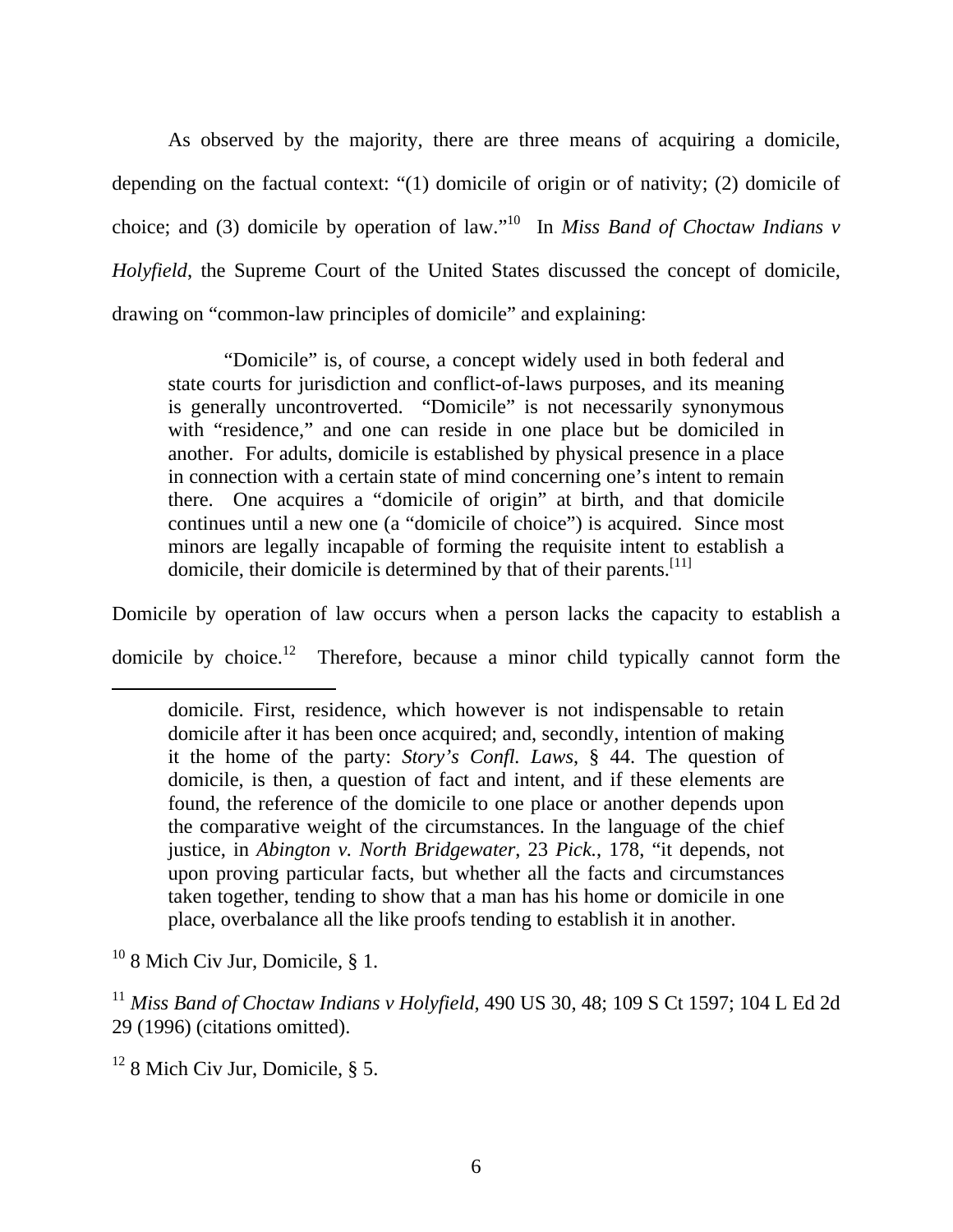requisite intent to establish a domicile by choice, a minor child's domicile is determined, by operation of law, by the domicile of the child's parents.<sup>13</sup> One's domicile of origin is the starting point, and it remains a person's domicile until that domicile is usurped by a subsequent domicile attained by choice or by operation of law.<sup>14</sup> Where a child's parents have changed their own domicile, the domicile of the child likewise changes by operation of law.15 However, these common law notions of domicile do not resolve the question of

<sup>13</sup> *Miss Band of Choctaw Indians*, 490 US at 48. See 8 Mich Civ Jur, Domicile, § 21 ("Everyone is assigned a domicile of origin at birth by operation of law.") (emphasis added). But note, when a minor child has been emancipated, he or she may establish a domicile by choice. See MCL 722.4e(1)(d), which provides: "A minor emancipated by operation of law or by court order shall be considered to have the rights and responsibilities of an adult . . . . A minor shall be considered emancipated for the purposes of, but not limited to, . . . [t]he right to establish a separate domicile."

<sup>&</sup>lt;sup>14</sup> Specifically, "[t]he domicil[e] of origin is the domicil[e] which a person has at birth[,]" and "[t]he domicil[e] of a legitimate child at birth is the domicil[e] of its father at that time, subject to the rule stated in § 22 pertaining to divorce or separation of the parents. If the child is not the legitimate child of its father, or is born after the father's death, its domicile at birth is the domicil[e] of its mother at that time." Restatement Conflict of Laws, 2d, § 14(2), p 59. The domicile of origin "continues until a new domicile is acquired." *Id.* at comment b.

<sup>15</sup> See *Hering v Mosher*, 144 Mich 152, 154, 155; 107 NW 917 (1906), in which this Court stated, "We accept the doctrine, as a general proposition, that the domicile of a child is that of its origin, or of its last surviving parent[,]" and "If [the child's father] gained a domicile [in Wayne County], conceding the general rule to apply, it became in law the domicile of this child." This Court also recognized in *Hering* that "[a] parent may give his child domicile different from his own by consenting to its adoption; that he may do so by less formal proceedings we consider equally permissible." *Id.* at 156.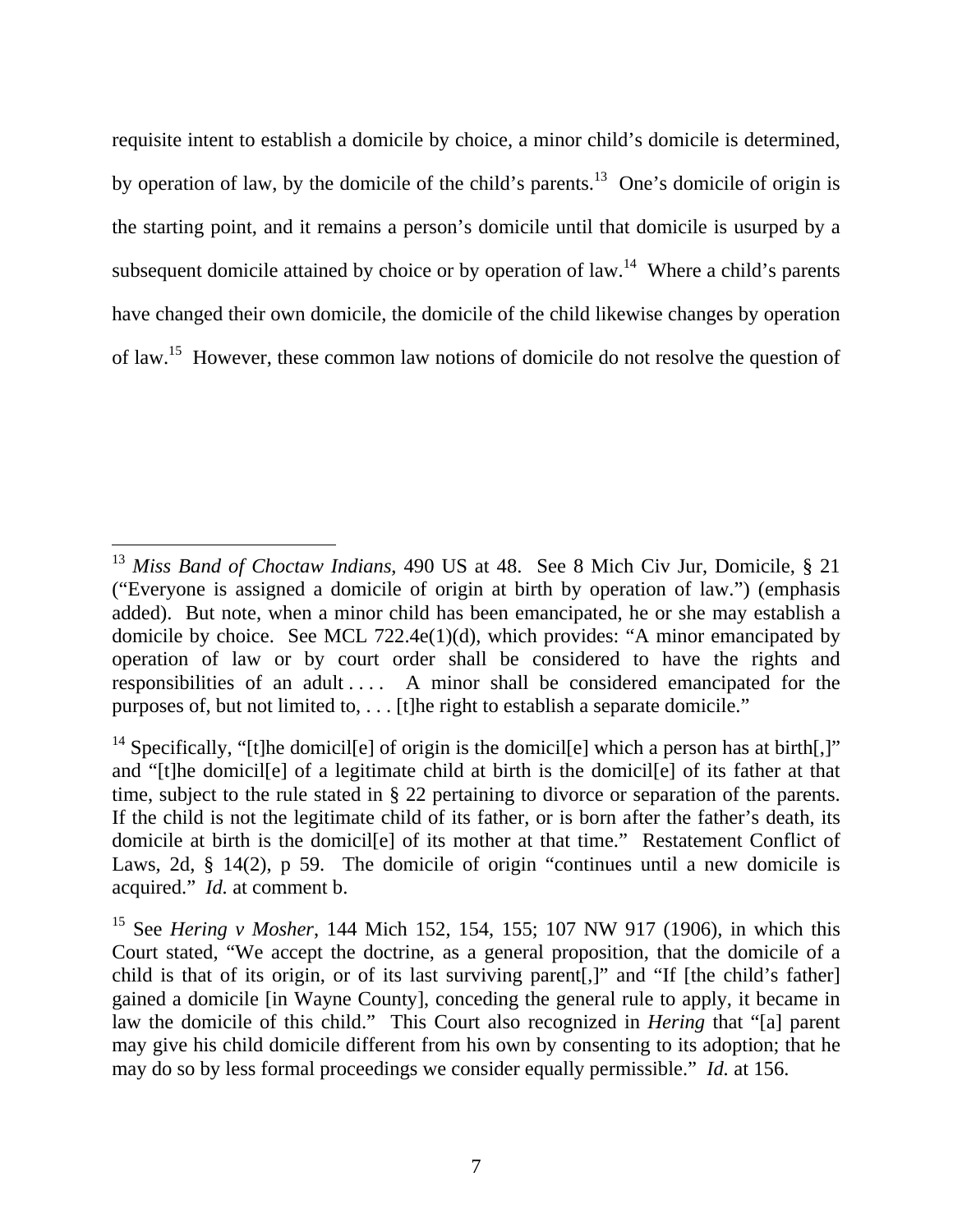where a child is domiciled when the child's parents share, at a minimum,  $16$  joint legal custody such that the child has two legal residences pursuant to the Child Custody Act.<sup>17</sup>

# B. DOMICILE AS IT RELATES TO THE MICHIGAN NO-FAULT ACT

Pursuant to MCL 500.3114(1), the no-fault act provides PIP protection for "accidental bodily injury to the person named in the policy, the person's spouse, and a relative of either domiciled in the same household . . . ." Generally speaking, domicile determinations for purposes of assessing insurer liability in the no-fault context are made by considering the factual circumstances surrounding the party's living situation and by balancing and weighing several factors, none of which is determinative on its own.<sup>18</sup> A non-exhaustive list of factors for determining whether a person is "domiciled in the same household" under the no-fault act was articulated by this Court in *Workman*:

Among the relevant factors are the following: (1) the subjective or declared intent of the person of remaining, either permanently or for an indefinite or unlimited length of time, in the place he contends is his "domicile" or "household"; (2) the formality or informality of the relationship between the person and the members of the household; (3) whether the place where the person lives is in the same house, within the same curtilage or upon the same premises; (4) the existence of another place of lodging by the person alleging "residence" or "domicile" in the household. $[19]$ 

<sup>&</sup>lt;sup>16</sup> Even when a family court order awards physical custody primarily or exclusively to one parent, the Legislature has determined that where joint legal custody exists, the minor child has a legal residence with each parent. MCL 722.31. See also part I(C).

 $17$  See part I(E).

<sup>18</sup> *Workman v Detroit Auto Inter-Ins Exch*, 404 Mich 477, 496; 274 NW2d 373 (1979).

<sup>&</sup>lt;sup>19</sup> *Id.* at 496-497 (citations omitted).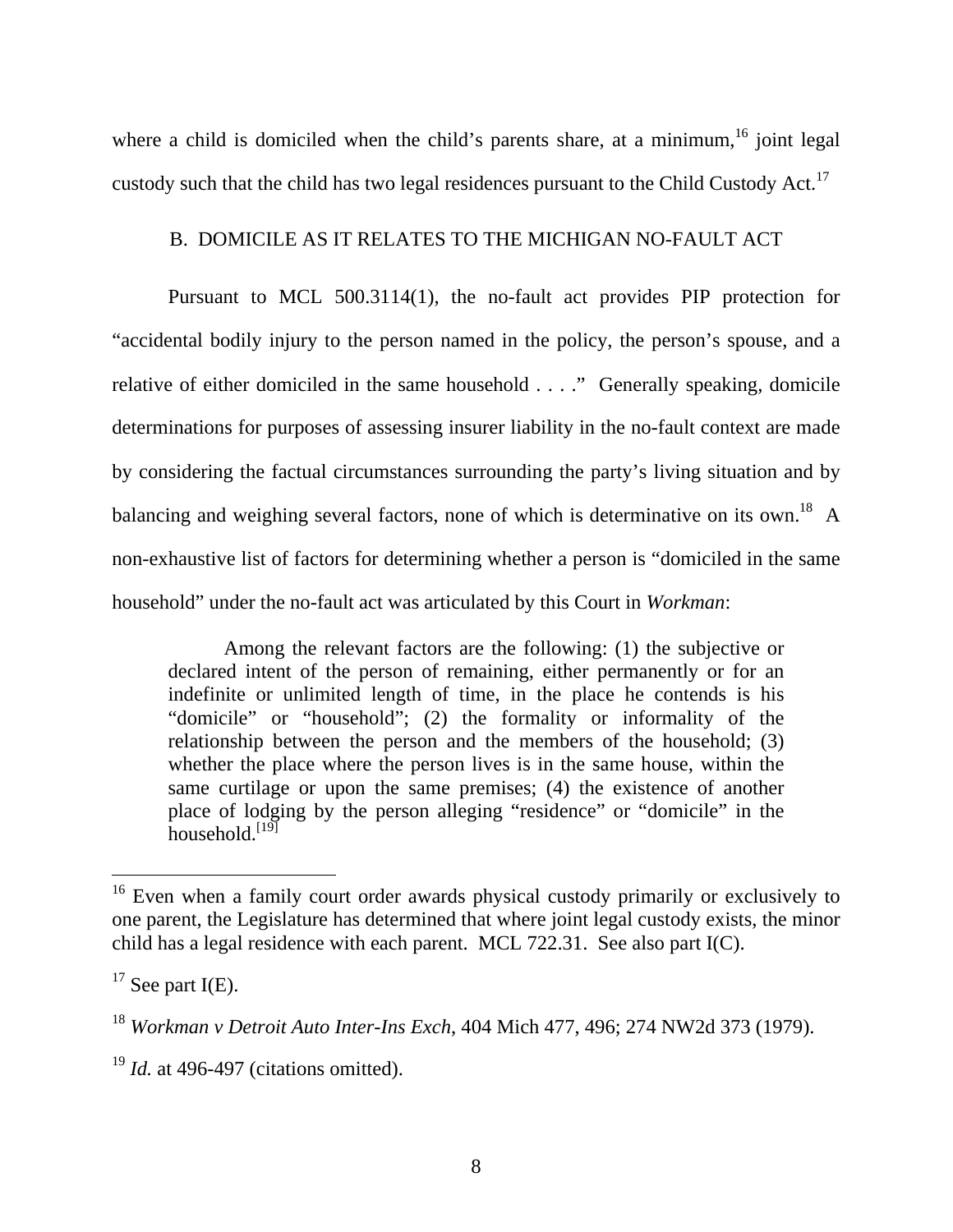To address "the particular problems posed by young people departing from the parents' home and establishing new domiciles as part of the normal transition to adulthood and independence<sup>[1]</sup><sup>20</sup> the Court of Appeals has considered whether a child of majority age is "domiciled" with the child's parents in several cases.<sup>21</sup> In the first of these cases, *Dairyland*, the Court of Appeals laid out additional relevant factors for determining whether a child is domiciled with his or her parents:

 $[(1)]$  whether the claimant continues to use his parents' home as his mailing address, [(2)] whether he maintains some possessions with his parents, [(3)] whether he uses his parents' address on his driver's license or other documents, [(4)] whether a room is maintained for the claimant at the parents' home, and [(5)] whether the claimant is dependent upon the parents for support.[22]

However, this Court has not yet addressed where a *minor* child is "domiciled" for purposes of no-fault insurance when the child's parents maintain two separate households, which both constitute a legal residence of the child pursuant to the Child Custody Act.23 Because domestic relations law and the Child Custody Act are implicated in this no-fault context, it is appropriate to review the law regarding child custody.

 $^{23}$  MCL 722.31(1).

 $\overline{a}$ <sup>20</sup> *Dairyland Ins Co v Auto-Owners Ins Co*, 123 Mich App 675, 681; 333 NW2d 322 (1983).

<sup>21</sup> See, e.g., *Fowler v Auto Club Ins Ass'n*, 254 Mich App 362; 656 NW2d 856 (2002); *Goldstein v Progressive Cas Ins Co*, 218 Mich App 105; 553 NW2d 353 (1996) (noting that the injured child, who was a student attending college out of state from his parents' residence, with no specific age provided, was domiciled with his parents, not at the college).

<sup>22</sup> *Dairyland*, 123 Mich App at 682.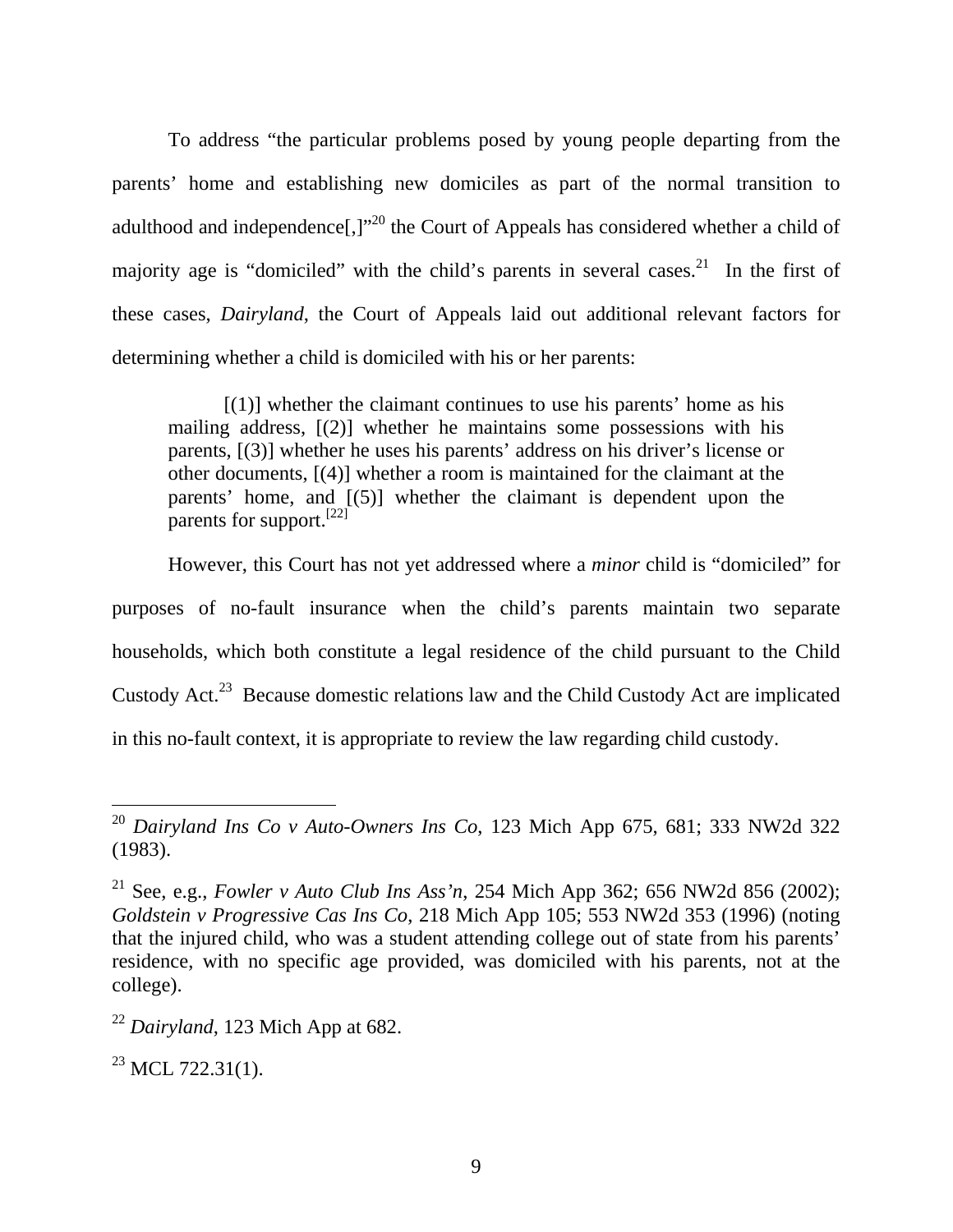### C. CUSTODY DETERMINATIONS

Under the Child Custody Act, until a child turns 18, the family court has jurisdiction to make child custody determinations when there is a child custody dispute. $^{24}$ The Child Custody Act provides, in pertinent part:

(1) If a child custody dispute has been submitted to the circuit court as an original action under this act or has arisen incidentally from another action in the circuit court or an order or judgment of the circuit court, for the best interests of the child the court may do 1 or more of the following:

(a) Award the custody of the child to 1 or more of the parties involved or to others and provide for payment of support for the child, until the child reaches 18 years of age.  $\ldots$ <sup>[25]</sup>

The Child Custody Act first provided for joint custody in  $1981<sup>26</sup>$  MCL 722.26a requires

the family court to advise parents of joint custody and, upon request of either parent, to

consider awarding joint custody of a child. "Joint custody" is defined as:

. . . an order of the court in which 1 or both of the following is specified:

(a) That the child shall reside alternately for specific periods with each of the parents[, or]

(b) That the parents shall share decision-making authority as to the important decisions affecting the welfare of the child. $\prod^{[27]}$ 

Although not specifically named as such by the statute, "the custody described in [(a)] is commonly referred to as joint physical custody, and that described in [(b)] is referred to

<sup>&</sup>lt;sup>24</sup> MCL 722.27

 $^{25}$  MCL 722.27(1)(a).

 $^{26}$  MCL 722.26a.

 $27$  MCL 722.26a(7).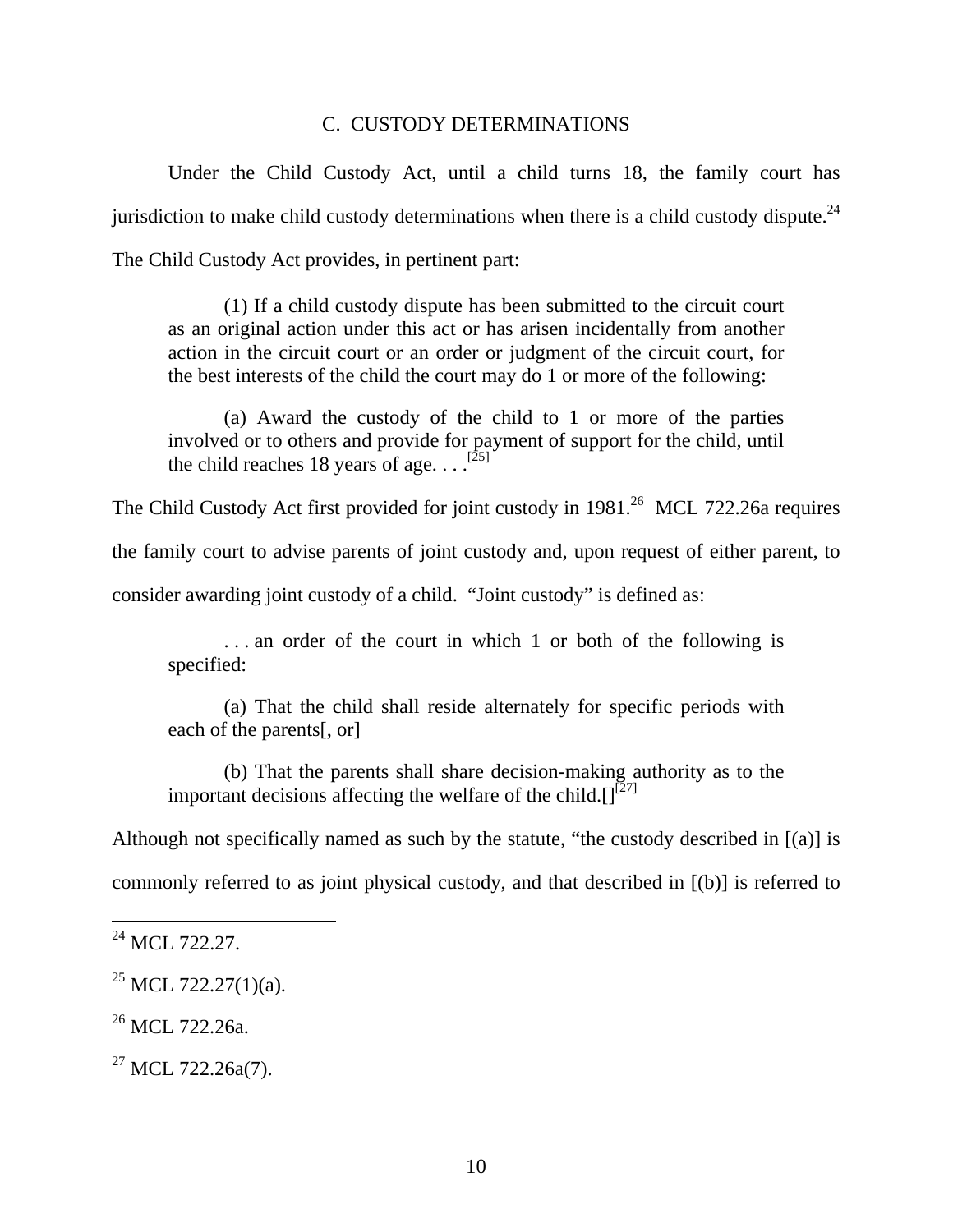as joint legal custody."<sup>28</sup> Therefore, a family court may grant (1) "legal custody" to one or both parents and (2) "physical custody" solely to one parent or jointly to both, which would involve the child "resid[ing] alternately for specific periods with each of the parents."<sup>29</sup>

Under MCL 722.31, where the parents of a child share joint legal custody and parental custody of that child is governed by a court order, the child is considered to have a legal residence with each parent for purposes of evaluating a parent's action to change the child's legal residence.<sup>30</sup>

 $30$  MCL 722.31 provides, in part:

(1) A child whose parental custody is governed by court order has, for the purposes of this section, a legal residence with each parent. Except as otherwise provided in this section, a parent of a child whose custody is governed by court order shall not change a legal residence of the child to a location that is more than 100 miles from the child's legal residence at the time of the commencement of the action in which the order is issued.

(2) A parent's change of a child's legal residence is not restricted by subsection  $(1)$  if the other parent consents to, or if the court ... permits, the residence change. This section does not apply if the order governing the child's custody grants sole legal custody to 1 of the child's parents. . . .

Actions of a parent pursuant to MCL 722.31 are commonly referred to as petitions to change domicile, despite MCL 722.31's use of the term "residence." See, e.g., *McKimmy v Melling*, 291 Mich App 577, 580-582; 805 NW2d 615 (2011) (discussing change of domicile and change of legal residence interchangeably). It is significant that while the Legislature chose to focus on "legal residence," some practitioners and courts apparently colloquially use the term "domicile."

 $\overline{a}$ <sup>28</sup> *Dailey v Kloenhamer*, 291 Mich App 660, 670; 811 NW2d 501 (2011).

 $^{29}$  MCL 722.26a(7)(a).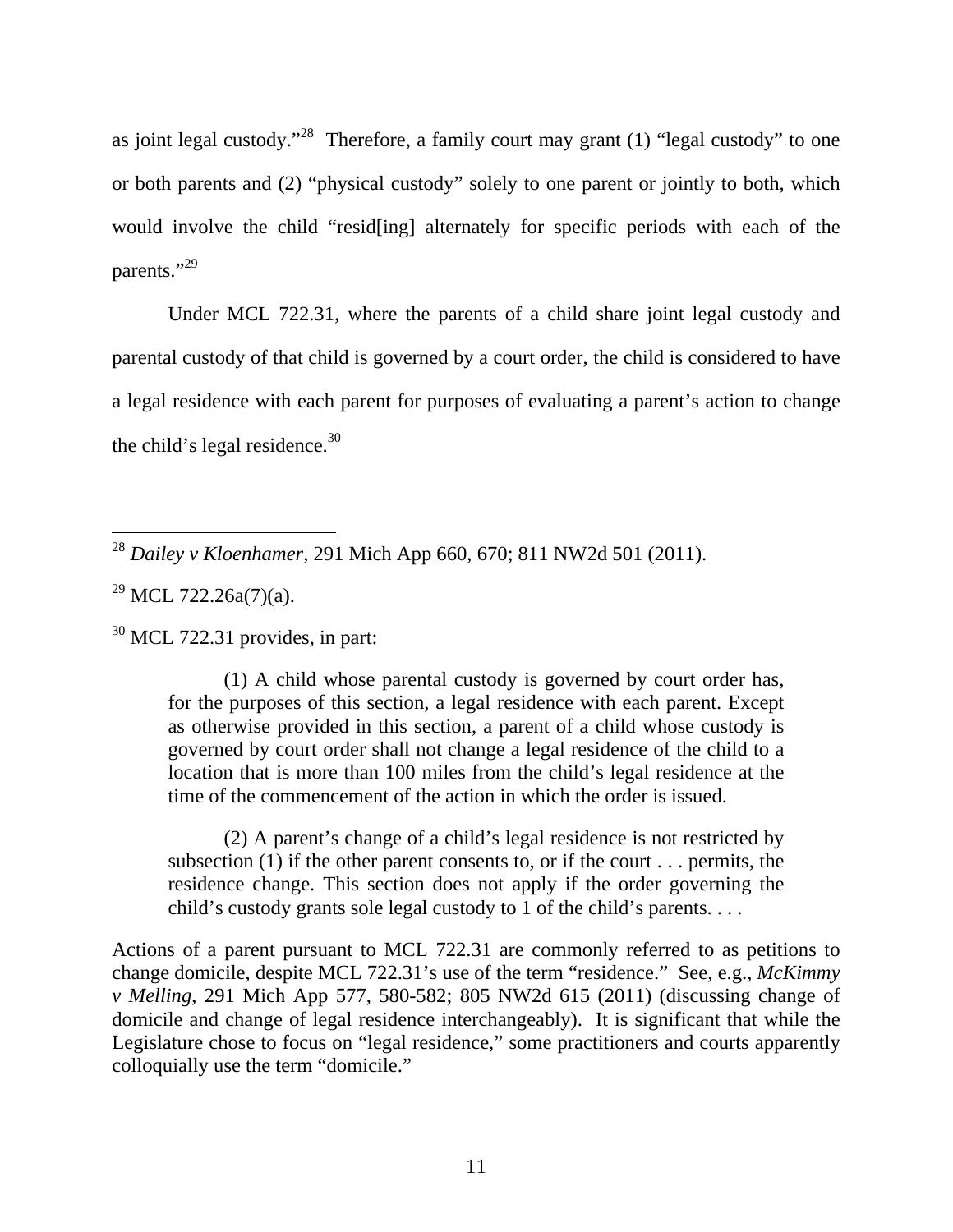#### D. A MINOR CHILD MAY NOT HAVE DUAL DOMICILES

Complications arise in determining the domicile of a child for purposes of no-fault insurance where the child has two legal residences because his or her parents share legal custody. The trial court and the Court of Appeals both reached the extraordinary conclusion in *Grange* that Josalyn had *two domiciles*: one with Rosinski and one with Lawrence. This conclusion departs from established Michigan law that a person may have only one domicile.<sup>31</sup> I join the majority in reaffirming this long-standing principle. Further, I agree with the majority's conclusion that *Workman*<sup>32</sup> "does not stand for the proposition that domicile is the equivalent of residence under MCL 500.3114(1)."<sup>33</sup>

As this Court stated in *Gluc v Klein*:

Under the common law, there was a distinction between "domicile" and "residence." The former, in its ordinary acceptation, was defined to be, "A place where a person lives or has his home," while "Any place of abode or dwelling place," however temporary it might have been, was said to constitute a residence. A person's domicile was his *legal* residence or home in contemplation of law.<sup>[34]</sup>

While "residence" may be defined in more restrictive ways under Michigan law,<sup>35</sup> for example, "*legal* residence" as discussed in *Gluc*, the underlying distinction between the

 $\overline{a}$ 

<sup>34</sup> *Gluc v Klein*, 226 Mich 175, 177-178; 197 NW 691 (1924) (emphasis added).

35 See, e.g., *Dowdy*, 489 Mich at 382, where this Court noted that the Legislature chose to define the word "residence" as used in the Sex Offender Registry Act to mean

<sup>31</sup> *Dowdy*, 489 Mich at 385; *In re High*, 2 Doug at 522.

<sup>32</sup> *Workman*, 404 Mich at 495 (stating "the terms 'domicile' and 'residence' are legally synonymous").

<sup>33</sup> *Ante* at 20.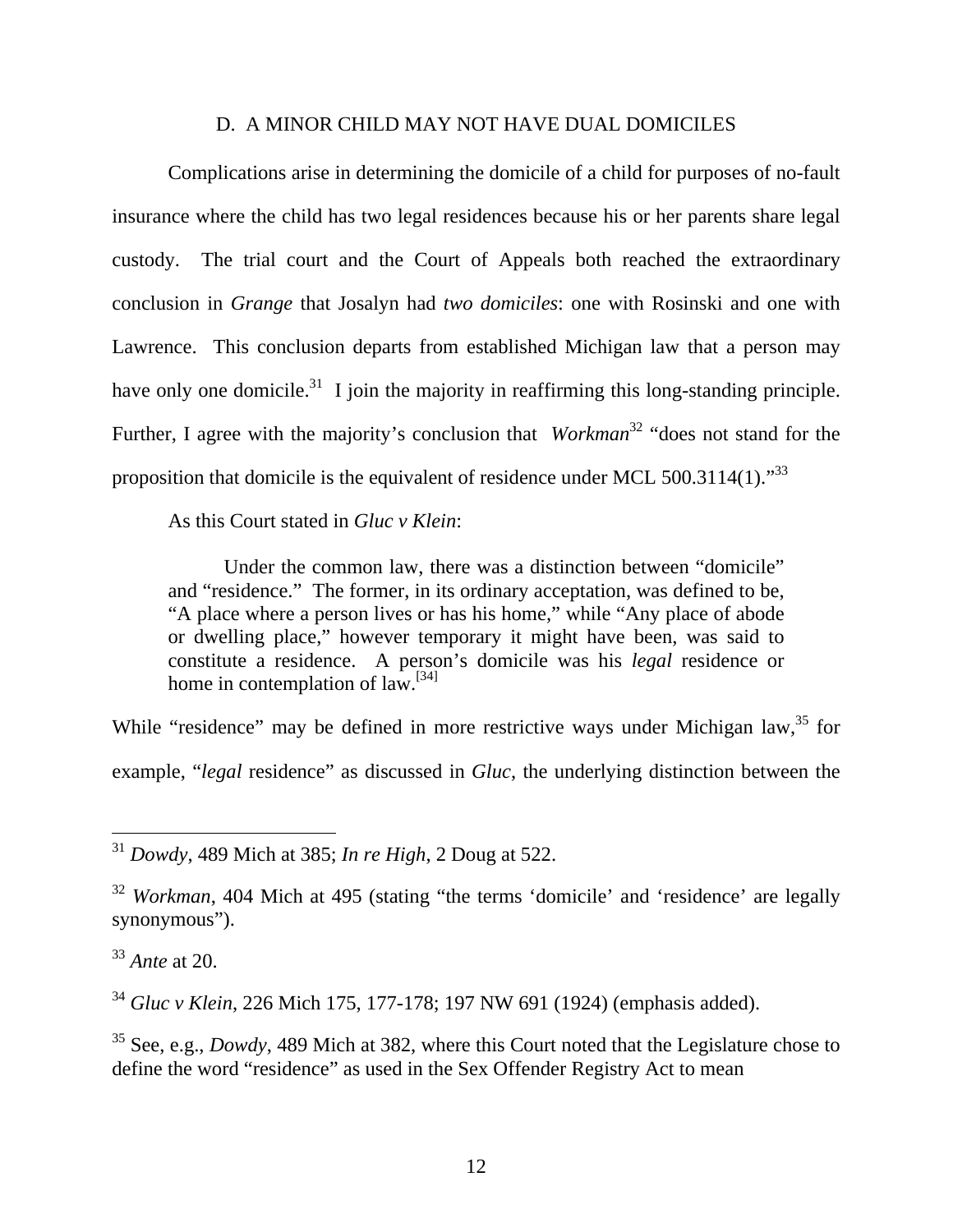concepts of domicile and residence remains: while a person may have only one domicile, he or she may have more than one residence. And while legal residence is often equated with domicile, because there can be only one domicile, where two legal residences exist, it is axiomatic that only one can be determined to be the domicile. The fact that a domicile determination is complicated by the factual circumstances of the inquiry does not constitute a sound reason to depart from the established principle that a person can have only one domicile. Therefore, even where a child is considered to have a legal residence with each parent, his or her domicile must be that of only *one* of the child's parents.

#### E. THE MAJORITY'S DOMICILE BY OPERATION OF LAW APPROACH

The majority attempts to extend the common-law doctrine of domicile by operation of law beyond its logical and practical bounds. I agree with the majority that unemancipated minor children cannot establish a domicile by choice, given that they are incapable of forming the requisite intent.<sup>36</sup> But domicile by operation of law, the means by which unemancipated minors acquire the domicile of their parents, is not easily determined when parents share joint legal custody, given that joint legal custody creates

*that place* at which a person habitually sleeps, keeps his or her personal effects, and has a regular place of lodging. If a person has more than 1 residence, or if a wife has a residence separate from that of the husband, that place at which the person resides the greater part of the time shall be his or her official residence for purposes of this act. [Quotation marks and citation omitted.]

<sup>36</sup> *Miss Band of Choctaw Indians*, 490 US at 48.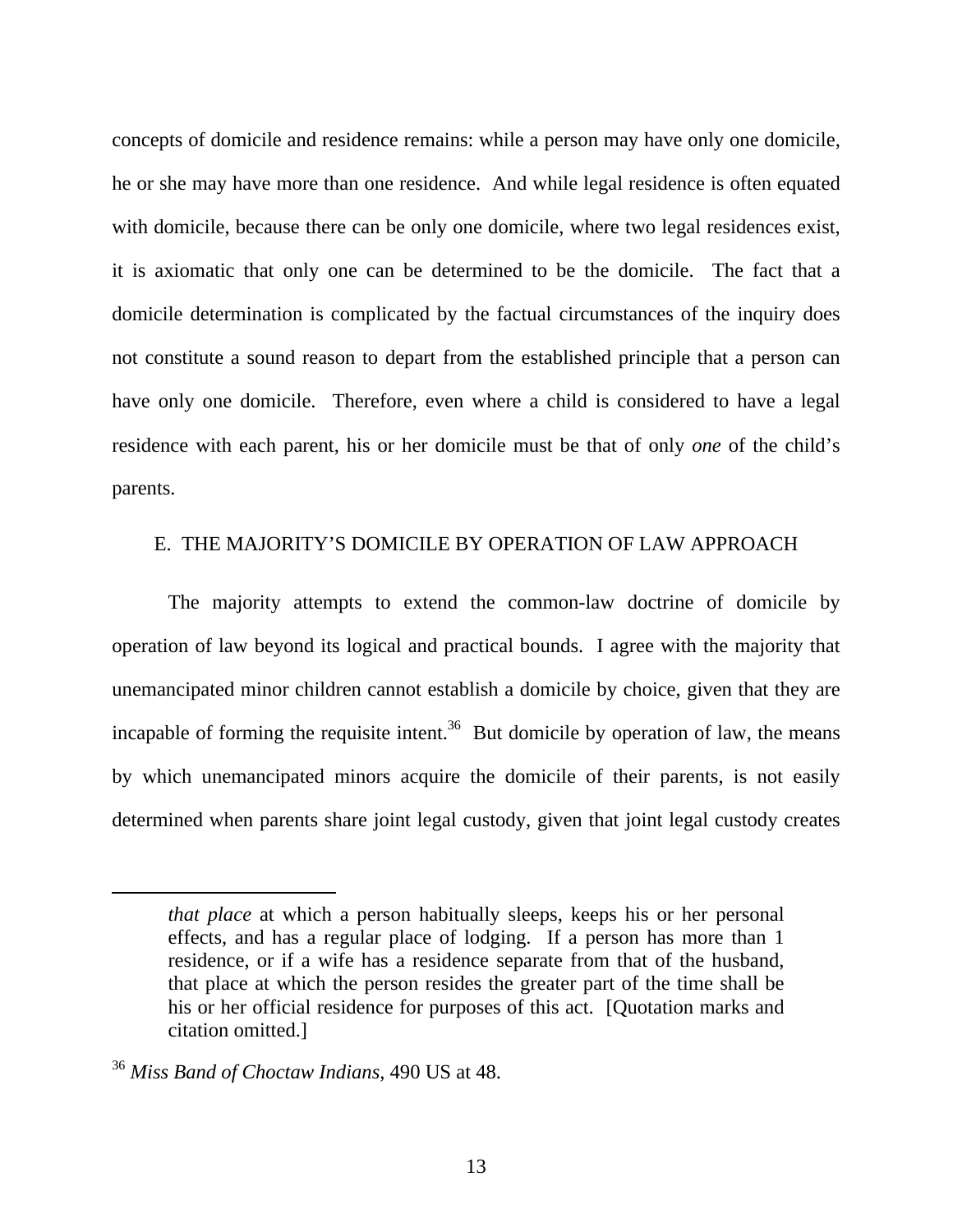two legal residences for the child, either of which could constitute the child's domicile.<sup>37</sup> While the domicile-by-operation-of-law framework indicates that there are two potential residences where a child could be considered domiciled in this context, given that there can only be one domicile, it stops short of answering, "Which legal residence constitutes the child's domicile?"

Despite the fact that the majority and I agree that a child may only have one domicile at any given time, the majority's alternating-domicile theory for children whose parents share joint physical custody contradicts this long-standing principle and in substance permits dual domiciles for such children. This alternating-domicile concept is unprecedented in the domicile jurisprudence of this state, which views domicile as that place where a person ultimately returns, despite going elsewhere for a period of time.<sup>38</sup> As the majority states, "For over 165 years, Michigan courts have defined 'domicile' to mean 'the place where a person has his true, fixed, permanent home, and principal

 $37$  MCL 722.31(1). The general rule is that "[a] child's domicile, in the case of the divorce or separation of his parents, is the same as that of the parent to whose custody he has been legally given." Restatement Conflicts of Laws, 2d, § 22, comment d. However, this rule is unhelpful where legal custody has been given *jointly* to both parents. See also *In re Volk*, 254 Mich 25, 32; 235 NW 854 (1931), overruled in part on other grounds by *Hentz v Hentz*, 371 Mich 335 (1963), in which this Court concluded that a child whose mother was given unrestricted custody of her minor child pursuant to a judgment of divorce was domiciled with the child's mother, quoting 9 RCL, p 549, which stated, "When a divorce has been granted to the wife, however, and unrestricted custody of the minor child of the marriage given her in the decree, her own domicile, and not the father's, establishes that of the child." However, in the cases at issue, unlike *Volk*, the parents shared *joint* legal custody. Neither parent in either of the present cases was granted unrestricted custody, as in *Volk*. Therefore, I question the majority's reliance on this case.

<sup>38</sup> *In re High*, 2 Doug at 522-523.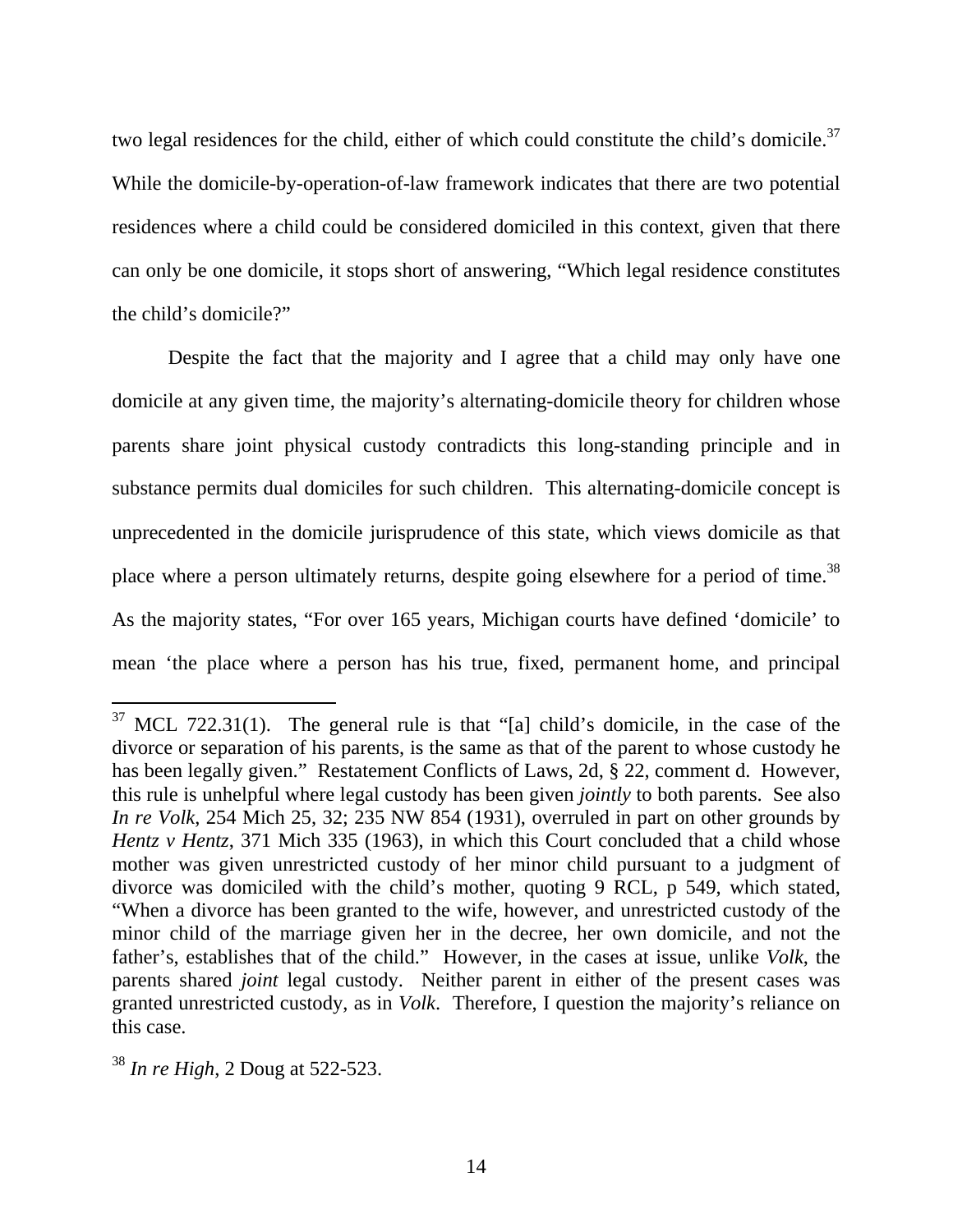establishment, and to which, whenever he is absent, he has the intention of returning."<sup>39</sup> The fact that a child cannot establish a domicile by choice is not a sufficient reason to ignore that *permanence* underpins the concept of domicile in our jurisprudence.<sup>40</sup>

Further, the majority opinion assumes that a custody order establishes domicile as a matter of law. While a family court's orders pertaining to custody and the legal residence of a child, if implemented, can certainly establish custodial environments from which a domicile arises and, thus, a legal determination of domicile can be made, I question whether the family court has the authority under the Child Custody Act to explicitly *set* a child's domicile by court order. The Child Custody Act speaks in terms of "legal residence" and only uses the word "domicile" in one section of the statute, MCL 722.27b(9), which states:

The court shall not enter an order prohibiting an individual who has legal custody of a child from changing the domicile of the child if the prohibition is primarily for the purpose of allowing a grandparent to exercise the rights conferred in a grandparenting time order entered under this section.

Significantly, the use of "domicile" in this section does not suggest that family courts have the authority to establish, as a matter of law, a child's domicile in making a custody determination. Rather, this section assumes a parent has legal custody of a child, and it

<sup>39</sup> *Ante* at 15, quoting *In re High*, 2 Doug at 523.

<sup>40</sup> *See In re High*, 2 Doug at 522 ("[Domicile] is always that place which has more of the qualities of a principal or permanent residence, and more pretensions to be considered as such, than any other place.").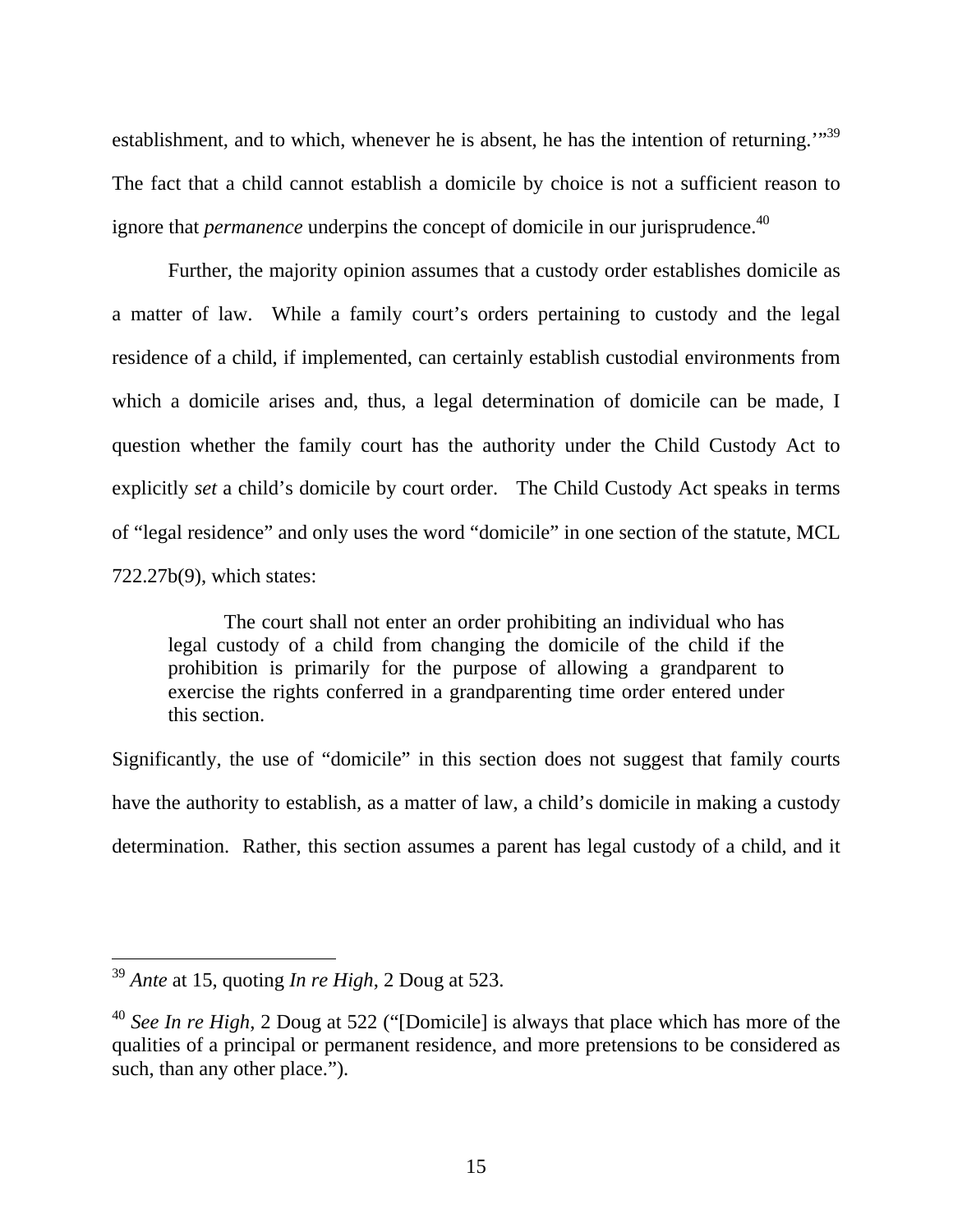prohibits a court from barring that parent from a change of domicile so that a grandparent may seek or maintain visitation with the child.

Moreover, the majority rule now requires insurance companies to inquire about custody orders, obtain a copy of those orders, and interpret those orders to properly assess its risks,<sup>41</sup> which unduly burdens insurers and injects unreasonable uncertainty into an insurer's risk-assessment process.<sup>42</sup> The majority's rule prevents an insurer from being able to simply ask, "Who resides with you?" to assess its risks. Ultimately, the majority's rule, in my view, is inconsistent with the no-fault act, which provides PIP protection "to accidental bodily injury to the person named in the policy, the person's spouse, and a relative of either domiciled in *the same household* . . . .<sup>43</sup> Under the majority's rule, a child could be "domiciled" in one state pursuant to a custody order, but actually live in another state.<sup>44</sup> It is difficult to discern how such a situation could constitute being domiciled *in the same household*.

<sup>41</sup> See *Titan Ins Co v Hyten*, 491 Mich 547, 570; 817 NW2d 562 (2012) (reaffirming the principle that "an insurer has no duty to investigate or verify the representations of a potential insured").

 $42$  Footnote 77 of the majority's opinion, which indicates that in situations of joint legal and physical custody, domicile would alternate consistent with the family court's orders, is particularly troubling in this regard.

 $43$  MCL 500.3114(1). Emphasis added.

<sup>&</sup>lt;sup>44</sup> Take, for example, the following hypothetical: A Michigan couple gets divorced, and the mother and the father are awarded joint legal custody of the couple's three-year-old daughter, but mother is awarded sole physical custody. The father moves to Florida because he cannot find work in Michigan. Ultimately, after several months, the mother decides she does not want to raise the young child, discusses this with the father, and the child is sent to live with the father in Florida. The mother and the father do not go back to court to seek a change in custody in either state. The child gets into a car accident at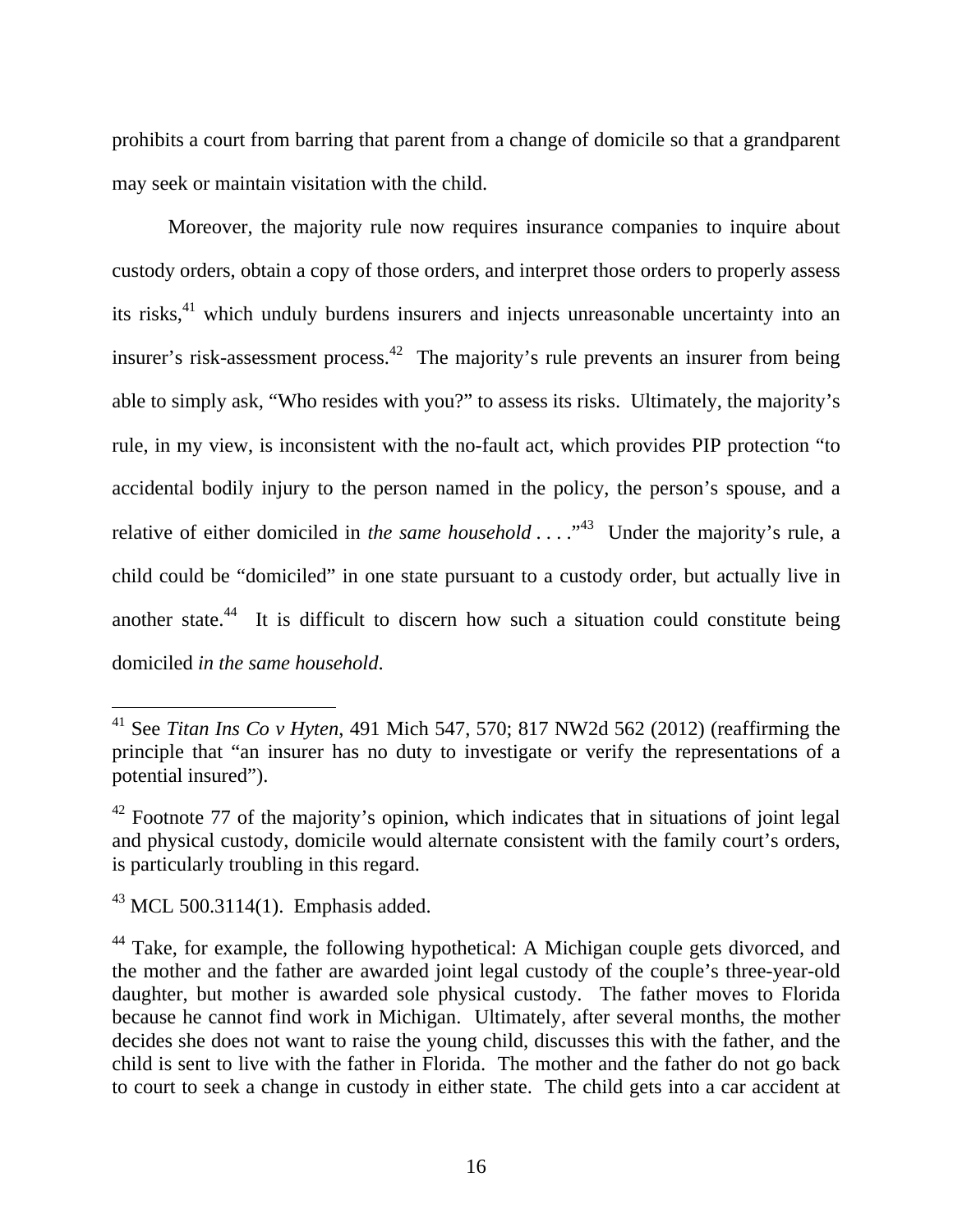# F. DETERMINATION OF DOMICILE OF CHILDREN WITH TWO LEGAL RESIDENCES

 A domicile determination for a minor child of parents who have separate domiciles brings with it unique considerations due to the family court's involvement in making child custody determinations and the court's involvement in circumstances where a change in the legal residence of a child is disputed.<sup>45</sup> Like the traditional examination of a person's domicile, in my view, the determination of the domicile of a child with two legal residences requires a review of all the facts and circumstances to determine whether the evidence that the child is domiciled in one legal residence outweighs the evidence that the child is domiciled in another legal residence.<sup>46</sup> But in light of the family court's involvement in determining where a child resides, and the deference owed to that court's determinations, an inquiry into where a child is domiciled also necessarily involves consideration of the family court's orders relating to custody of a child and a child's legal residence(s). While generally no one factor is conclusive in determining domicile,<sup>47</sup> in this unique context, a family court's custody and residence determinations are the starting point for determining a child's domicile because "[a] party must obey an order entered by a court with proper jurisdiction."<sup>48</sup> Therefore, I would begin with the presumption that

the age of 16 in Florida. Under the majority's rule, the child would be domiciled in Michigan, despite living for nearly 13 years in Florida under the exclusive care of her father.

<sup>45</sup> MCL 722.27; MCL 722.31.

<sup>46</sup> See *In re High*, 2 Doug at 522-523.

<sup>47</sup> *Workman*, 404 Mich at 496.

<sup>48</sup> *Kirby v Mich High Sch Athletic Ass'n*, 459 Mich 23, 40; 585 NW2d 290 (1998).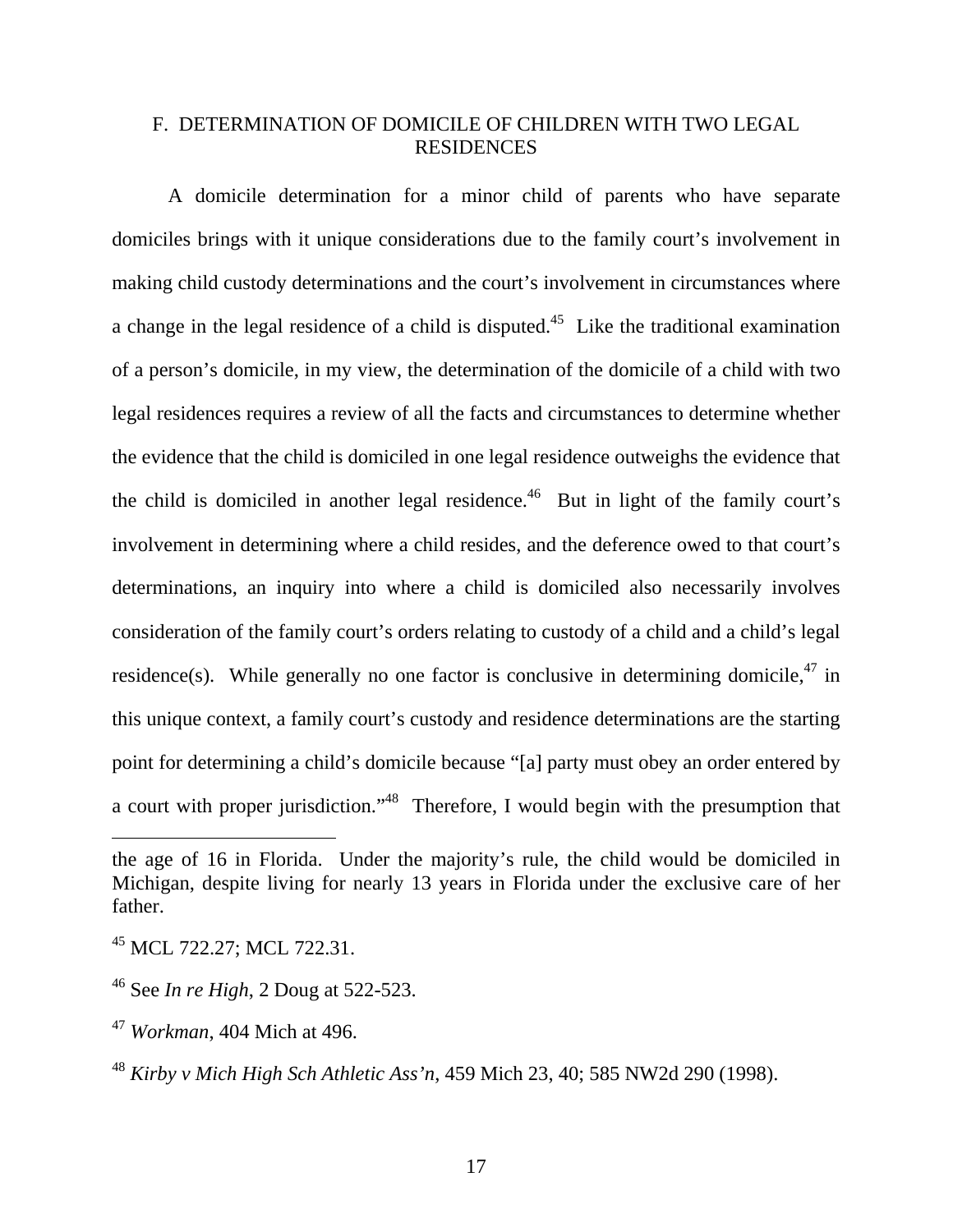the parties to family court orders relating to custody and residence of the child have in fact obeyed and implemented those orders.<sup>49</sup>

Further, custody and residence determinations are made by family courts when disputes arise between parents.<sup>50</sup> A family court's custody and residence determinations inform where and with whom the child is *supposed* to live, sleep, spend his or her time, and ultimately return, though the child may spend time elsewhere. I would establish a rule that presumes that these determinations reflect the actual living situation of the child, and, thus, function as a proxy for the intent of the parents regarding the child's domicile, due to the parents' inability to form a joint parental intent.

Nonetheless, I recognize the reality that, with the passage of time, a child's living situation will not always align with the family court's orders, despite the general rule that

See also *Juvelis v Snider*, 68 F3d 648, 651, 657 (CA 3, 1995) (permitting the domicile by operation of law conclusion that a "profoundly retarded and physically handicapped 33 year old" is domiciled where his parents were domiciled to be rebutted by (1) "several objective factors that support the conclusion" that the man had "established a domicile in Pennsylvania," (2) the man's expressed "subjective attachment" to his residence, "within his limited ability to" express such an attachment, and (3) the fact that his parents acted in good faith and in the man's best interest by asserting that the man was domiciled at the residential home in Pennsylvania).

 $50$  See MCL 722.27(1); MCL 722.31(2).

<sup>49</sup> See the discussion of presumptions in *Johnson v Secretary of State*, 406 Mich 420, 432; 280 NW2d 9 (1979), where this Court noted:

The burden of producing evidence is not invariably allocated to the pleader of the fact to be proved. That burden may be otherwise allocated by the Legislature or judicial decision based, among other factors, on an estimate of the probabilities, fairness and special policy considerations, and similar concerns may justify the creation, judicially or by law, of a presumption to aid the party who has the burden of production.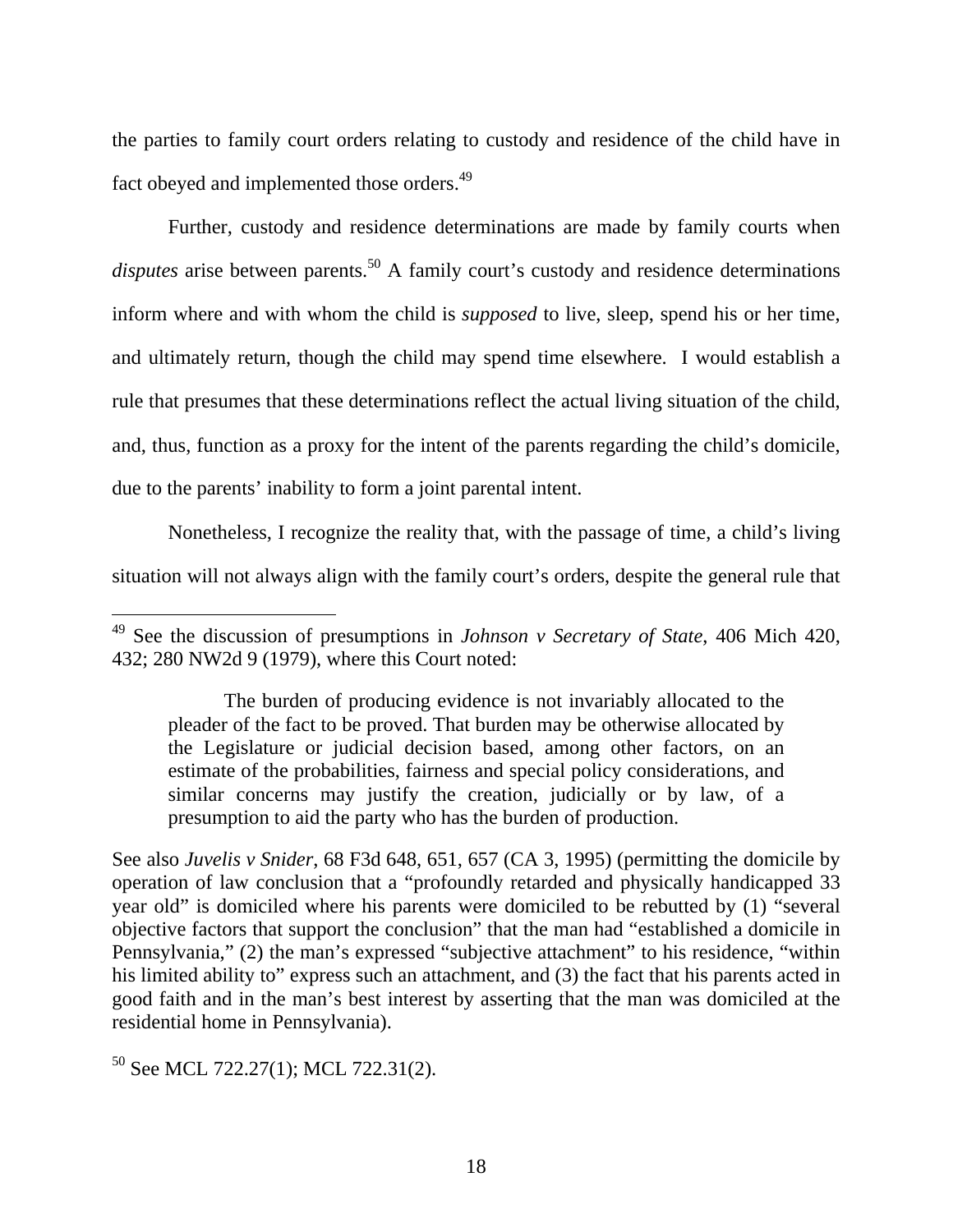a party must follow the orders of a court. It is common for parents, after the bitterness of a custody dispute has subsided, to resolve their differences over time and to reach an agreement regarding the living arrangements for their child.<sup>51</sup> Parents commonly reach amicable, private agreements, reflective of their joint intent, that conflict with an existing family court order.

Regarding a change in legal residence, the Child Custody Act requires parents to seek the family court's approval before moving a child more than 100 miles from his or her legal residence, unless, among other exceptions, the other parent *consents* to the move.<sup>52</sup> Regarding a modification of a custody order, however, the Child Custody Act envisions parents returning to the family court to seek modifications.<sup>53</sup> Therefore, while

<sup>51</sup> This Court held in *Harvey v Harvey*, 470 Mich 186, 194; 680 NW2d 835 (2004), that parties cannot "limit the trial court's authority to review custody determinations" by stipulation to a particular custody arrangement. There is no question that if a custody or legal-residence matter came before the family court, the family court alone is charged with making determinations in the child's best interests, and stipulation by the parties to an alternative custody arrangement cannot usurp that authority. However, this is not the situation in the cases currently before this Court; the situation in question is one in which parents, after the entry of a court order regarding custody or legal residence, have not sought the family court's subsequent intervention and have amicably chosen, *despite* the binding legal nature of the orders, to act in contravention of a family court's orders. See also *Phillips v Jordan*, 241 Mich App 17, 23-24; 614 NW2d 183 (2000) (holding that the trial court properly set aside a stipulated custody order where "the trial court entered the stipulated order to change custody without making any independent determination regarding the best interests of the child pursuant to the Child Custody Act").  $52$  MCL  $722.31(2)$ .

 $53$  MCL 722.27(1)(c) provides, in part:

If a child custody dispute has been submitted to the circuit court as an original action under this act or has arisen incidentally from another action in the circuit court or an order or judgment of the circuit court, for the best interests of the child the court may  $\ldots$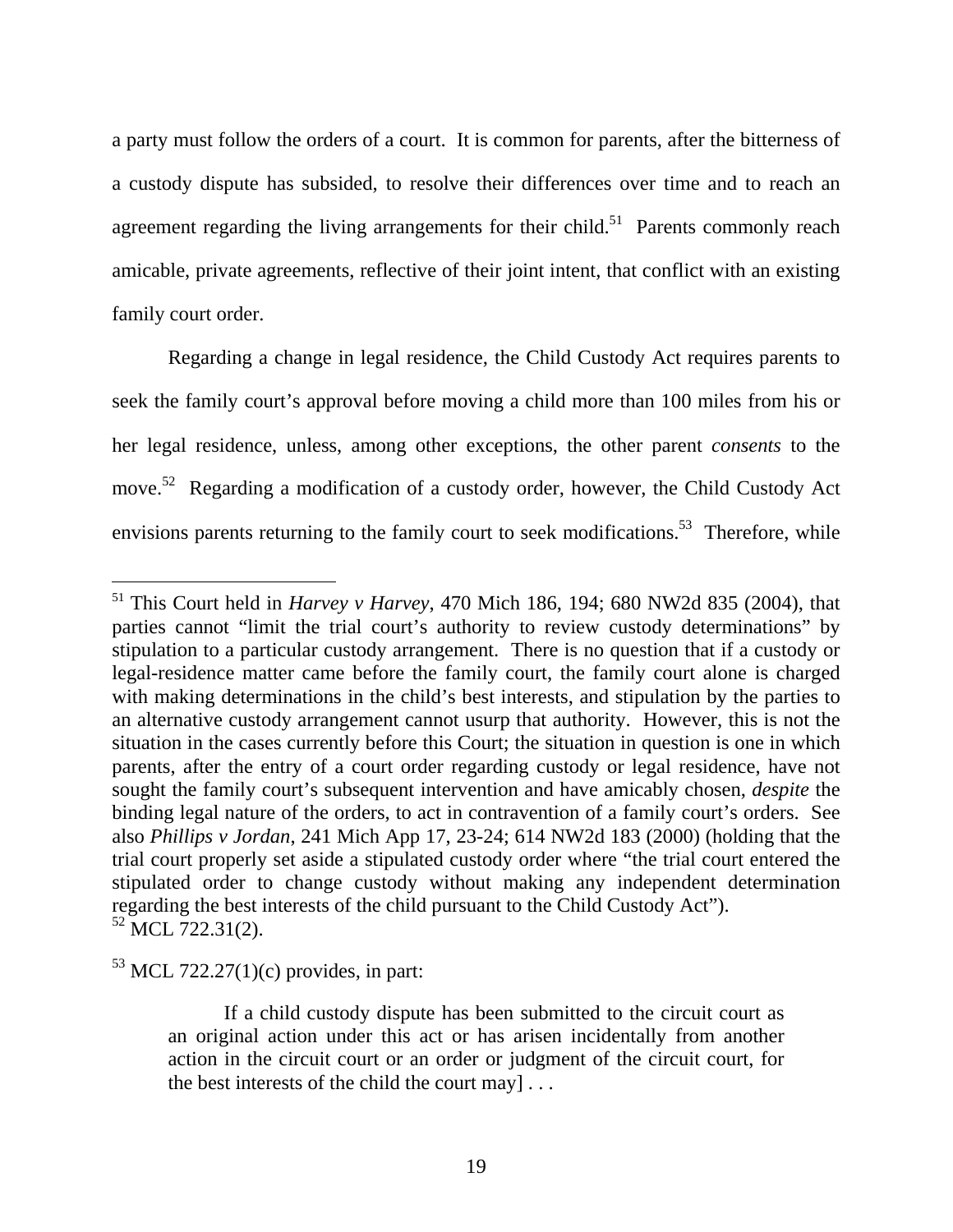parents have a legal duty to seek the family court's approval of amicable agreements regarding custody modifications, this does not always occur. The majority's view fails to take this reality into account.

In consideration of these realities, while at the same time recognizing the need for a rule that fosters consistency, I would hold that, for purposes of determining domicile under the no-fault act, where the facts regarding the child's living arrangements are reasonably consistent with the provisions of the family court's orders, those orders will be determinative of the child's domicile.<sup>54</sup> However, where the facts of the child's living

\* \* \*

<sup>(</sup>c) Modify or amend its previous judgments or orders for proper cause shown or because of change of circumstances until the child reaches 18 years of age and, subject to section 5b of the support and parenting time enforcement act, 1982 PA 295, MCL 552.605b, until the child reaches 19 years and 6 months of age. The court shall not modify or amend its previous judgments or orders or issue a new order so as to change the established custodial environment of a child unless there is presented clear and convincing evidence that it is in the best interest of the child.

<sup>54</sup> When family court orders exist, they are, in my view, central to determining the domicile of a minor child in the no-fault context. But domicile determinations in no-fault decisions have no effect in family court adjudications regarding a child's custody and legal residence. Family courts are charged with making determinations that focus on the best interests of the child. See MCL 722.27(1) ("If a child custody dispute has been submitted to the circuit court as an original action under this act or has arisen incidentally from another action in the circuit court or an order or judgment of the circuit court, for *the best interests of the child* the court may do 1 or more of the following[.]") (emphasis added); see also MCL 722.31(4) ("Before permitting a legal residence change otherwise restricted by subsection (1), the court shall consider each of the following factors, *with the child as the primary focus* in the court's deliberations[.]") (emphasis added); *Gagnon v Glowacki*, 295 Mich App 557, 570; 815 NW2d 141 (2012) ("After granting a change of domicile, the trial court must determine whether there will be a change in the established custodial environment and, if so, determine whether the relocating parent can prove, by clear and convincing evidence, that the change is in *the child's best interest*.") (emphasis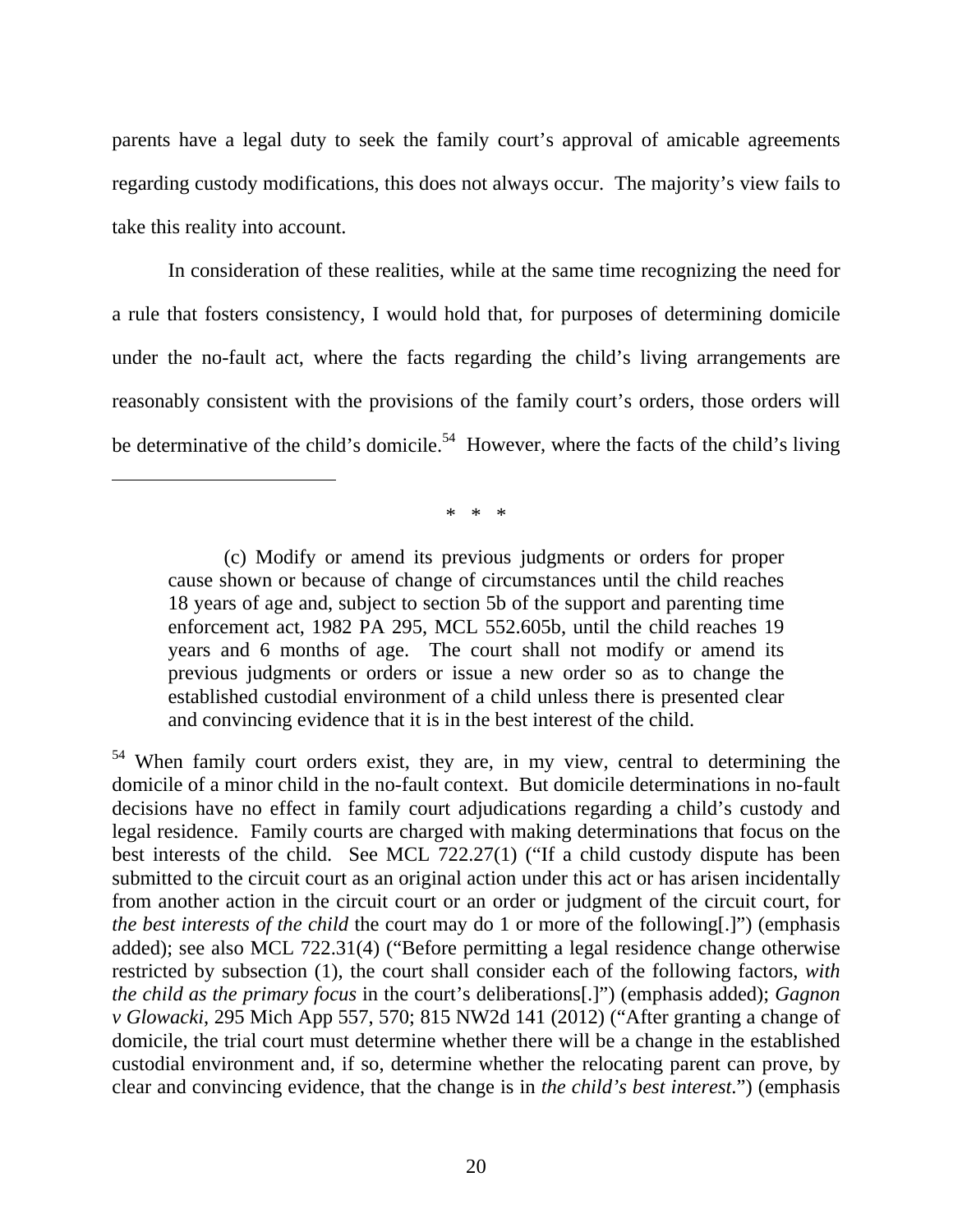arrangements are so clearly inconsistent with the family court's orders that it is reasonable to conclude that the child's parents have expressly or impliedly reached an agreement regarding the child's domicile that differs from the domicile indicated by the family court's orders, the presumption of domicile created by the family court's orders would be rebutted.<sup>55</sup> Under this rule, courts would make domicile determinations in light

 $\overline{a}$ 

1. Alternating weekends from Friday at 6p.m. until Sunday at 6 p.m.;

2. Every Wednesday from 4:30 p.m. until 7:30 p.m.[;]

3. Alternating Holidays by mutual agreement . . . ;

4. *Any other reasonable times that the parties may agree to*[.] [Emphasis added.]

Under this provision of the order, the parents were free to alter the child's living arrangements such that the father could be primarily responsible for the physical custody of the child. The majority would ignore a subsequent decision by the parents to make the father the new primary custodian in fact, reasoning that such changes only alter parenting time and not the domicile. For the reasons stated in this opinion, we believe the better approach is to make domicile determinations on the basis of the actual living situation of the child.

added). No-fault decisions regarding insurer priority on the basis of domicile determinations are inapposite to custody and legal residence determinations in the family court context because no-fault law focuses on the practical issue of which insurer is liable for insurance coverage and does not take into consideration the best interests of the child. Again, I question whether the family court has the authority under the Child Custody Act to explicitly *set* a child's domicile, as opposed to establishing the custodial environment in which the child will live.

<sup>&</sup>lt;sup>55</sup> The majority approach fails to recognize that a court order may allow parents to modify the time a child spends with each parent. For example, in Grange the custody order provides:

IT IS FURTHER ORDERED that the Defendant, EDWARD BLAINE LAWRENCE, shall have rights of parenting time with the minor child at the following times: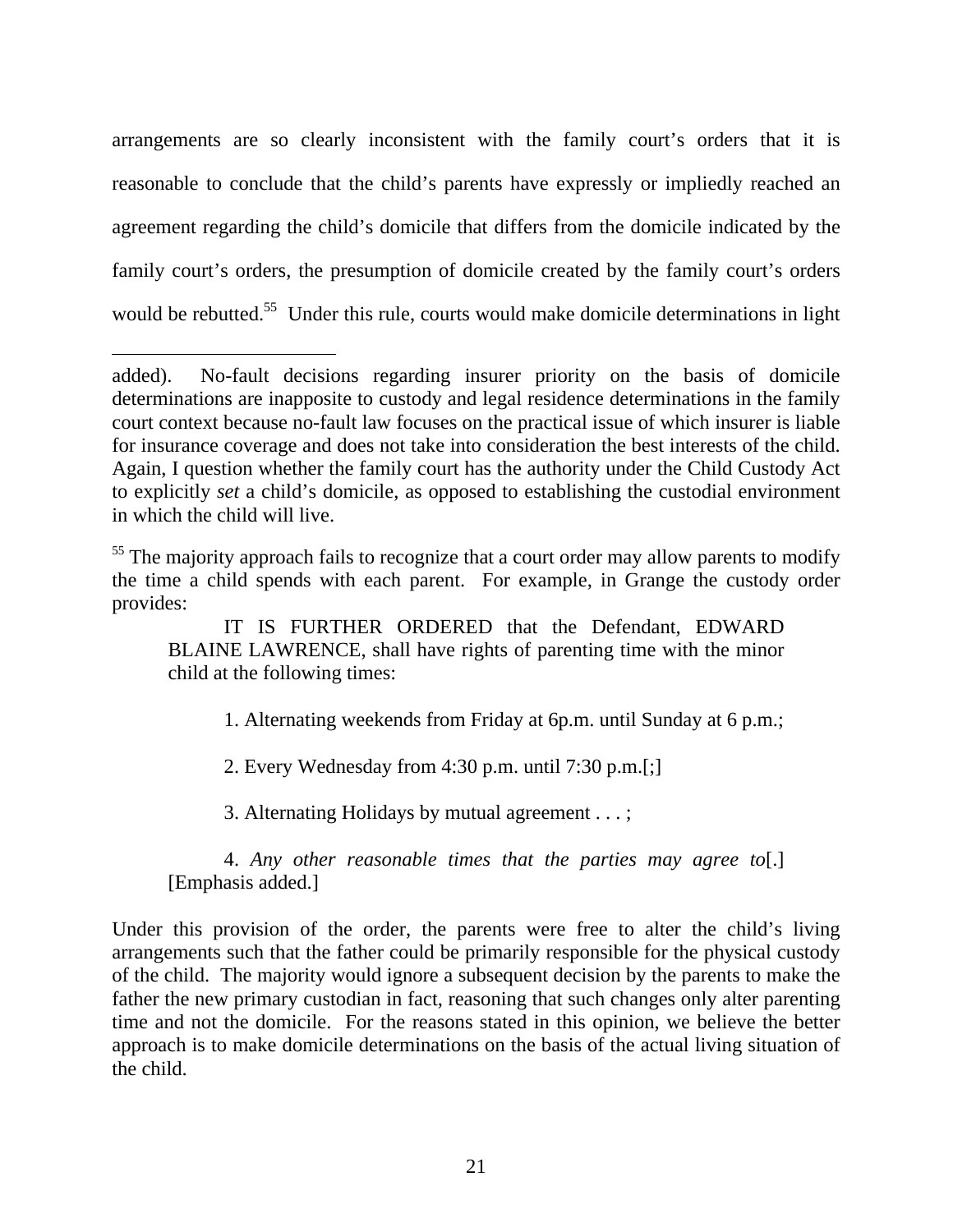of the actual facts of the custodial situation, rather than solely on a court order that may have little relevance to the actual living situation of the child after the passage of time, namely, with regard to which parent actually has physical custody of the child.<sup>56</sup> This presumption would promote certainty regarding domicile determinations in the no-fault context,<sup>57</sup> maintain the long-standing character of the no-fault domicile inquiry as an inquiry focused on the actual facts of the situation,<sup>58</sup> and afford the appropriate deference that custody and legal-residence determinations ought to be given outside the domestic relations context.59

57 See *Citizens Mut Ins Co v Community Servs Ins*, 65 Mich App 731, 733; 238 NW2d 182 (1975) ("There is reason for limiting insurance benefits to any relative of the insured or his spouse to those relatives domiciled in the insured's household. *It creates a definite limit to the exposure of the insurer, an essential factor in determining the insurance premium*.") (emphasis added); but see *Bierbusse v Farmers Ins Group of Cos*, 84 Mich App 34, 36-38; 269 NW2d 297 (1978) (declining to follow the "hard and fast rule set forth in *Citizens Mutual*" because doing so would deny relief to the plaintiff daughter, holding, "When a couple is separated pending divorce and one spouse is the named insured on a no-fault policy, the other spouse and the children of the named insured are covered by the no-fault policy, even though they are domiciled in separate households, until the divorce is finalized."). The Court of Appeals in *Bierbusse* also stated, "*While agreeing that the statute should be interpreted in a manner that allows an insurer to reasonably calculate the scope of risk and the premium incidental thereto, we do not* believe that a per se rule excluding from coverage any relative not domiciled in the same household as the named insured is in accord with the legislative intent." *Id.* at 37 (emphasis added).

<sup>58</sup> *Workman*, 404 Mich at 496-497; *In re High*, 2 Doug at 523.

 $\overline{a}$ 

59 The rule I propose is consistent with this Court's decision in *Volk* in which the child was determined to be domiciled with the child's mother where the mother was given

<sup>56</sup> It is important to note that while "physical custody" is a term commonly associated with the custody described in MCL  $722.26a(7)(a)$ , this phrase is not defined in the Child Custody Act. However, MCL 722.1102(n), a provision of the Uniform Child-Custody Jurisdiction and Enforcement Act, defines "physical custody" as "the physical care and supervision of a child."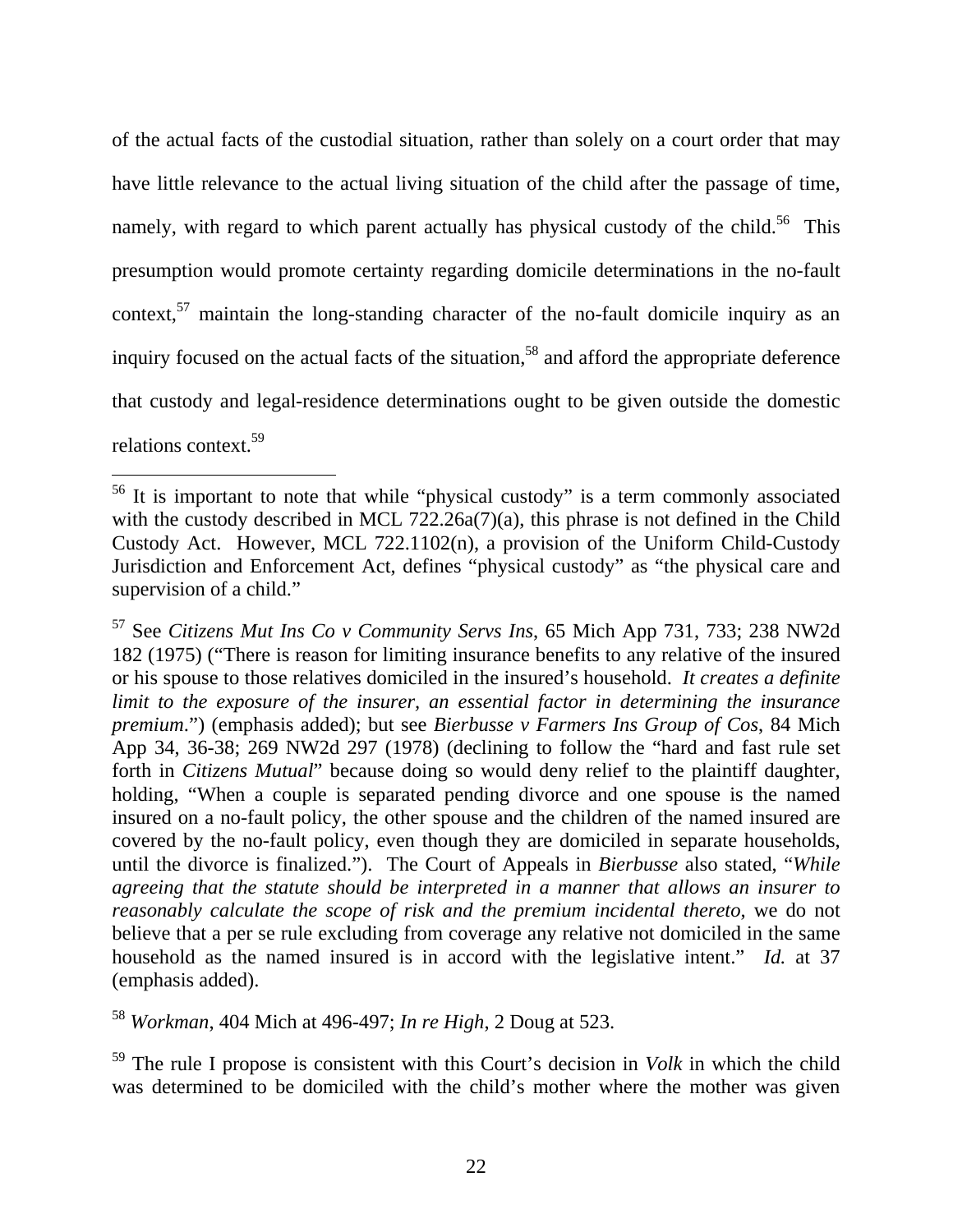In determining whether this presumption can be rebutted, I would have courts look to the traditional nonexclusive factors for determining domicile for purposes of no-fault insurance articulated by this Court in *Workman* and, particularly, those articulated by the Court of Appeals in *Dairyland*, which specifically address whether a child is domiciled with his or her parents under the no-fault act. While *Dairyland* involved a child that had reached the age of majority, I find these factors to be similarly relevant for determining the intent of a minor child's parents regarding the child's domicile because they focus on objective indicators of the intent to have the child remain permanently in a given home. Additionally, there are other relevant factors that are unique to the context of minor children whose parents share joint custody: (1) where the child actually spends the majority of his or her time, and (2) where the child actually sleeps the majority of the

unrestricted custody. Under my rule, just as under the majority rule, a child whose mother or father is given sole legal *and* physical custody, i.e., where one parent has *unrestricted* custody, is domiciled with that parent because there is only one legal residence that can constitute the child's domicile.

Further, I note that in *Vanguard Insurance Co v Racine*, 224 Mich App 229, 233; 568 NW2d 156 (1997), the Court of Appeals stated that a person has one domicile and concluded that the child at issue "would be" domiciled with the child's mother because the mother's home "was where [the child] spent the majority of his time and where [the child's mother] had physical custody of [the child] under the divorce judgment." However, I note that the Court of Appeals made this statement without fully analyzing this issue and without providing authority to support its conclusion. Additionally, this statement of the Court of Appeals cannot fairly be interpreted as indicating that the court considered the custody determination in the judgment of divorce to be conclusive of domicile, given that the court, in the same breath, pointed to where the child spent the majority of his time.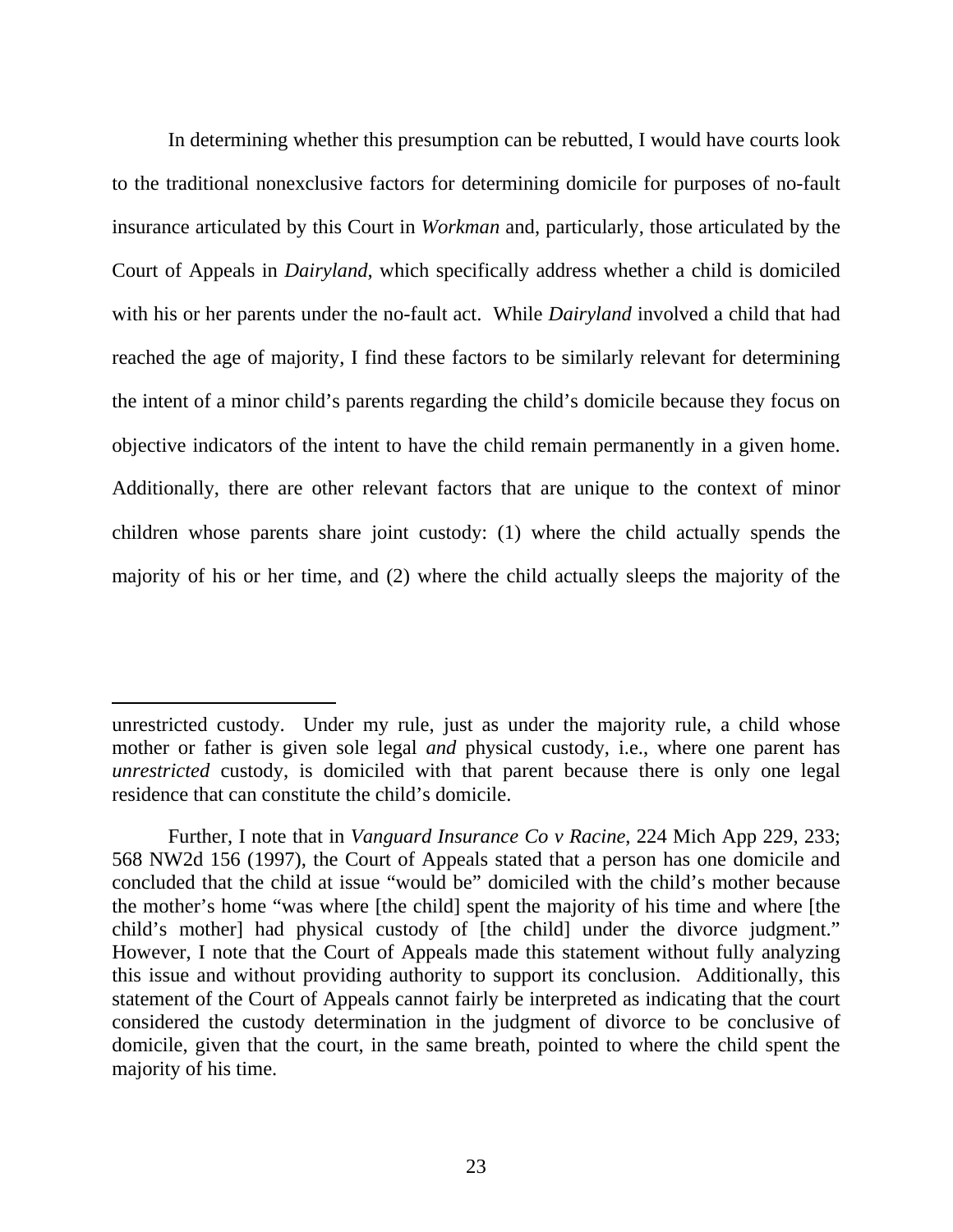nights of the week. It bears repeating, however, that none of these domicile factors would alone be determinative.<sup>60</sup>

# II. APPLICATION

#### A. *GRANGE INS CO OF MICH v LAWRENCE*

Because the underlying facts necessary to determine Josalyn's domicile at the time of her death are not in dispute, where Josalyn was domiciled is a question of law.<sup>61</sup> In the present case, the judgment of divorce granted joint legal custody to both Lawrence and Rosinski, but primary physical custody to Rosinski and a significant amount of parenting time to Lawrence. The family court's judgment demonstrates that it was intended that Josalyn would spend the majority of her time at Rosinski's residence, and while there was the intent for Josalyn to spend time with Lawrence at his residence, the intent was always for the child to return to Rosinski's residence. Therefore, under the rule I would establish, the custody determination contained within the judgment of divorce in this case would create a rebuttable presumption that the child was domiciled with Rosinski.

With regard to whether this presumption created by the family court order could be rebutted, I would conclude that it cannot under the facts of this case. Because Rosinski's residence was identified whenever an address was needed for the child, the little mail Josalyn received would have been sent to this address. The accident report and Josalyn's death certificate both listed Rosinski's home as the child's home. While Lawrence did maintain a room for the children in his apartment, the sisters shared a bed,

<sup>60</sup> *Workman*, 404 Mich at 496.

<sup>&</sup>lt;sup>61</sup> See *Fowler*, 254 Mich App at 364.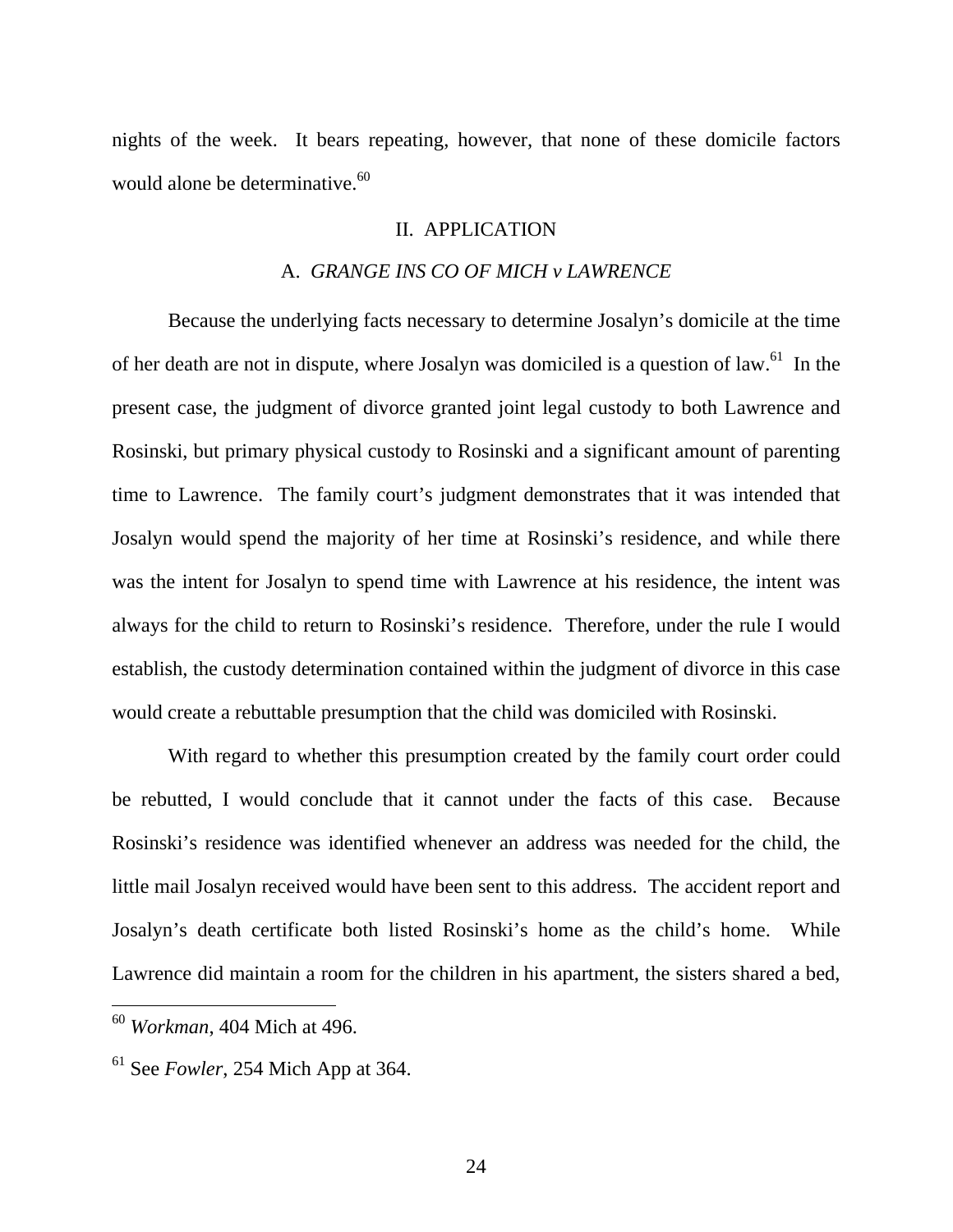and the majority of Josalyn's clothing and her pets were kept at Rosinski's residence. Josalyn depended on both of her parents for support. The facts also indicate that Josalyn spent the majority of her time and the majority of her overnights at Rosinski's home. Significantly, both Lawrence and Rosinski indicated that Rosinski's home was Josalyn's primary residence, given the ordinary meaning of the phrase. Overall, the facts in this case indicate that Lawrence and Rosinski implemented the custody order and do not demonstrate that Lawrence and Rosinski jointly intended for Lawrence's residence to be the child's only domicile. On this basis, I would conclude that the lower courts erred by concluding that Josalyn was domiciled with both Lawrence and Rosinski and that Grange was liable for PIP benefits arising out of Josalyn's injuries and death.<sup>62</sup>

 $\overline{a}$ 

"To the degree that [a policy] is in conflict with the [no-fault] statute, it is contrary to public policy and, therefore, invalid." *Cruz v State Farm Mut Auto Ins Co*, 466 Mich 588, 601; 648 NW2d 591 (2002). Regarding PIP benefits, the Grange policy defined a covered "insured," in pertinent part, as "any family member," which in turn was defined as:

[A] person related to **you** by blood, marriage or adoption and whose principal residence is at the location shown on the Declarations Page. *If a court has adjudicated that one parent is the custodial parent, that adjudication shall be conclusive with respect to the minor child's principal residence*. [Emphasis added.]

The issue is whether, under my rule, the italicized portion of this definition would violate the no-fault act, which provides for PIP benefits for relatives of an insured, who, in relevant part, are a "*relative of [a person named in the policy or the person's spouse] domiciled in the same household* . . . . " MCL 500.3114(1) (emphasis added).

 $62$  In our grant order, this Court asked the parties to address in part "whether an insurance policy provision giving preclusive effect to a court-ordered custody arrangement is enforceable." *Grange Ins Co of Mich v Lawrence*, 493 Mich 851 (2012). For the reasons set forth in this opinion, I agree with the majority that Grange is entitled to summary disposition. Nonetheless, under my rule, I would conclude that a portion of the Grange policy may be invalid.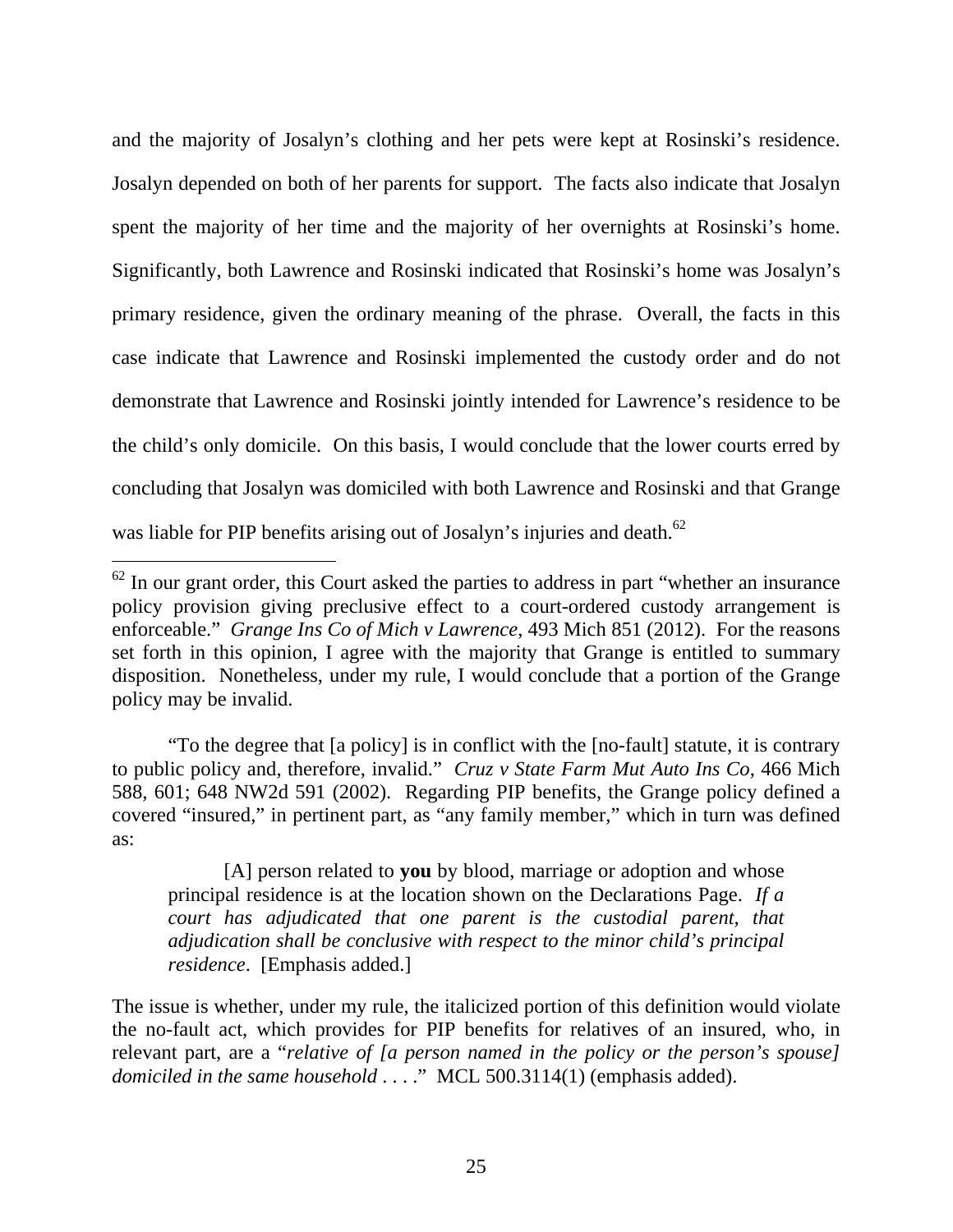# B. *ACIA v STATE FARM MUTUAL AUTO INS CO*

The material facts necessary to determine Sarah's domicile at the time of her death are not in dispute; therefore, where Sarah was domiciled is a question of law. $^{63}$  The original judgment of divorce granted physical custody to Campanelli and indicated that the child's domicile was to be in Michigan. However, Campanelli obtained permission as the custodial parent, by order of the court, to change the child's domicile to Tennessee. Before the child's death, an ex parte order from the circuit court purportedly transferred custody of Sarah to Taylor and changed Sarah's domicile to Taylor's Michigan address; however, this order was subsequently vacated and declared void *ab initio*. The judgment of divorce granting physical custody to Campanelli and the subsequent order changing the child's domicile to Tennessee demonstrate that it was intended that Sarah would spend the majority of her time with Campanelli in Tennessee. While there was the intent for Sarah to leave Tennessee to spend time with Taylor in Michigan, the intent was always for Sarah to return to Tennessee. Therefore, I would conclude that these orders would establish a presumption that Sarah was domiciled in Tennessee with Campanelli.

It is clear from the policy's choice of the phrase "principal residence" that Grange anticipated the factual dilemma that arose in this case: a child of divorced parents with *two legal residences* under Michigan law. The policy's statement that a court adjudication regarding custody is conclusive constitutes Grange's attempt to close what it saw as a potential gap in the no-fault act that could have been interpreted to expand Grange's liability. Because a minor child of divorced parents could have two legal residences, Grange recognized that it was not entirely clear under Michigan law whether such a child could likewise have *two domiciles* for purposes of PIP benefits pursuant to MCL 500.3114(1). However, because Grange's policy makes custody orders conclusive of domicile, the policy would conflict with the rule I have proposed in this opinion.

<sup>&</sup>lt;sup>63</sup> See *Fowler*, 254 Mich App at 364.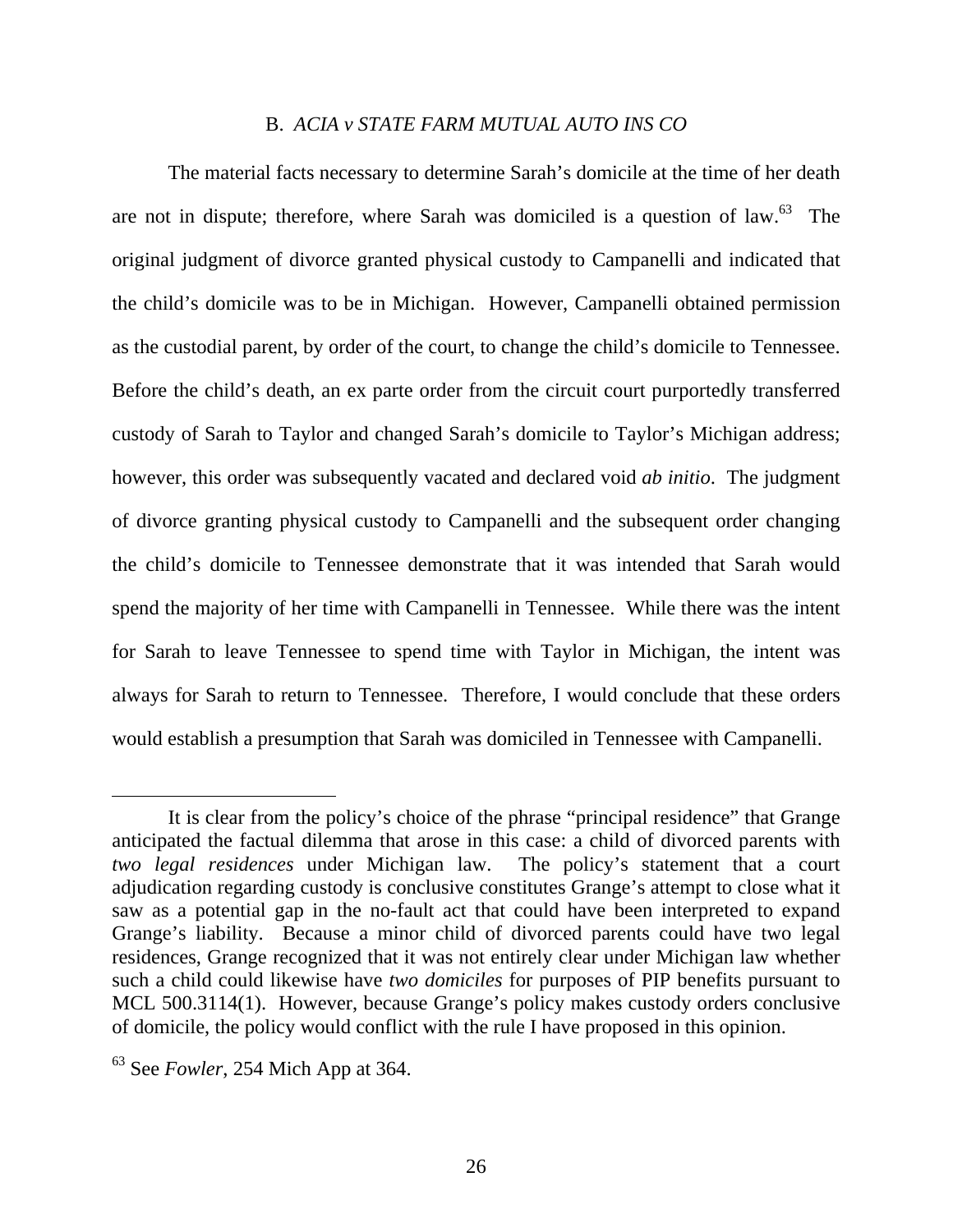With regard to whether this presumption could be overcome in this case, the factual situation presented in *ACIA* is a closer question than the situation presented in *Grange*. However, as in *Grange*, I would conclude that the presumption likewise cannot be rebutted under the facts of *ACIA*. The fact that Sarah stayed in Michigan after her summer break, attended high school in Michigan the following fall, and obtained a parttime job in Michigan, indicates that Sarah used Taylor's address as her mailing address and on documents. Taylor's address was also listed as Sarah's address on Sarah's hospital records and death certificate. Given the length of Sarah's stay in Michigan, it can be inferred that she had a significant amount of possessions at Taylor's Michigan residence. The facts indicate that Sarah had her own room in Michigan and that Taylor provided for Sarah while she was in Michigan. It is also clear that for the period of time that Sarah was staying in Michigan, she actually spent most of her time and overnights in Michigan; however, prior to Sarah coming to Michigan, she spent nearly 11 years in Tennessee with Campanelli, only occasionally visiting Taylor in Michigan. None of the facts in the record suggest that Sarah's domicile in Tennessee ceased to exist; the facts indicate that Campanelli gave Sarah permission to stay temporarily in Michigan after the summer to attend school in the fall so that Sarah could get to know Taylor better. Campanelli stated, "I did eventually agree that she could stay on a temporary basis and enroll in high school.]" and further stated, "It was never intended to be permanent . . . ."

The facts in this case are not so clearly inconsistent with the family court's orders so as to rebut the presumption that domicile is established by the custody order. Absent evidence of a clear joint intent on the part of Sarah's parents to change Sarah's domicile, the presumption that Sarah was domiciled in Tennessee would stand. While the facts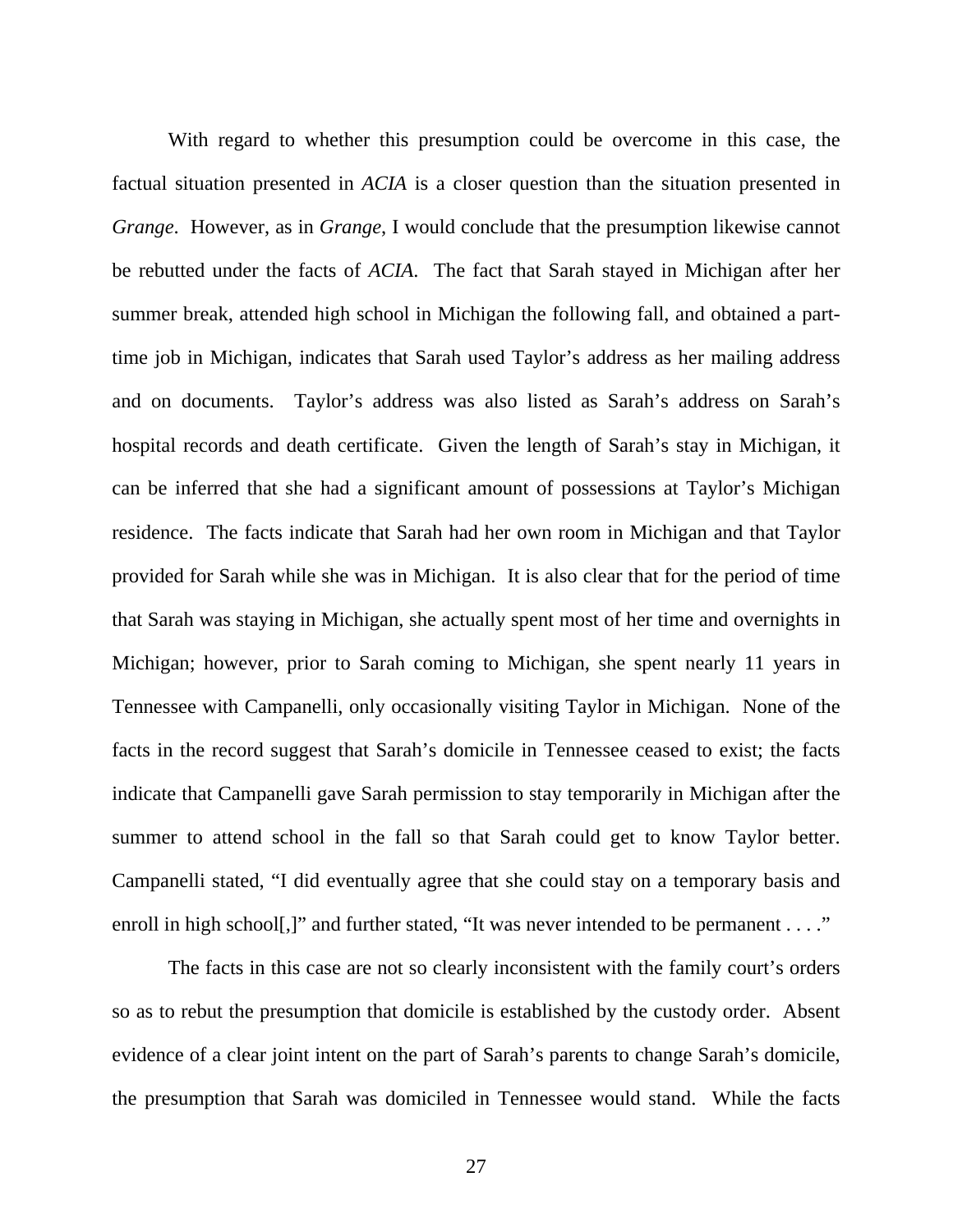certainly indicate that there was the intent for Sarah to remain for an extended period of time in Michigan, the facts do not clearly indicate that Sarah's parents jointly intended for her to remain in Michigan.

In my view, the lower courts improperly focused on Sarah's intent with regard to her domicile and whether she intended to remain in Michigan or return to Tennessee. While Sarah was an older teen at 16 years old, she was not emancipated. An unemancipated minor child's intent is *not pertinent* in determining where the child is domiciled under the no-fault act. $64$  The appropriate inquiry instead focuses on whether the *child's parents* have reached a joint intent regarding the child's domicile that differs from the domicile indicated by the family court's orders.

I would conclude that Sarah was domiciled with Campanelli in Tennessee at the time of her death; therefore, ACIA is not liable for providing PIP benefits for Sarah's injuries and death.

#### III. CONCLUSION

Consistent with the majority opinion, I would reaffirm Michigan's long-standing principle that a person, including a minor child, can have only one domicile. Further, I concur in the majority's results in these cases. I would reach those results instead by holding that when a minor child has two legal residences pursuant to the Child Custody

<sup>64</sup> See *Miss Band of Choctaw Indians*, 490 US at 48; MCL 722.4e(1)(d). I recognize that a child's preference is considered by the family court in certain circumstances. See MCL 722.23(i) (listing "[t]he reasonable preference of the child, if the court considers the child to be of sufficient age to express preference[,]" as a factor in the best-interest-of-the-child determinations). However, I would distinguish that the intent of the child is not pertinent for purposes of determining domicile under the no-fault act.